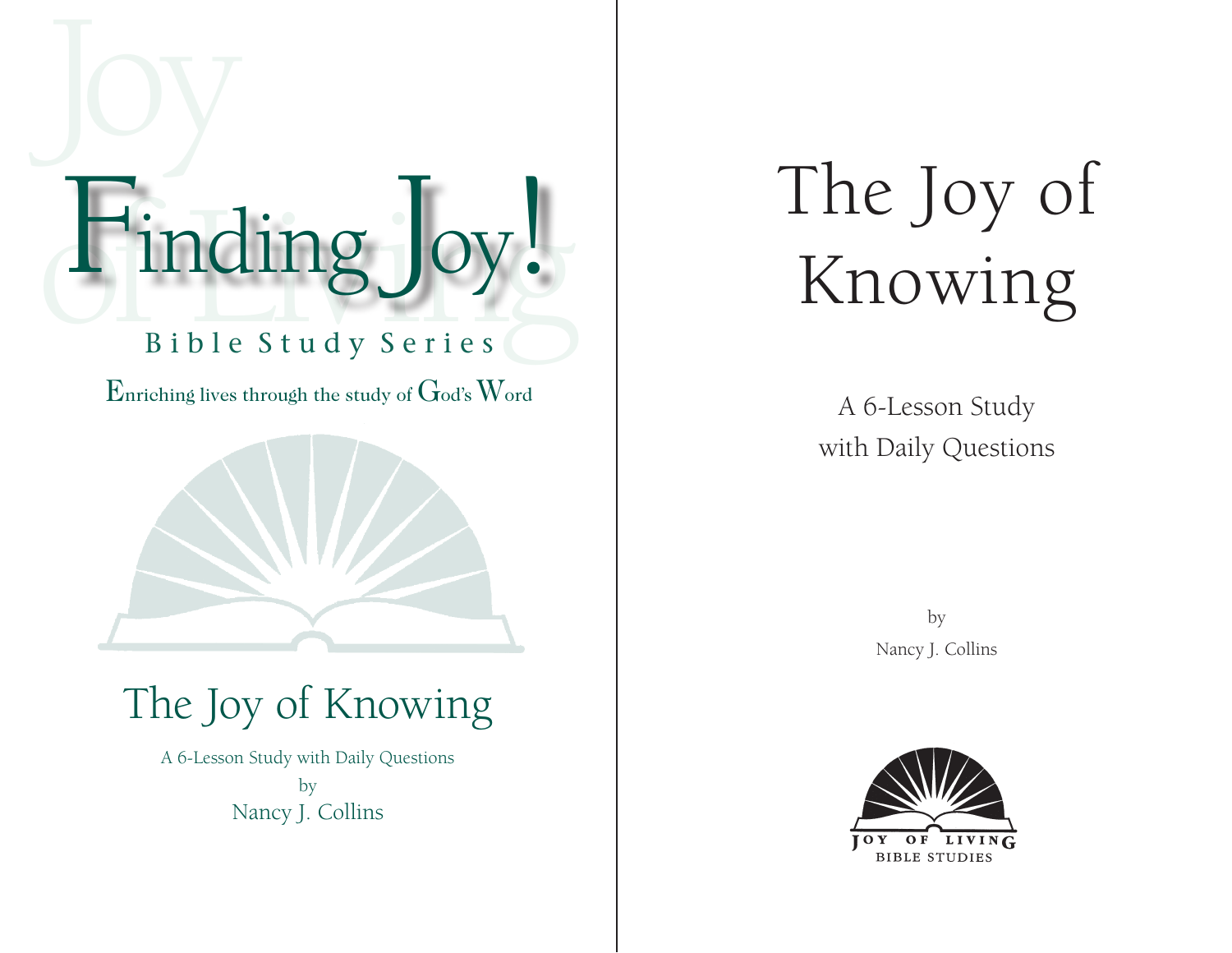### Published by **Joy of Living Bible Studies**

**For a free catalog please contact us at:**

### **800-999-2703 or 805-650-0838 info@joyofliving.org • www.joyofliving.org**

Unless otherwise noted, all Scripture quotations in these lessons are from the Holy Bible, New International Version®, NIV® Copyright © 1973, 1978, 1984, 2011 by Biblica, Inc.® Used by permission. All rights reserved worldwide.

© Copyright 2014, Joy of Living Bible Studies, Inc., Ventura, CA. Printed in U.S.A.

Any omission of credits or permissions granted is unintentional. The publisher requests documentation for future printings.

ISBN 1-932017-66-6

978-1-932017-66-3

# About Joy of Living

For over 50 years Joy of Living has been effectively establishing individuals around the world in the sound, basic study of God's Word.

Evangelical and interdenominational, Joy of Living reaches across denominational and cultural barriers, enriching lives through the simple, pure truths of God's inspired Word, the Bible.

### **Our goal is…**

To help people enter into a joyous, intimate relationship with God the Father, as they come to know His Son, Jesus Christ, as Lord and Savior.

To help believers discover the fulfillment and joy that comes from daily Bible study and personal devotional time with the Lord.

To enrich lives by helping people know, understand, and apply to their lives the truths in God's inspired Word, the Bible.

To help believers grow in the grace and knowledge of our Lord and Savior Jesus Christ, so that they may please Him in every way, and experience the abundant life He has promised to His people.

To build confidence and enthusiasm in believers for sharing their faith and the joy of knowing the Lord with others.

To provide Bible study materials, at a reasonable cost, to those desiring to study God's Word, and to those desiring to teach the truth of God's Word to others.

Note: The page numbers shown at the top of the Reader window will not match the page numbers at the bottom of the study pages and in the Table of Contents below. This document is set up to automatically display facing pages, just as they show in the printed study, so the daily Scripture passages printed on the right side of each day's lesson are visible from both pages of the lesson. Use the links in the Table of Contents below to easily jump to the lesson you want to see.

# Table of Contents

| Do You KNOW You Have Eternal Life?  4 |  |
|---------------------------------------|--|
|                                       |  |
|                                       |  |
|                                       |  |
|                                       |  |
|                                       |  |
|                                       |  |
|                                       |  |
|                                       |  |
|                                       |  |



How much better to get wisdom than gold, to choose understanding rather than silver! Proverbs 16:16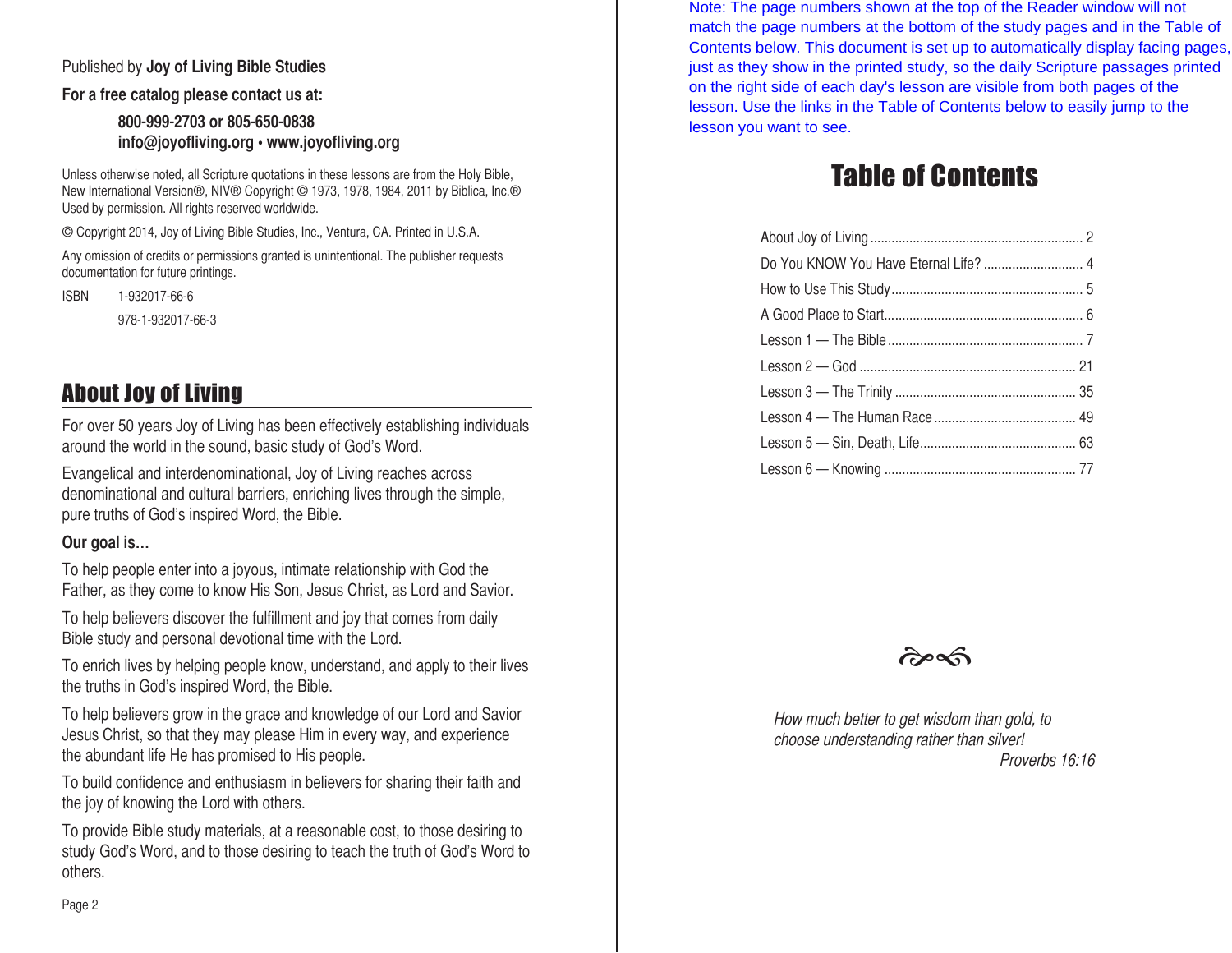# <span id="page-2-0"></span>Do You KNOW You Have Eternal Life?

### Your condition…

For all have sinned and fall short of the glory of God. (Romans 3:23) But your iniquities (sins) have separated you from your God. (Isaiah

For the wages of sin is death. (Romans 6:23)

### There is help…

59:2)

For Christ died for sins once for all, the righteous for the unrighteous, to bring you to God. (1 Peter 3:18)

The gift of God is eternal life in Christ Jesus our Lord. (Romans 6:23)

### What do I do?…

Repent, then, and turn to God, so that your sins may be wiped out. (Acts 3:19)

Believe in the Lord Jesus, and you will be saved. (Acts 16:31)

### You CAN know…

He who has the Son has life; he who does not have the Son of God does not have life. I write these things to you who believe in the name of the Son of God so that you may know that you have eternal life. (1 John 5:12-13)

If you would like to make the decision today to repent and trust Christ as your Savior, either for the first time or as a re-commitment of your life, you may want to pray a prayer similar to this one:

Lord Jesus, I admit that I am a sinner. Please forgive my sins. Thank You for dying on the cross for me, and for coming alive again. I accept Your gifts of forgiveness and eternal life. I place my life in Your hands. I want to be Yours forever. Thank you for loving me so much.

In Your Name I pray, Amen

# How to Use This Study

Only a Bible is needed for this study.

- $\cdot$  The Bible verses referenced each day are listed for your convenience on the right hand side of the second page of each lesson day. When possible, we suggest you read the verses in their entirety in your own Bible.
- $\cdot$  The additional reading at the bottom of that same page is not part of the daily study, but has been provided for those who want to explore the subject more thoroughly.

As you work through each lesson, it is important to allow the Holy Spirit to reveal God's truth to you and to help you apply it to your own life and circumstances. If desired, you may consult additional commentaries after answering the questions in the lesson.

We strongly suggest that you work through the weekly lesson on a consistent daily basis rather than attempting to complete an entire lesson at one time. As you work through each daily lesson, pray and ask God to help you know, understand, and apply His truth to your life.

Remember, the point of Bible study is to know God and to build your relationship with Him.

### To Use in a Group Setting:

After the daily personal study questions have been completed, the students gather in a small group, where they pray together and discuss what they have written in response to the questions, clarifying problem areas and gaining more insight into what was studied. The small group/discussion leader helps the group focus on biblical truth, and not just on personal problems. The student is the only person who sees their own answers and shares only what they feel comfortable sharing.

After small groups meet for discussion and prayer, they often gather in a large group meeting where a teacher gives a brief lecture covering the essential teaching of what was studied during the prior week and discussed in the small groups. The teacher may clarify what was studied and challenge class members to live a more committed daily life.

At home, the student begins the next lesson, reading the Bible passages and answering the questions.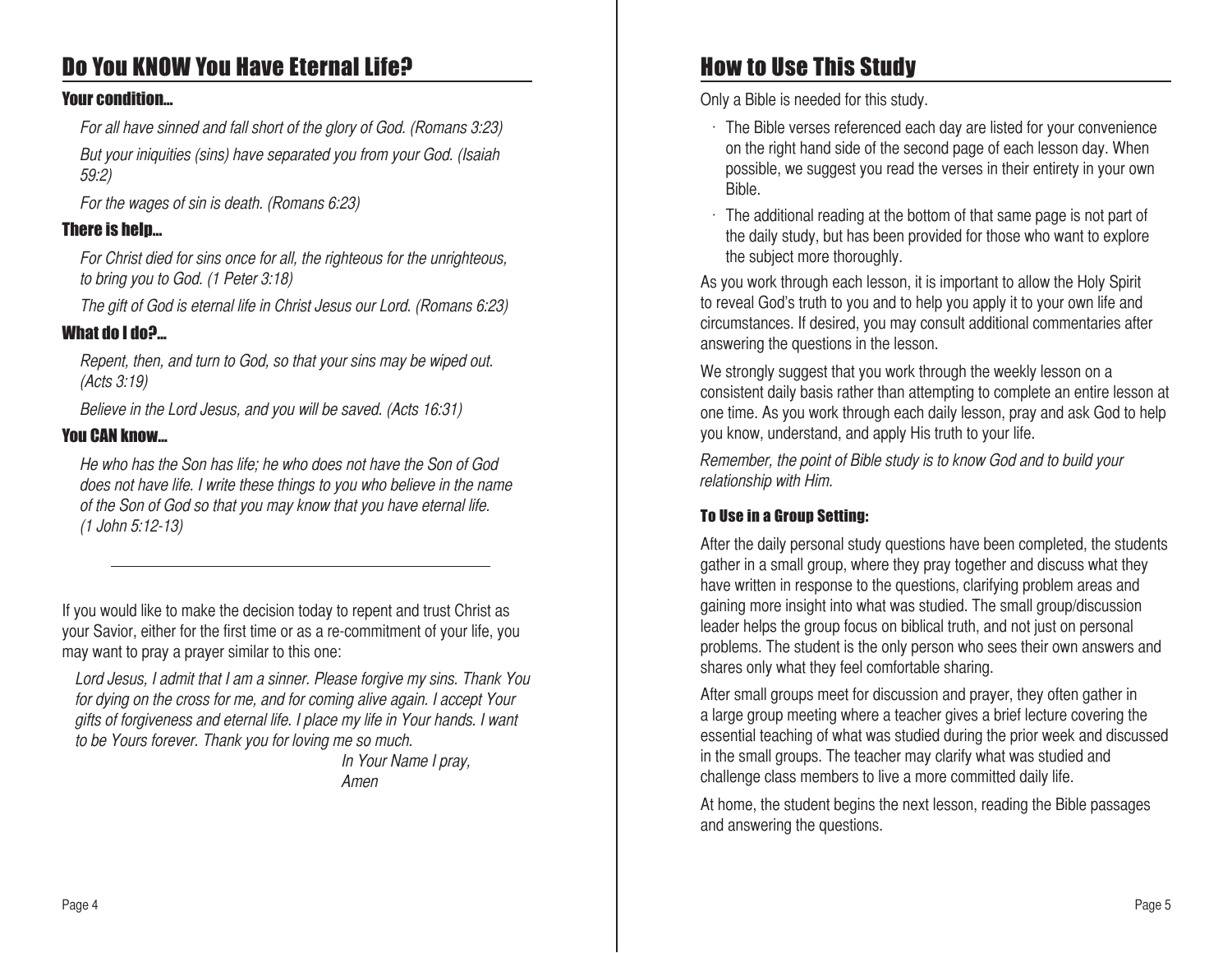# <span id="page-3-0"></span>A Good Place to Start...

We often hear the question, "What study should I do first? Where in the Bible should I start?"

Second Timothy 3:16 states, "All Scripture is God-breathed and is useful for teaching, rebuking, correcting and training in righteousness." There is no "bad" place to begin, because the Holy Spirit can and will use any portion of Scripture<sup>1</sup> to accomplish His purpose



(see Isaiah 55:10-11). There are, however, some truths and starting points that may make studying the Bible easier.

Whether you are opening the Word of God for the first time, or you've been studying for many years, we hope that this study will deepen your understanding of God and His Word and lay a foundation that will enrich your continued study.

Many of the truths that are presented in this study may not be new to you. However, if you will take the time to work through the lessons, we believe you will develop a greater understanding that will enable you to confidently share your faith with others, and help you develop a pattern of daily study.

**Make a daily appointment with God.** Find a quiet spot. Take your Bible and this study with you. If you have a busy phone, mute it or turn it off! Remember how very important your appointment with God is, and make time to be with Him daily. Ask yourself the following things:

**How** much time will I spend with the Lord each day?

**What** do I need to put aside in order to spend this time with the Lord? (Examples: texting, TV, digital games, etc.) Each person will have to decide what his or her priorities are and what can be removed from the daily schedule to make time to spend with God.

**What** is the best time for my appointment with God?

**Where** is the quietest place for me to pray and study?

Do I really want to spend time with God? If you do, He will help you find the time.

# Lesson 1 — The Bible

- How is the Bible different from other books?
- ls it reliable?
- Is it relevant for today?
- How will it benefit me?



Remember, as you work through each daily lesson, pray and ask God to help you know, understand, and apply His truth to your life.

Page 6 <sup>1</sup> The terms "Bible", "Word of God", and "Scripture" are used interchangeably in this study.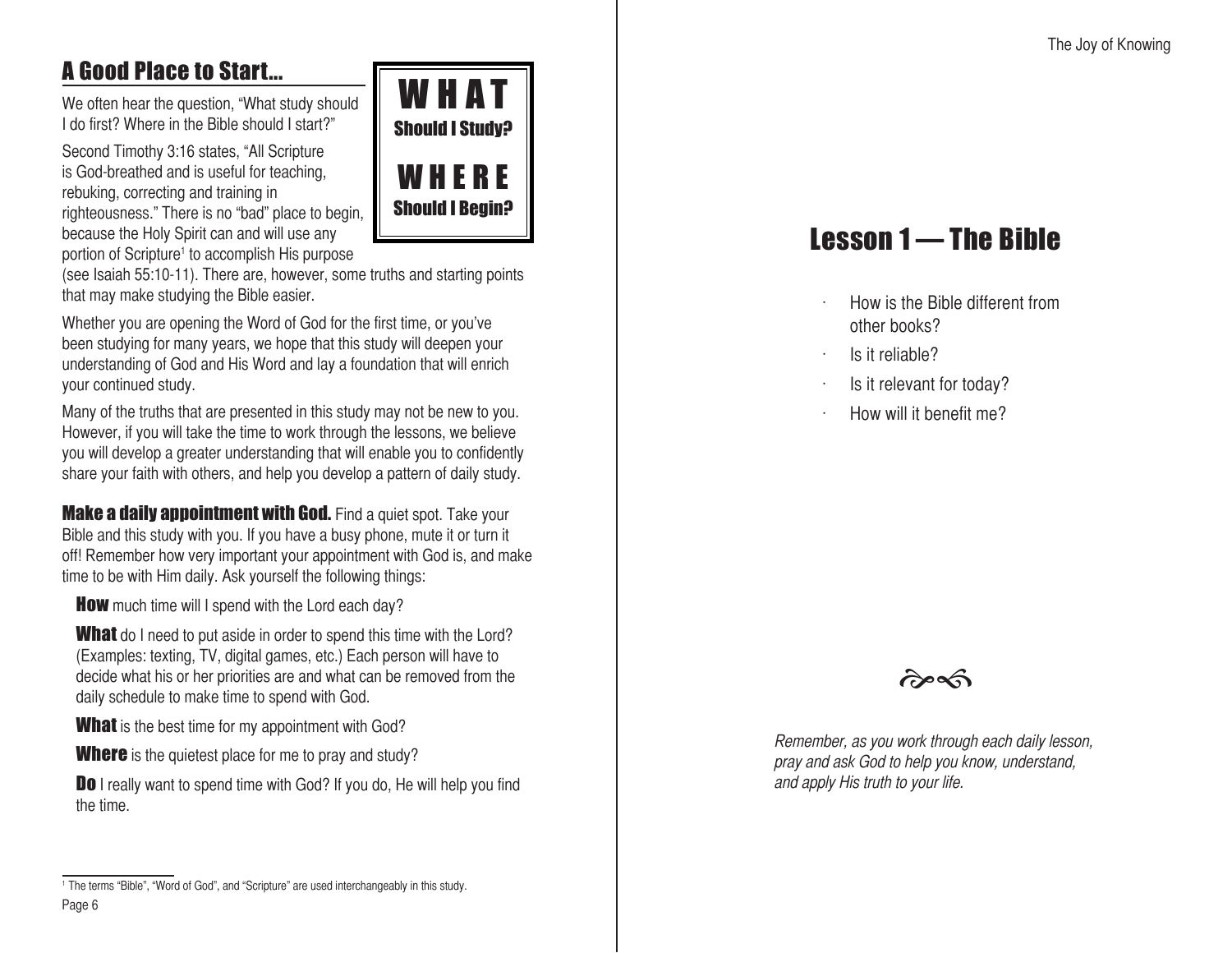# The Bible - Day One

**Read:** Psalm 119:89 • 2 Timothy 3:16a • 2 Peter 1:21

**Many** of humanity's questions are summed up in the single word, "Why?"

God has the answers to those questions, and He is willing to reveal most of the answers to us, if we truly want to know those answers and then act upon the truth those answers reveal.

The answers are not usually simple answers. It's possible your world view and the entire way you think may be changed, in order to receive and understand God's answers.

**Where** do we go to get God's answers? To God, to His Word, His book the Bible.

The Bible is like no other book. It was written by over 40 authors from various backgrounds, over a period of about 1,600 years—in complete harmony. For this number of people, from different walks of life, in different periods of time, to write in complete harmony is a miracle.

**1. From** today's Bible verses (printed on the right side of the next page), what does the Bible say about itself?

**2. Based** on these Bible verses, how reliable is God's Word?

**Generation** after generation there have been many who have attacked the Bible…without success. John Clifford wrote a poem about this:

### **The Anvil of God's Word**

Last eve I passed beside a blacksmith's door And heard the anvil ring the vesper chime; When looking in, I saw upon the floor, Old hammers worn with beating years of time. "How many anvils have you had," said I, "To wear and batter these hammers so?" "Just one," said he; then with a twinkling eye, "The anvil wears the hammers out, you know."

### Today's Bible Reading

*Your word, Lord, is eternal; it stands firm in the heavens.* — Psalm 119:89

— 2 Timothy 3:16a

— 2 Peter 1:21

*All Scripture is Godbreathed…*

*Spirit.*

*For prophecy never had its origin in the human will, but prophets, though human, spoke from God as they were carried along by the Holy* 

And so, I thought, the anvil of God's Word, For ages, skeptics blows have beat upon; Yet, though the noise of falling blows was heard, The anvil is unharmed—the hammers gone.

**Have** you been the type of person who picks and chooses what you prefer to believe? God does not give us that option. Either we believe what He says is true or we don't.

**3. Perhaps** you have doubts. Ask God to show you His truth as you continue in this study. If you truly want to know in order to obey the truth, He will show you (see John 7:17).

**4.Do** you already know His Word is true? Ask God to deepen your understanding and enrich your relationship with Him as you continue with this study.

> Additional reading: 2 Samuel 23:2 Psalm 119:160 Matthew 24:35 1 Peter 1:25 Isaiah 40:8 John 7:17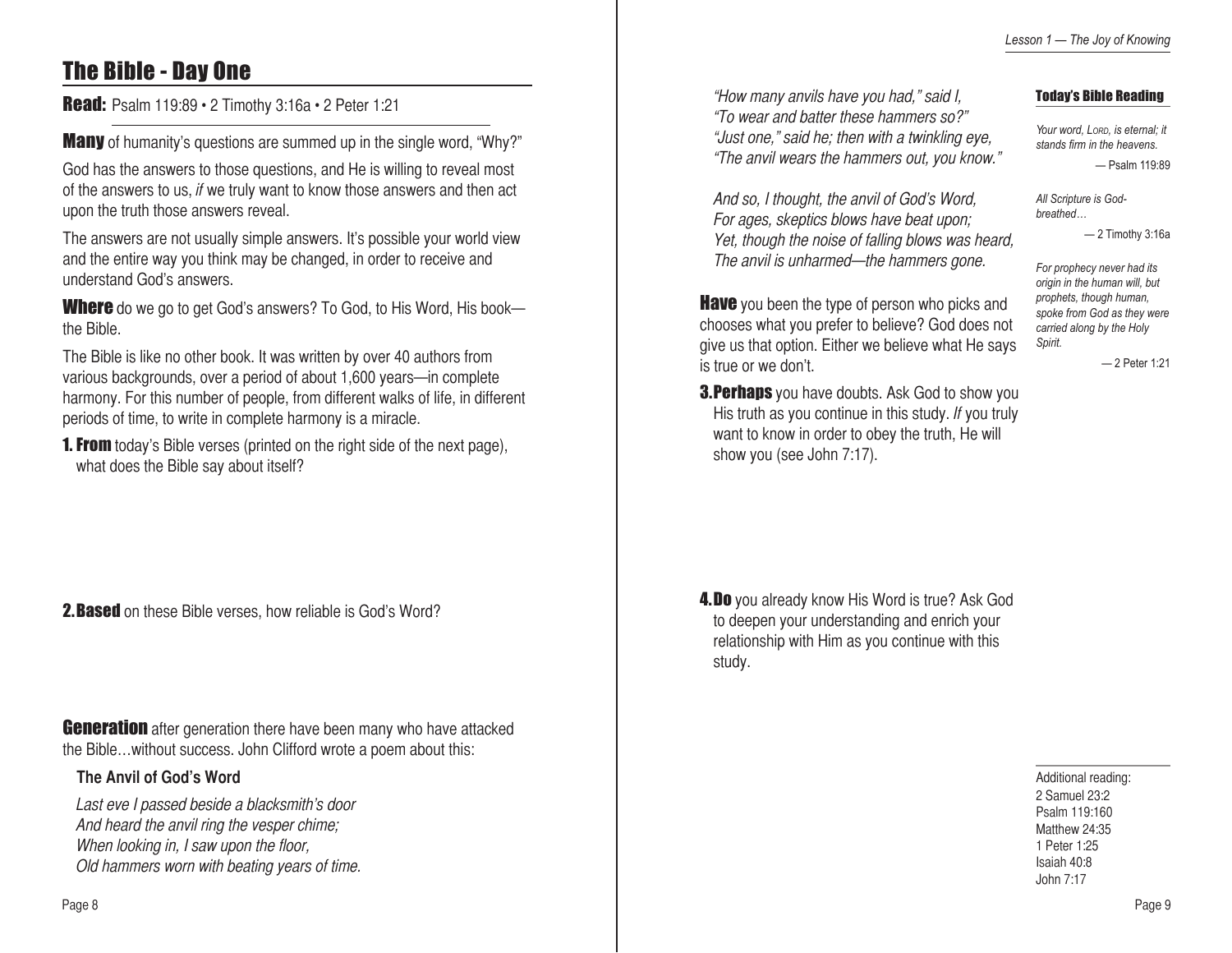# The Bible - Day Two

### Read: 1 Corinthians 2:14 • John 3:3 • John 1:12-13

You may ask, "Can I personally understand what God says and means in the Bible? After all, there are a lot of interpretations and opinions regarding what the Bible has to say." God has an answer for you!

**1. From** 1 Corinthians 2:14, why are some people unable to understand God's truth?

### **2. From** John 3:3, what must happen before a person can see, or perceive, the kingdom of God?

**Stop** a moment and consider the following. Can a bird understand a person's thoughts, hopes, dreams, concerns, and plans—in other words, what a person thinks and feels? Of course not. The only way a bird could understand is if it could somehow have a human spirit—be born all over again as a human being. And so we humans cannot understand the things of God unless we are born all over again by God's Spirit, and thus become His child.

**3.From** John 1:12-13 what must a person do to be born of God?

**4. Have** you been born of God's Spirit? If not, and you want to be:

### **a.** Decide that you want to go God's way instead of your own. (This is repentance.)

**b.** Acknowledge to God that you are a sinner.

**C.** Receive Jesus as your Savior. This means that you believe that Jesus Christ is the Son of God, that His death on the cross paid the price for your sin, that He rose from the dead, and that you want Him to be the Lord of your life.

Today's Bible Reading

*The person without the Spirit does not accept the things that come from the Spirit of God but considers them foolishness, and cannot understand them because they are discerned only through the Spirit.*

— 1 Corinthians 2:14

*Jesus replied, "Very truly I tell you, no one can see the kingdom of God unless they are born again."* 

— John 3:3

**This** is the starting point of knowing and understanding God. You may turn to page 4 for additional information on the new birth and eternal life.

**5. When** were you born again by God's Spirit?

*name, he gave the right to become children of God children born not of natural descent, nor of human decision or a husband's will, but born of God.*

*Yet to all who did receive him, to those who believed in his* 

 $-$ John 1:12-13

Additional reading: John 3:4-6 1 Peter 1:3 1 Peter 1:23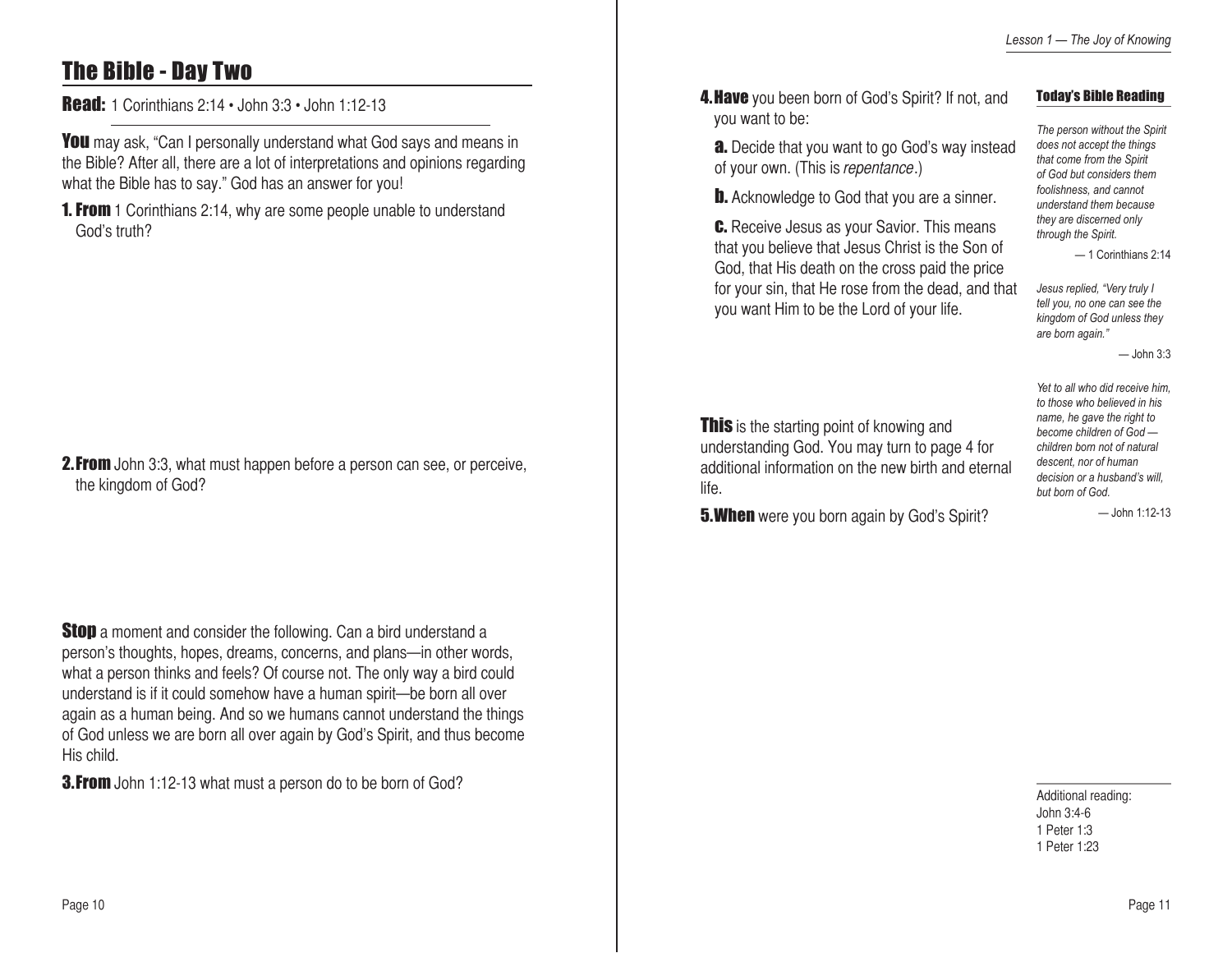# The Bible - Day Three

Read: 1 Peter 2:2 • 2 Peter 1:3 • 2 Peter 3:18a

**The** Word of God plays a critical part in our spiritual birth.<sup>1</sup> It is by God's Word that we are given the faith to believe, and through His Word we are born of God's Spirit (see 1 Peter 1:23; Romans 10:17).

**After** our rebirth, God's Word continues to be vital to our lives. One major role it plays is as nourishment for the believer. From Hebrews 5:12 we learn that God's Word serves as both milk for the young in Christ and meat for the more mature Christian.

**1. From** 1 Peter 2:2, how eager should we be for God's Word and what will it do for us?

**God** has given us a brand new life, and He intends for it to be an abundant life filled with love, joy, peace, and so much more (see John 10:10; Galatians 5:22-23). Unfortunately, many Christians don't experience this abundant life because they fail to grow up (become mature) in Christ.

**2. Look** at 2 Peter 1:3. Through what means has God provided all that we need for this new life?

**3.According** to 2 Peter 3:18a, in what areas are we to grow?

**This** new abundant life that we live is centered in knowing God and having an intimate relationship with Him. John 17:3 says, "Now this is eternal life: that they may know you, the only true God, and Jesus Christ, whom you have sent."

It is primarily through our words that we communicate who we are, our feelings, thoughts, intentions, desires—our very essence. And so it is with God. He communicates to us primarily through His Word, the Bible. In it He reveals to us His thoughts, intentions, desires—who He is.

We, who were dead in our sin and enemies of God, were reconciled to Him by the death of His Son, Jesus Christ. Consider to what great lengths God has gone, in order that we can know Him and have a relationship with Him.

1 Being born of God's Spirit is sometimes referred to as being "born again" or being "saved."

**4. Have** you really thought about this—that the Creator of the Universe desires a relationship with you? How do you feel about this?

A newborn has very little interpersonal relationship with anyone, even its mother. Its focus is on its needs. As the infant begins to grow, it begins to recognize people, faces, and voices. It smiles and coos, as well as cries, as it begins to learn to communicate. The infant begins to enjoy sights, sounds and discovery, but understands very little about the world around it. A young child knows more about his or her parents and can communicate, but on an immature level. That child understands more about living and enjoying the life he or she was born with. The son or daughter who has reached adulthood is able to enjoy mature relationships with the parents. He or she understands how the world functions and experiences life more completely.

**5.We** can compare our spiritual life to this type of growth. Where are you on the list: A newborn crying for its needs to be met— always, "I want… I need… Give me…"? A toddler beginning to communicate, learning self-control, and enjoying the challenge of discovery? A youth taking pleasure in all that you are able to do, capable of conveying your thoughts and feelings, and able to understand and reason? An adult beginning to savor the rich fellowship that only maturity and understanding can bring?

**6.Do** you want all that God has for you—the deep, mature, abundant life that springs from a close, intimate relationship with Him?

#### Today's Bible Reading

*Like newborn babies, crave pure spiritual milk, so that by it you may grow up in your salvation.*

 $-1$  Peter  $2.2$ 

*His divine power has given us everything we need for a godly life through our knowledge of him who called us by his own glory and goodness.*

— 2 Peter 1:3

*But grow in the grace and knowledge of our Lord and Savior Jesus Christ.* 

— 2 Peter 3:18a

Additional reading: 1 Peter 1:23 Romans 10:17 Hebrews 5:12 John 10:10 Galatians 5:22-23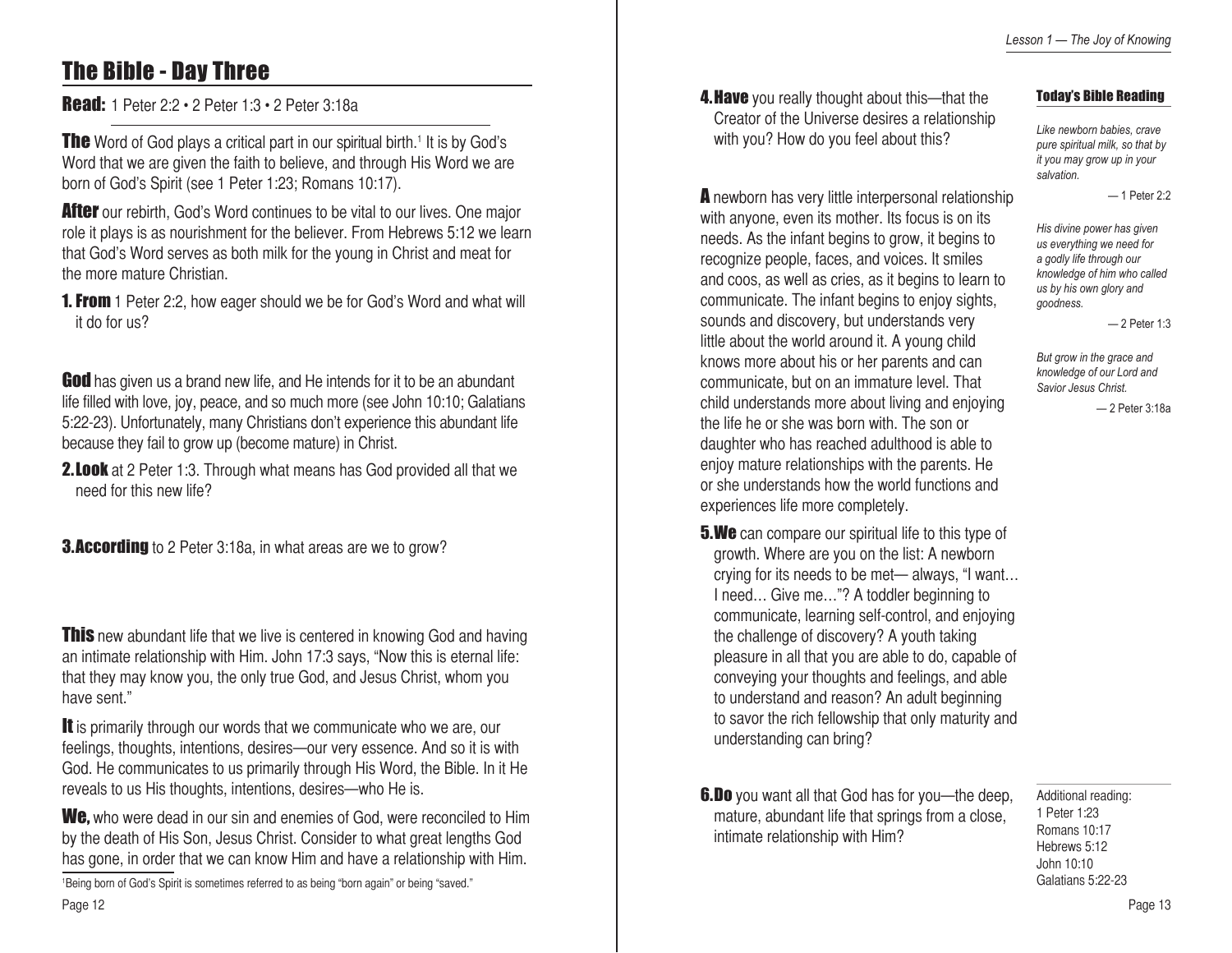# The Bible - Day Four

Read: 2 Timothy 3:16-17 · Ephesians 2:10 · Hebrews 4:12

**The** Bible is like no other book. We have seen the vital role the Word of God plays in our spiritual birth and growth.

**1. Looking** at 2 Timothy 3:16-17, for what else is Scripture useful? And to what purpose or end?

**Just** as God intended for the first man, Adam, to find fulfillment by tending the Garden of Eden (prior to the fall, see Genesis 2:15), so God intends us to find fulfillment in the work that He has given us to do.

**2. From** Ephesians 2:10, after we have been born of God's Spirit, what does God have planned for us to do?

As Scripture so plainly tells us, these are not works we do in order to be saved (see Ephesians 2:8-9). These good works are part of the abundant life God has for us to enjoy. The good works that bring joy and satisfaction are those that spring forth from the new life within us—out of the love that God has put into our hearts (see Romans 5:5).

**God** uses His Word in our lives to bring us into maturity and to prepare us for all that He has for us to do. As young believers (or older believers who have not matured in God's Word), we often rush about attempting to do good deeds, seeking to serve the Lord in ways for which we are not prepared and from motives that may be less than pure—motives that we may not realize lie behind our actions.

**3. From** Hebrews 4:12, how will the Word of God help us in this area—regardless of how long we have been a Christian?

**4. Name** at least one specific time that God has used His Word to correct your thinking, convict you of sin, rebuke you, or cut right through everything to show you what your motives really

were.

### Today's Bible Reading

*All Scripture is God-breathed and is useful for teaching, rebuking, correcting and training in righteousness, so that the servant of God may be thoroughly equipped for every good work.*

— 2 Timothy 3:16-17

*For we are God's handiwork, created in Christ Jesus to do good works, which God prepared in advance for us to do.*

— Ephesians 2:10

*For the word of God is alive and active. Sharper than any double-edged sword, it penetrates even to dividing soul and spirit, joints and marrow; it judges the thoughts and attitudes of the heart.*

— Hebrews 4:12

Additional reading: Genesis 2:15 Ephesians 2:8-9 Romans 5:5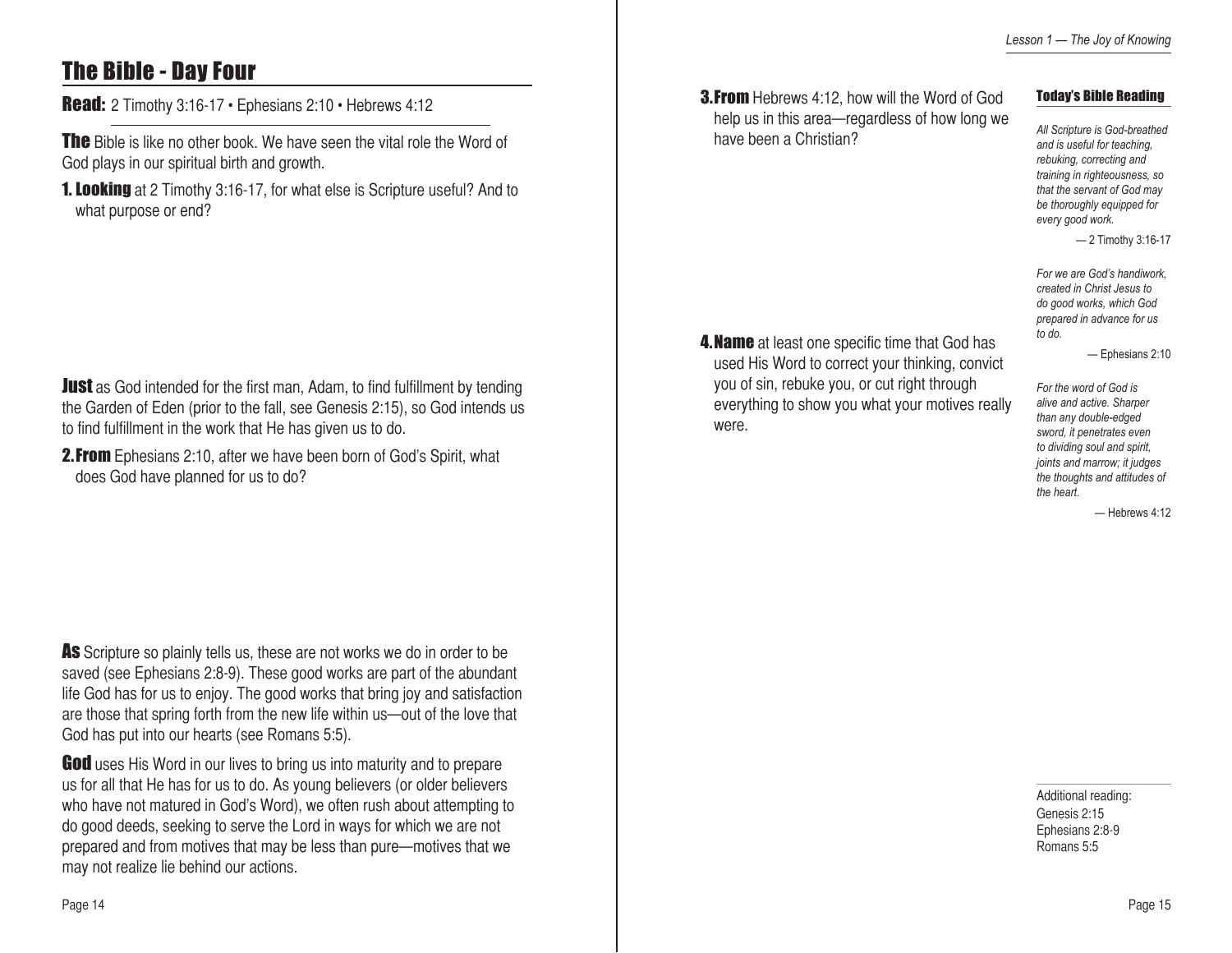# The Bible - Day Five

**Read:** Luke 12:19 • Luke 12:20-21 • 2 Timothy 2:15

**God's** message is the same from Genesis to Revelation. He does not contradict Himself. However, what someone has said can be misunderstood by taking it out of context. And so it is with God's Word. If taken out of context, a Bible verse may seem to say something that it does not.

**1. Read** only Luke 12:19 and, without considering the context, write what it appears to be saying.

2.Now read Luke 12:19 with the two verses that follow (Luke 12:20-21). How do these verses entirely change what it seems Luke 12:19, by itself, means?<sup>1</sup>

As you read, it is important to read in context and to consider:

- Who is speaking and to whom are they speaking?
- Why they are saying what they are saying—are they endeavoring to make a point?

 $\cdot$  What do the words really mean? If you come to a word you don't use very often, you may think you know what it means, but try looking it up in the dictionary. You may be surprised at what you learn. Knowing the full meaning of a word often broadens and sometimes changes our understanding of a verse or passage.

### Today's Bible Reading

*And I'll say to myself, "You have plenty of grain laid up for many years. Take life easy; eat, drink and be merry."*

— Luke 12:19

If you are serious about your relationship with the Lord, you will be serious about what He is saying to you. You will take the time to understand, and not just assume you know what He is saying.

**3. What** does 2 Timothy 2:15 encourage you to do?

*But God said to him, "You fool! This very night your life will be demanded from you. Then who will get what you have prepared for yourself? This is how it will be with whoever stores up things for themselves but is not rich towards God."*

— Luke 12:20-21

*Do your best to present yourself to God as one approved, a worker who does not need to be ashamed and who correctly handles the word of truth.*

— 2 Timothy 2:15

Additional reading: Luke 12:15-22

<sup>1</sup> You will get a more complete understanding of this passage if you read the entire story in Luke 12:15- 22.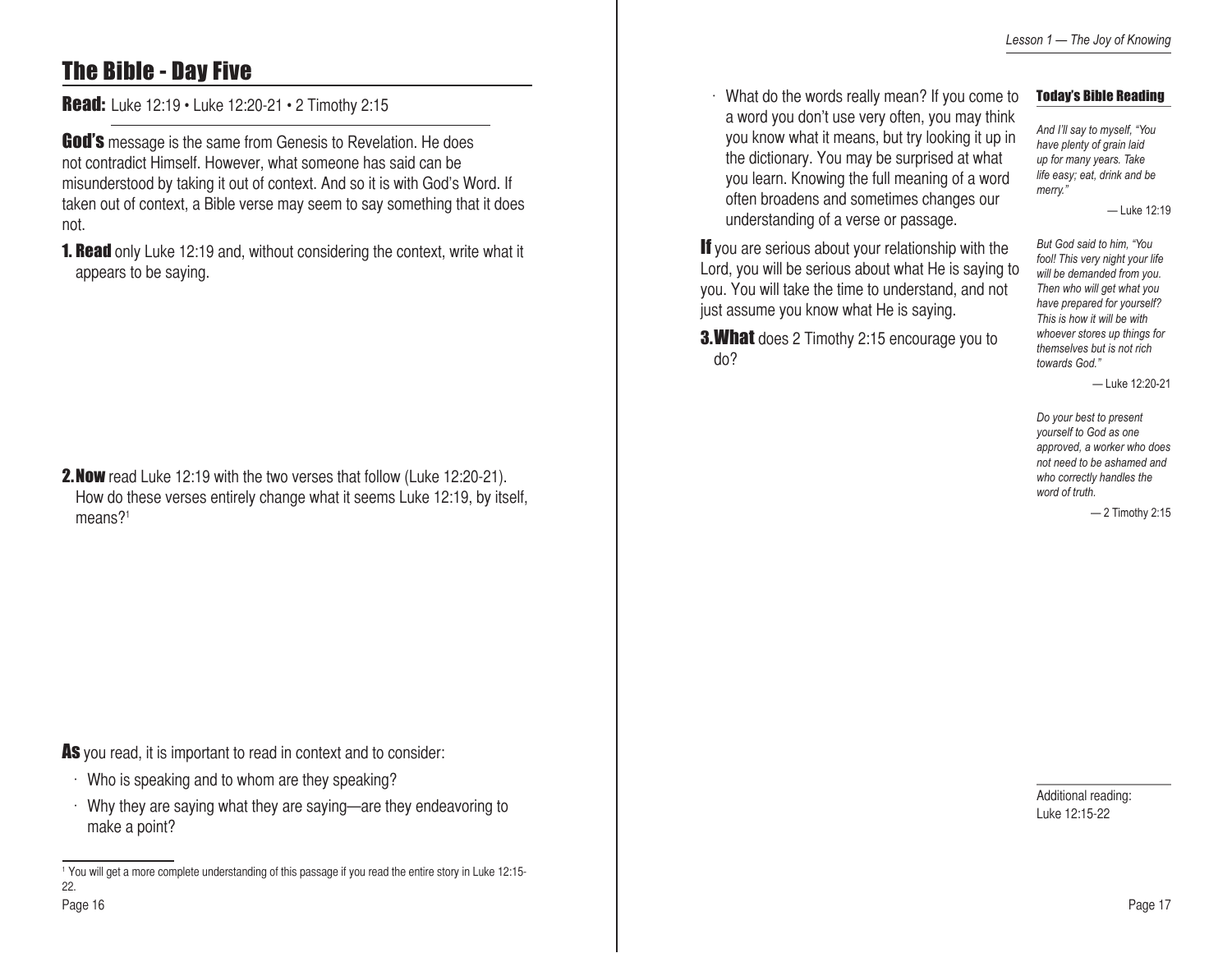# The Bible - Day Six

Read: Psalm 119:11 • Psalm 119:105 • Psalm 19:7 • Acts 17:11

**Along** with helping us build our relationship with the Lord, there are so many benefits to knowing God's Word. Today, let us look for a few.

**1. In** Psalm 119:11, why did the psalmist hide God's Word in his heart?

**God's** Word teaches what is right and wrong, and it strengthens us spiritually so that we can choose to do what is right.

**2. Sometimes** our path through life seems dark and difficult, with danger everywhere, and we don't know what direction to take. Look at Psalm 119:105 and write what benefit there is to knowing God's Word.

**3.We** have all probably experienced one of those days, or even periods of time, when so much has happened or is happening that we are just plain weary—emotionally drained. Look at Psalm 19:7a. What will God's Word do? Have you ever experienced this?

**4. Perhaps** you know a lot about computers, or science, or teaching, but when it comes to making life choices you just don't seem to have much wisdom—your choices are often the wrong choices. What hope does Psalm 19:7b give to you?

### Today's Bible Reading

*I have hidden your word in my heart that I might not sin against you.* — Psalm 119:11

*Your word is a lamp for my feet, a light on my path.*

— Psalm 119:105

*The law of the Lord is perfect, refreshing the soul.*  — Psalm 19:7a

*The statutes of the Lord are trustworthy, making wise the simple.*

— Psalm 19:7b

**Throughout** both the Old and New Testaments we are warned about false teachers. Jesus refers to them as wolves in sheep's clothing (see Matthew 7:15). The Apostle Paul says they are "full of deception" (Titus 1:10). The Apostle John warns us that many false prophets have gone out into the world (see 1 John 4:1).

**5. From** Acts 17:11, what did the Bereans do when they first heard what the Apostle Paul was preaching?

*Now the Berean Jews were of more noble character than those in Thessalonica, for they received the message with great eagerness and examined the Scriptures every day to see if what Paul said was true.*

— Acts 17:11

Additional reading: Matthew 4:4 Matthew 7:15 Titus 1:10 1 John 4:1 1 John 2:1-16 Hebrews 4:12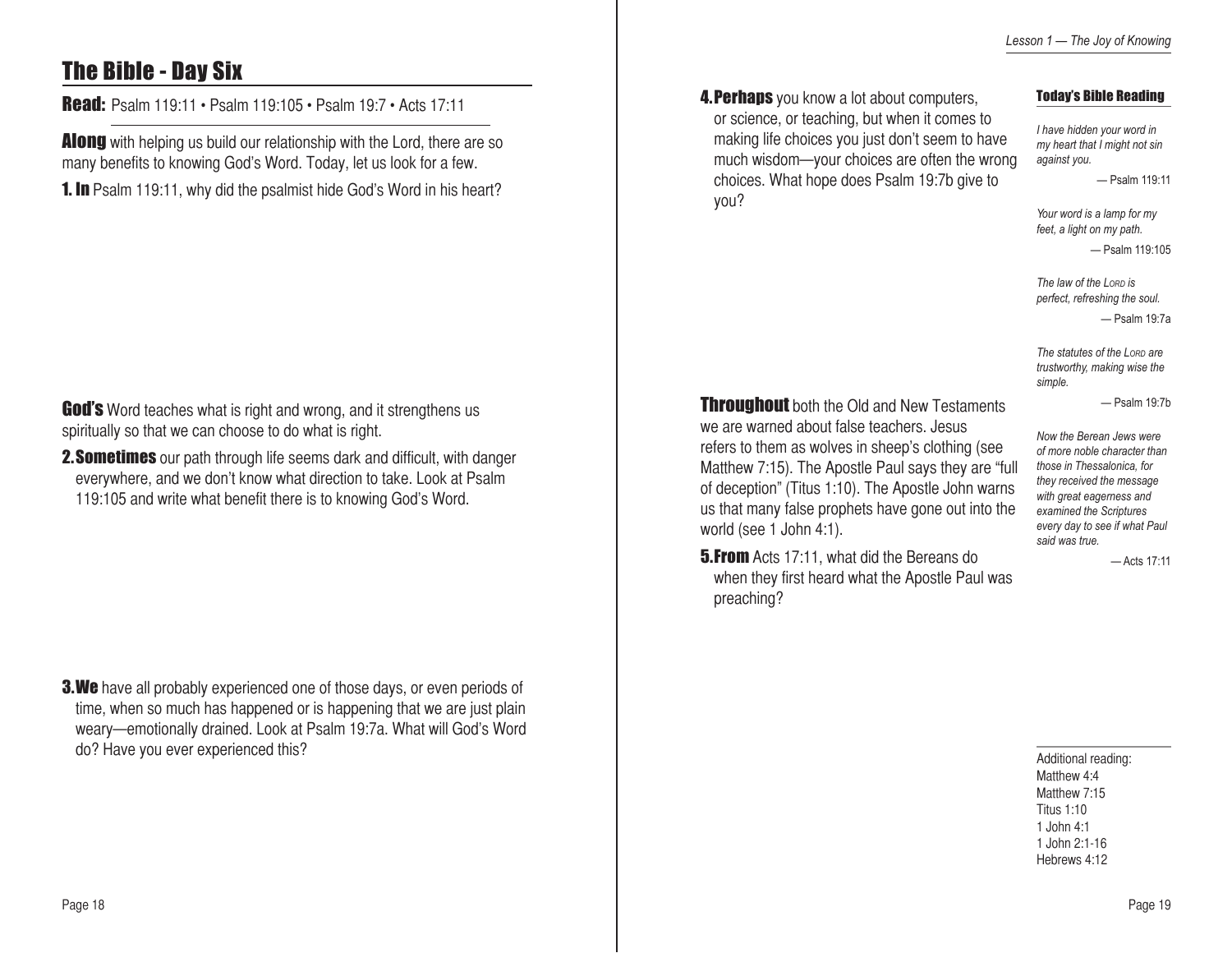# <span id="page-10-0"></span>The Bible - Day Seven

Take a few minutes today to re-read the Bible verses from this week. Write down what has been most meaningful to you.

As you have worked through the study this week, we hope that you have discovered how very important God's Word is and that you have made a new commitment to read and study the Bible.

# Lesson 2 — God

- $\cdot$  Is there a God?
- $\cdot$  What's He like?
- $\cdot$  Does He care?
- $\cdot$  Does He matter?



Remember, as you work through each daily lesson, pray and ask God to help you know, understand, and apply His truth to your life.

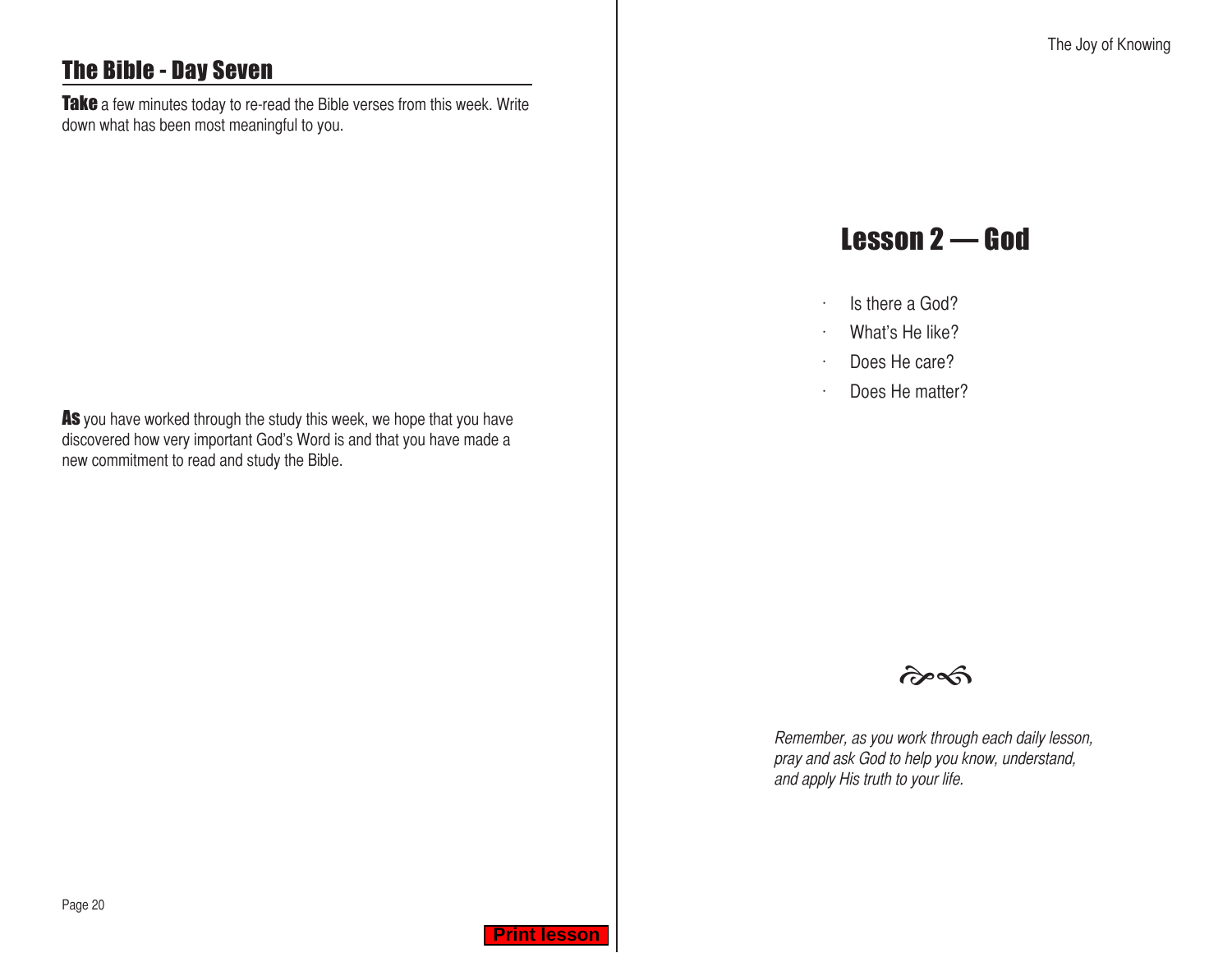# God - Day One

Read: Romans 1:20 • Jeremiah 10:10a • Isaiah 45:18 • Acts 7:32a

The opening verse of the Bible states, "In the beginning God..." (Genesis 1:1). The Bible does not argue the fact that God exists; instead it states that only a fool says that there is no God (see Psalm 53:1).

**1. From** Romans 1:20, what do you learn about God's revelation to people<sup>1</sup> and why only a fool would say there is no God?

2. What do you learn about God from Jeremiah 10:10a?

**3. There** are those who believe there are many gods. What does the One who created the heavens and the earth say about Himself in Isaiah 45:18?

**Some** people believe that there is just one god and that he goes by different names in different religions. God says otherwise. He tells us very specifically who He is.

**4. From** Acts 7:32, who, specifically, is God?

### Today's Bible Reading

*For since the creation of the world God's invisible qualities—his eternal power and divine nature—have been clearly seen, being understood from what has been made, so that people are without excuse.*

 $-$  Romans 1:20

*But the Lord is the true God; he is the living God, the eternal King.* 

— Jeremiah 10:10a

**Throughout** the Bible, God reveals Himself to us. As you read and study God's Word, you come to understand that there is only one true and living God, Creator of heaven and earth. He is the God of Abraham, Isaac, and Jacob, and He sent His Son, Jesus Christ, to be the Savior of the world.

*For this is what the Lord says—he who created the heavens, he is God; he who fashioned and made the earth, he founded it; he did not create it to be empty, but formed it to be inhabited—he says: "I am the Lord, and there is no other."*

— Isaiah 45:18

*I am the God of your fathers, the God of Abraham, Isaac and Jacob.*

— Acts 7:32a

Additional reading: Genesis 1:1 Psalm 53:1 Psalm 19:1-4

<sup>&</sup>lt;sup>1</sup> Psalm 19:1-4 also speaks of God's revelation of Himself through nature.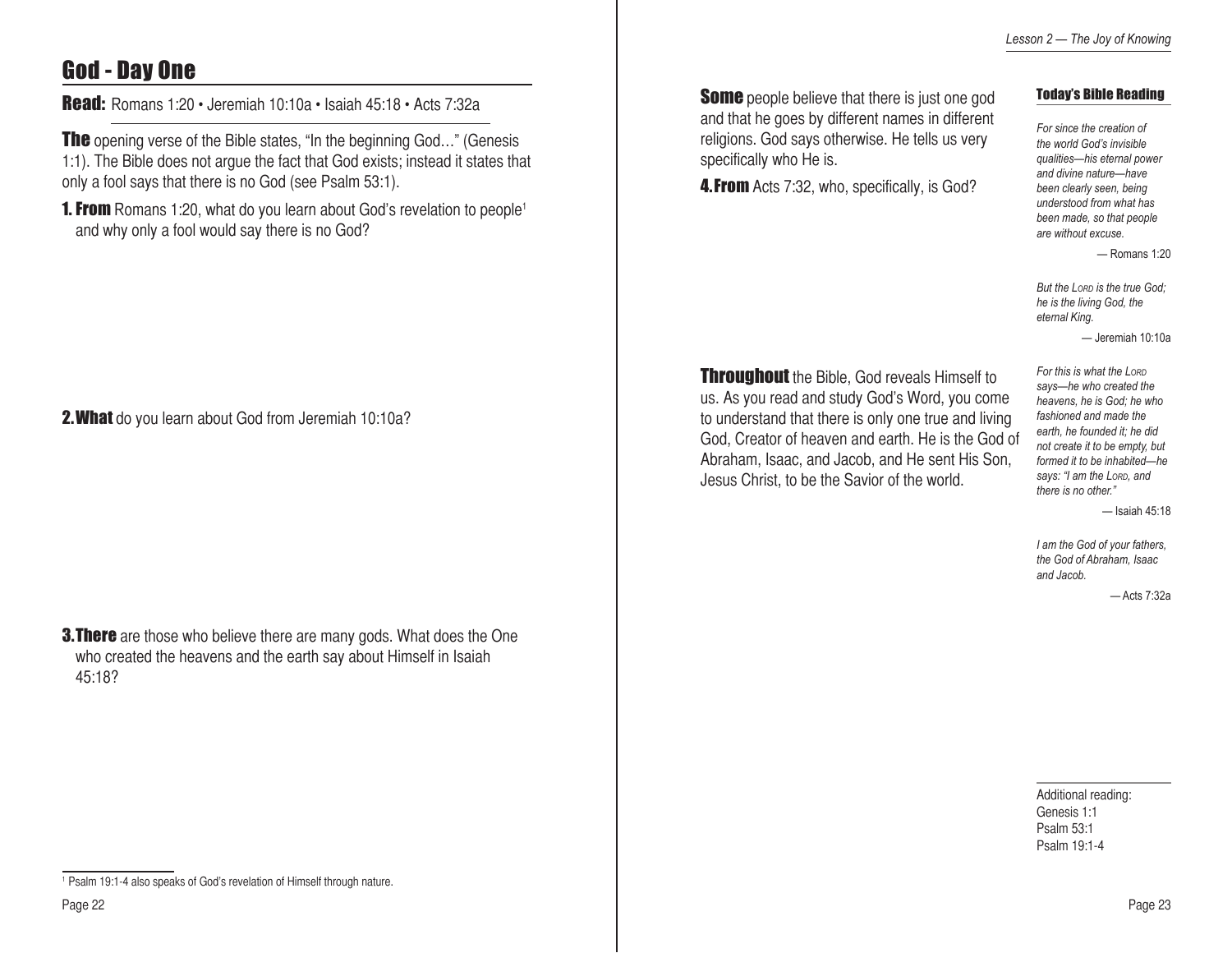# God - Day Two

Read: John 3:16a • Proverbs 6:16 • Genesis 6:6 • Numbers 22:22a • 1 Peter 5:6-7 • Zephaniah 3:17

God is not merely a force; He is a person, and we are created in His image.

- **1. What** feelings does God show in each of the following verses that indicate that He is a person and not just a force?
- $\cdot$  John 3:16a
- $\cdot$  Proverbs 6:16
- $\cdot$  Genesis 6:6

 $\cdot$  Numbers 22:22a

 $\cdot$  1 Peter 5:6-7

 $\cdot$  Zephaniah 3:17

|                                                                                                 | Lesson 2- The Joy of Knowing                                                                                                                                                                                                                                                                                                                                                                                      |
|-------------------------------------------------------------------------------------------------|-------------------------------------------------------------------------------------------------------------------------------------------------------------------------------------------------------------------------------------------------------------------------------------------------------------------------------------------------------------------------------------------------------------------|
| 2. Consider this for a moment. Have you ever<br>considered God's feelings before?               | <b>Today's Bible Reading</b><br>For God so loved the world<br>— John 3:16a                                                                                                                                                                                                                                                                                                                                        |
| <b>3. How</b> does knowing that God is a person with<br>emotions change your perception of Him? | There are six things the<br>LORD hates, seven that are<br>detestable to him.<br>- Proverbs 6:16<br>The Lord regretted that he<br>had made human beings on<br>the earth, and his heart was<br>deeply troubled.<br>$-$ Genesis 6:6<br>But God was very angry<br>when he went<br>-Numbers 22:22a                                                                                                                     |
| 4. Does this change your feelings toward Him?                                                   | Humble yourselves,<br>therefore, under God's<br>mighty hand, that he may lift<br>you up in due time. Cast all<br>your anxiety on him because<br>he cares for you.<br>$-1$ Peter 5: 6-7<br>The Lord your God is with<br>you, the Mighty Warrior who<br>saves. He will take great<br>delight in you; in his love he<br>will no longer rebuke you,<br>but will rejoice over you with<br>singing.<br>- Zephaniah 3:17 |
|                                                                                                 | Additional reading:<br>Genesis 1:27                                                                                                                                                                                                                                                                                                                                                                               |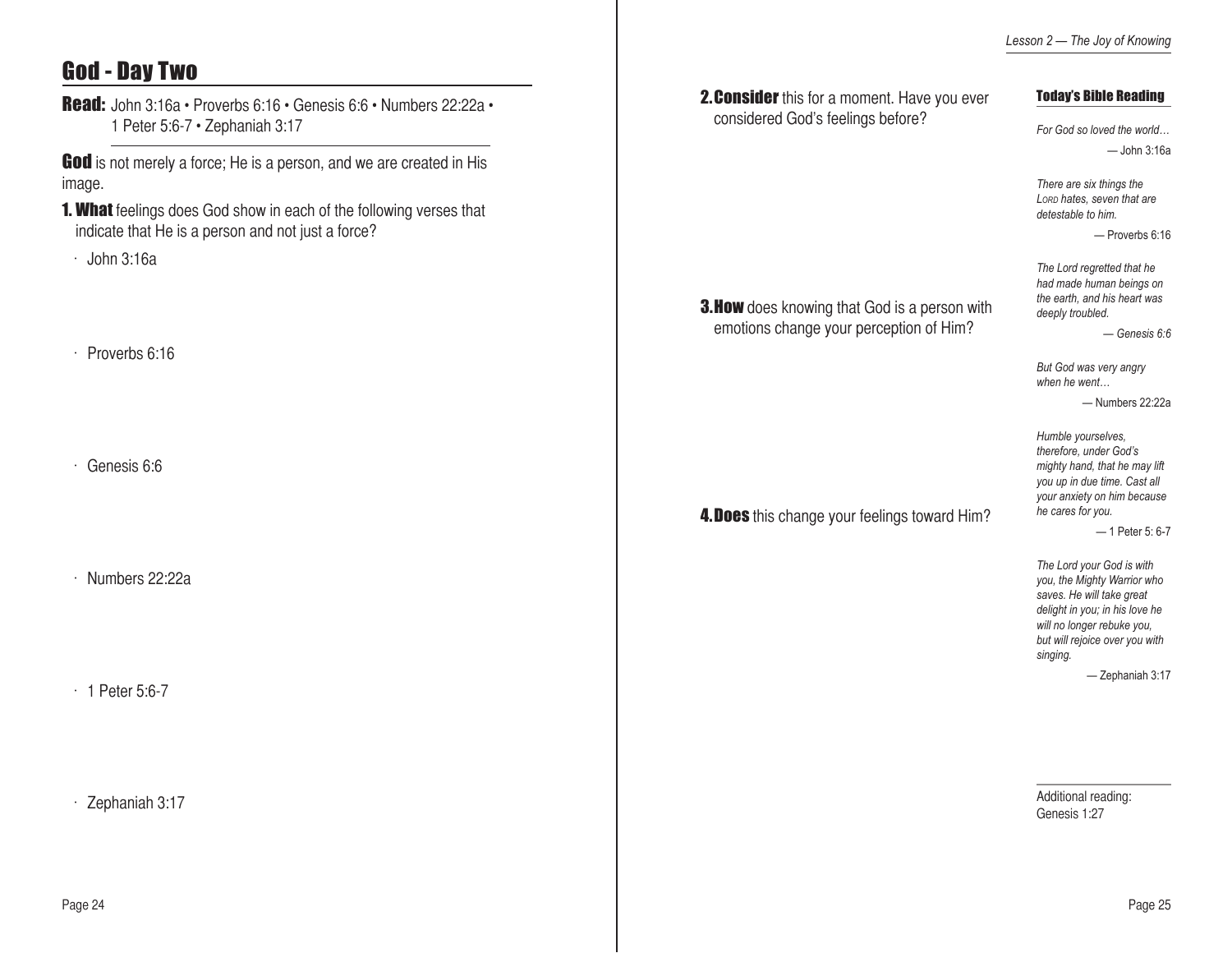# God - Day Three

| <b>Read:</b> Deuteronomy 4:31a · Deuteronomy 7:9a · Deuteronomy 10:17 ·<br>Psalm 99:9b · John 4:24b · 1 John 1:5b · 1 John 4:8b | $\cdot$ 1 John 1:5b                                                                                                                      | <b>Today's Bible Reading</b><br>For the Lorp your God is a                                                                                               |
|---------------------------------------------------------------------------------------------------------------------------------|------------------------------------------------------------------------------------------------------------------------------------------|----------------------------------------------------------------------------------------------------------------------------------------------------------|
| <b>The</b> term we use to describe the fundamental qualities of a person, their<br>essential character, is their nature.        |                                                                                                                                          | merciful God<br>- Deuteronomy 4:31a                                                                                                                      |
| <b>1. From</b> the following verses write what you learn about God's nature:                                                    |                                                                                                                                          | Know therefore that the LORD<br>your God is God; he is the<br>faithful God                                                                               |
| Deuteronomy 4:31a                                                                                                               | $\cdot$ 1 John 4:8b                                                                                                                      | - Deuteronomy 7:9a                                                                                                                                       |
|                                                                                                                                 |                                                                                                                                          | For the Lorp your God is<br>God of gods and Lord of<br>lords, the great God, mighty<br>and awesome, who shows<br>no partiality and accepts no<br>bribes. |
| Deuteronomy 7:9a                                                                                                                |                                                                                                                                          | - Deuteronomy 10:17                                                                                                                                      |
|                                                                                                                                 | <b>2. Look</b> back through the list you have just written<br>that describes God's nature. How does this<br>change the way you view God? | for the Lorp our God is<br>holy.<br>- Psalm 99:9b                                                                                                        |
| Deuteronomy 10:17                                                                                                               |                                                                                                                                          | God is spirit<br>- John 4:24b                                                                                                                            |
|                                                                                                                                 |                                                                                                                                          | God is light; in him there is no<br>darkness at all.<br>$-1$ John 1:5b                                                                                   |
|                                                                                                                                 |                                                                                                                                          | God is love.<br>$-1$ John 4:8b                                                                                                                           |
| $\cdot$ Psalm 99:9b                                                                                                             | <b>3.Is</b> this the type of person you would like to<br>know?                                                                           |                                                                                                                                                          |
|                                                                                                                                 |                                                                                                                                          |                                                                                                                                                          |
| $\cdot$ John 4:24b                                                                                                              |                                                                                                                                          |                                                                                                                                                          |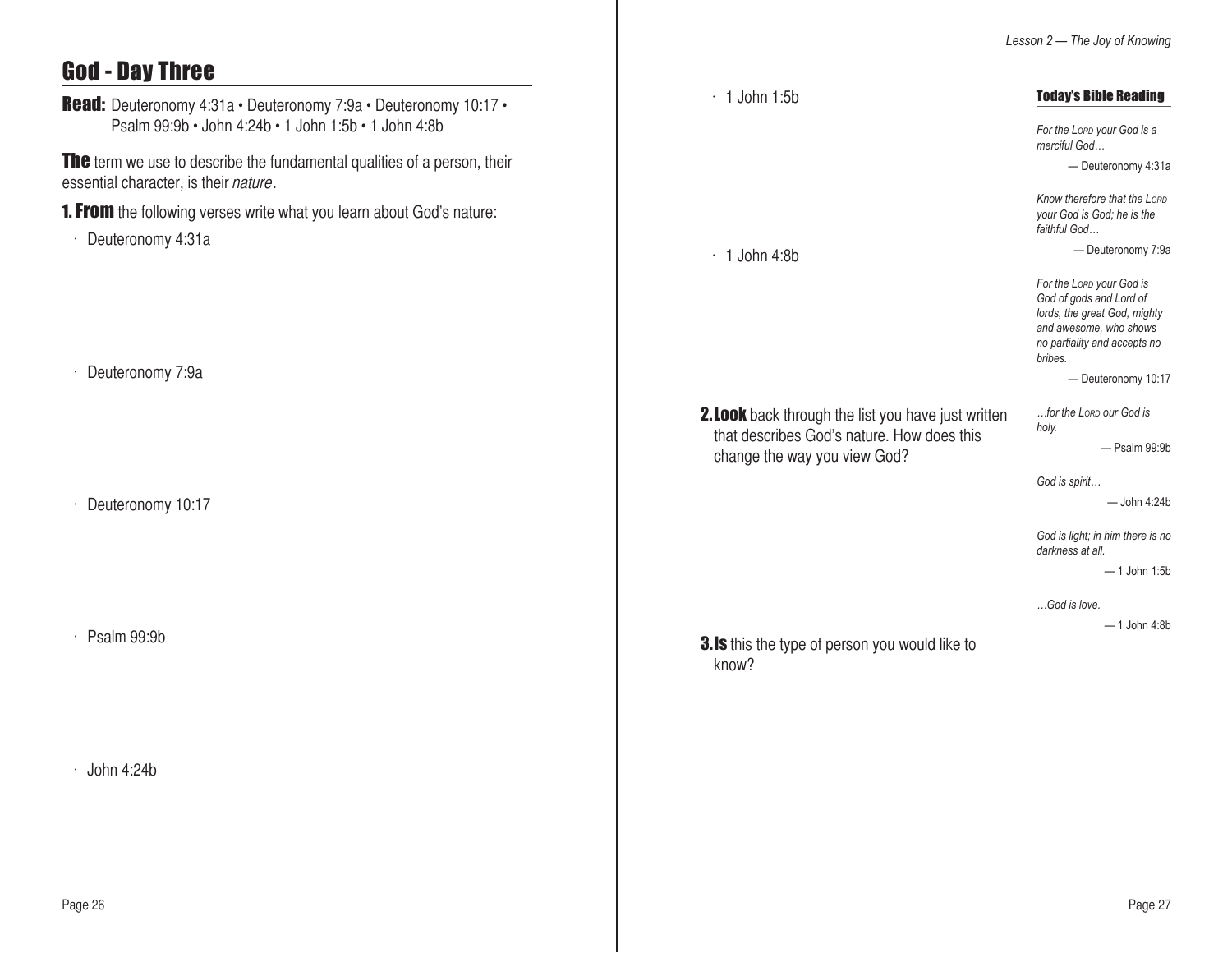# God - Day Four

Read: Psalm 139:7-10 • Psalm 147:5 • Jeremiah 32:17 • John 5:26 • Revelation 19:6

**Although** Job 36:26 tells us that God is so great that we can't fully understand Him, and that all the descriptions we have read about Him are incomplete, we have discovered that there are many things we can know about Him.

**1. From** the following verses, what do you learn about how great God is?

 $\cdot$  Psalm 139.7-10

 $\cdot$  Psalm 147:5

Jeremiah 32:17

John 5:26

Revelation 19:6

**Just** consider this, God is almighty (omnipotent)-He even has life within himself; He is all knowing (omniscient); and He is everywhere present (omnipresent). That alone should make one tremble with fear.

**But** this great and mighty God loves us and has gone to great lengths on our behalf.

2. Write briefly how this makes you feel.

### Today's Bible Reading

*Where can I go from your Spirit? Where can I flee from your presence? If I go up to the heavens, you are there; if I make my bed in the depths, you are there. If I rise on the wings of the dawn, if I settle on the far side of the sea, even there your hand will guide me, your right hand will hold me fast.*

— Psalm 139:7-10

*Great is our Lord and mighty in power; his understanding has no limit.*

— Psalm 147:5

*Ah, Sovereign Lord, you have made the heavens and the earth by your great power and outstretched arm. Nothing is too hard for you.*

— Jeremiah 32:17

*For as the Father has life in himself, so he has granted the Son also to have life in himself.*

— John 5:26

*Then I heard what sounded like a great multitude, like the roar of rushing waters and like loud peals of thunder, shouting: "Hallelujah! For our Lord God Almighty reigns."*

— Revelation 19:6

Additional reading: Job 36:26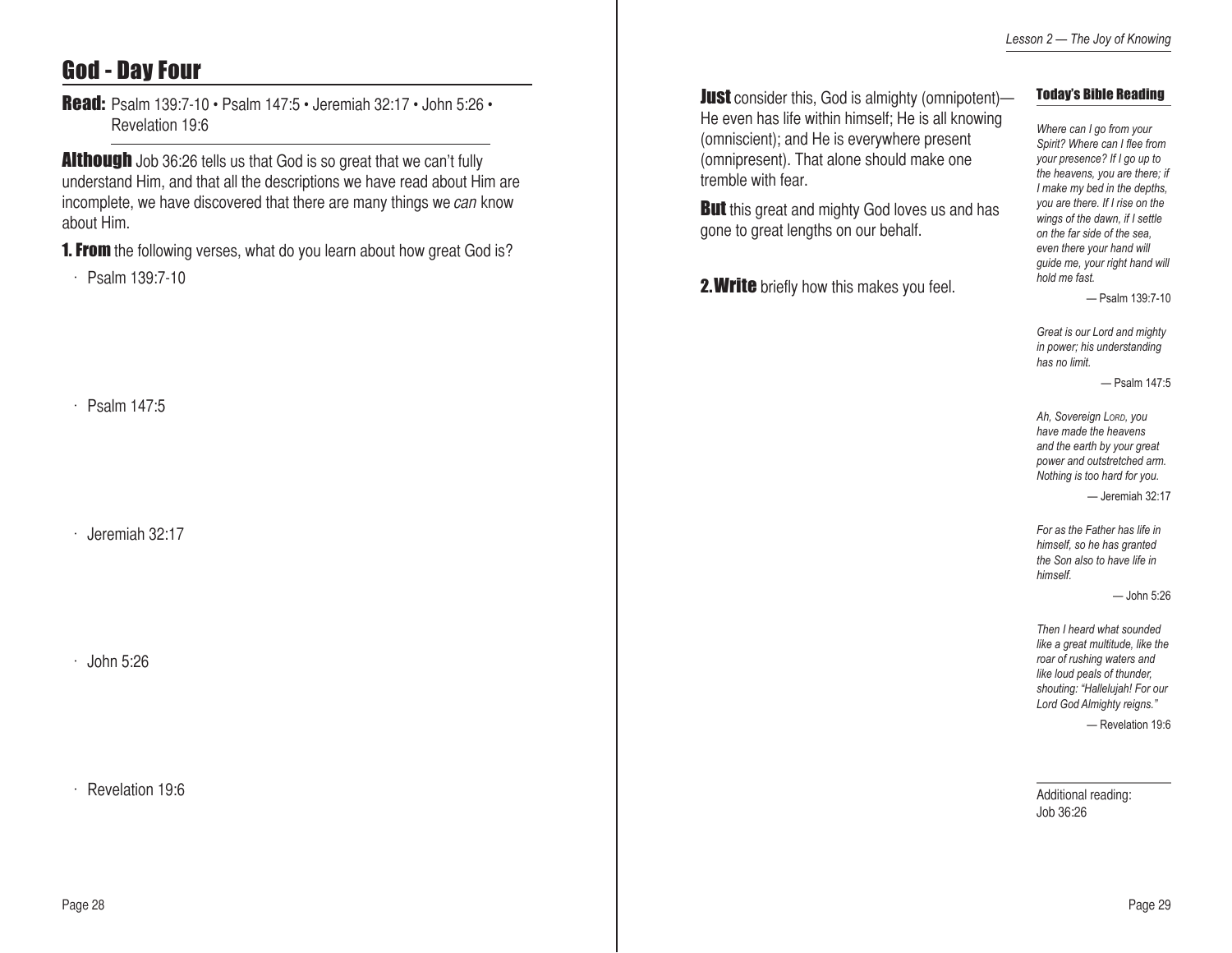# God - Day Five

**Read:** Mark 12:29 • 1 Peter 1:2a • Hebrews 1:8 • Acts 5:3a,4b • Matthew 3:16-17 • Matthew 28:19

**Today** we will look at some other aspects of God. It is important to remember that the Bible does not contradict itself.

**1. What** do you learn about God from Mark 12:29?

2. How is God referred to in 1 Peter 1:2a?

**3. Hebrews** 1:8 speaks of Jesus Christ as "the Son." By what name is He referred to in this passage?

**4.A story** is told in Acts 5 about a couple who sold some land and pretended to give all the money to the Lord's work, although they actually kept some for themselves. The problem wasn't that they had kept some of the money, but that they had lied about it. Look at Acts 5:3a,4b. To whom did they lie? By what name is He called in this passage?

**5.Matthew** 3:16-17 took place at the Jordan River when Jesus was baptized. Read through this passage and write down what three persons are referred to.

**Scripture** does not contradict itself. God is beyond our complete understanding because He is infinite and we are finite, limited beings. God is described as Father, Son, and Holy Spirit, yet He is one. The terms we use to describe this are the "Trinity" or the "Godhead." These words themselves are not used in the Bible.

**6.From** Matthew 28:19, whose name (not "names") are we to baptize in?

In attempting to explain how there can be three, yet one, all we have to do is look at ourselves. We consist of body, soul, and spirit<sup>1</sup> in one person (see 1 Thessalonians 5:23). Time consists of past, present, and future. There are other examples, but everything falls short when we attempt to explain the infinite God.

**7. What** are your thoughts about this?

Today's Bible Reading

*"The most important one," answered Jesus, "is this: 'Hear, O Israel: The Lord our God, the Lord is one.'"* — Mark 12:29

*…who have been chosen according to the foreknowledge of God the Father…*

— 1 Peter 1:2a

*But about the Son he says, "Your throne, O God, will last for ever and ever; a scepter of justice will be the scepter of your kingdom."* — Hebrews 1:8

*Then Peter said, "Ananias, how is it that Satan has so filled your heart that you have lied to the Holy Spirit…You have not lied just to human beings but to God."*  $-$  Acts 5:3a,4b

*As soon as Jesus was baptized, he went up out of the water. At that moment heaven was opened, and he saw the Spirit of God descending like a dove and alighting on him. And a voice from heaven said, "This is my Son, whom I love; with him I am well pleased."* — Matthew 3:16-17

*Therefore go and make disciples of all nations, baptizing them in the name of the Father and of the Son and of the Holy Spirit.*

— Matthew 28:19

Additional reading: 1 Thessalonians 5:23 John 1:1-4,14

<sup>1</sup> "Soul" is that invisible dimension of our life that we are by nature (for example, our emotions, personality, mind, and will). "Spirit" is what we are by supernatural rebirth. Jesus said, "Flesh gives birth to flesh, but the Spirit gives birth to spirit" (John 3:6).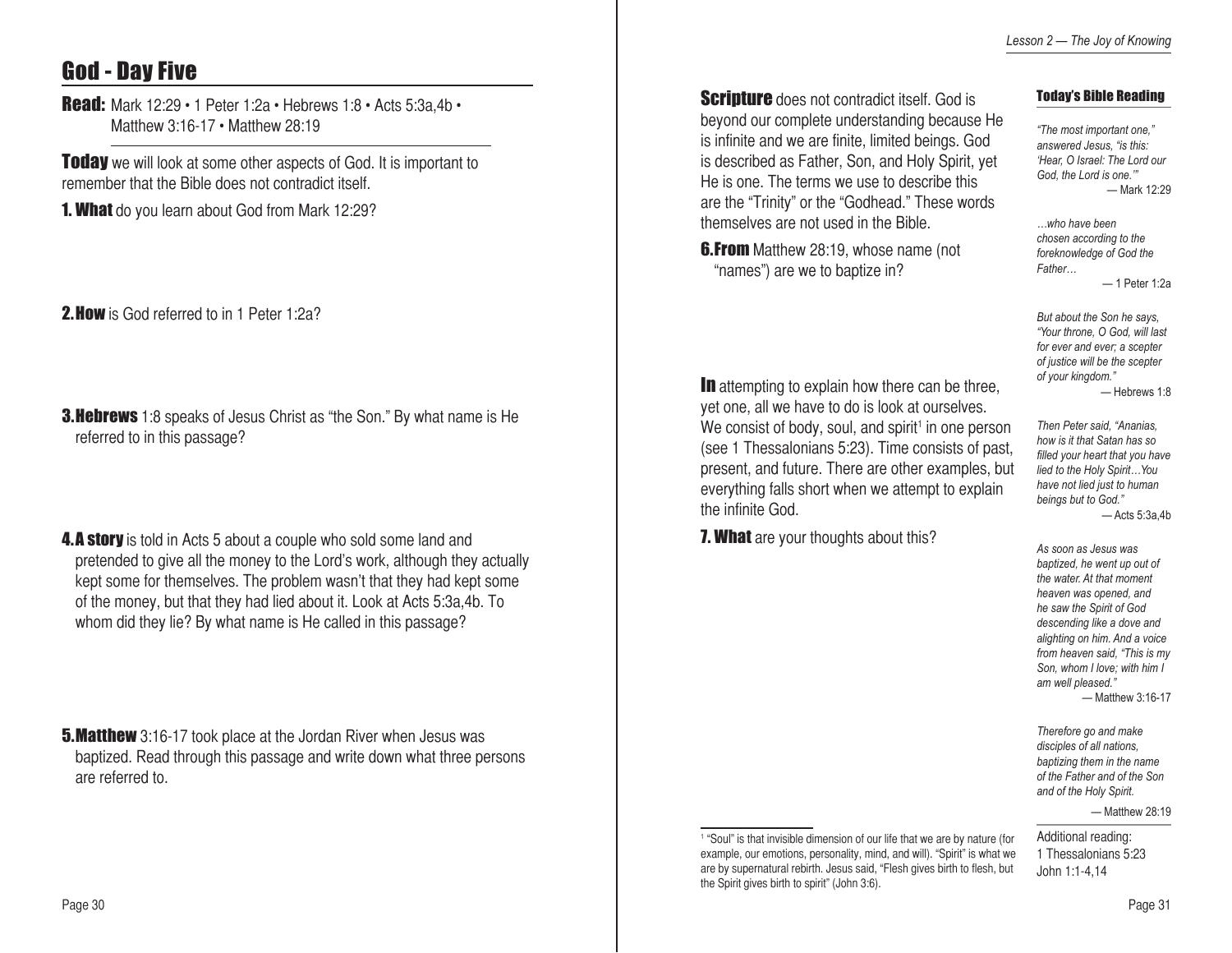# God - Day Six

Read: Ephesians 2:8 • John 3:16 • Revelation 22:17 • Titus 2:11-12 • 2 Corinthians 12:9a

**There** is another aspect of God that we will look at. It is His grace. According to Merriam-Webster's online dictionary, *grace* is "unmerited" divine assistance given humans." Nehemiah 9:31 tells us that God is gracious and merciful.

**1. From** Ephesians 2:8, how does one obtain or become the recipient of God's grace?

**In** Romans 3:23-24 we learn that all people (including you and I) have sinned, and they don't measure up to God's standard, which is perfection. Yet we also read that God has justified us freely— declared us not guilty. He did this through Jesus Christ, who took away our sin. This is called grace.

2.Read John 3:16 and Revelation 22:17. Who is invited to receive God's grace?

**3. Have** you accepted God's grace by receiving Jesus Christ as your Savior? Remember, you cannot earn and you do not deserve God's grace and forgiveness. Will you accept this gift from God today?

**4. God's** grace is extended to us so that our sins might be forgiven, and it is there to help us live the type of life that pleases God. What do you learn about this from Titus 2:11-12?

### Today's Bible Reading

*For it is by grace you have been saved, through faith—and this is not from yourselves, it is the gift of God…*

*For God so loved the world that he gave his one and only Son, that whoever believes in him shall not perish but have* 

*eternal life.*

— Ephesians 2:8

— John 3:16

**5.God's** grace is available to us in every situation we face. What do you learn about His grace in 2 Corinthians 12:9a?

**6.God's** grace is sufficient—it is enough. He has saved us by His grace. His grace helps us live the kind of life that pleases Him and satisfies us. And His grace is there for whatever may come our way. Take a moment now and thank Him.

*The Spirit and the bride say, "Come!" And let the one who hears say, "Come!" Let the one who is thirsty come; and let the one who wishes take the free gift of the water of life.*

— Revelation 22:17

*For the grace of God has appeared that offers salvation to all people. It teaches us to say "No" to ungodliness and worldly passions, and to live self-controlled, upright and godly lives in this present age.*

— Titus 2:11-12

*But he said to me, "My grace is sufficient for you…"*

— 2 Corinthians 12:9a

Additional reading: Nehemiah 9:31 Romans 3:23-24 Ephesians 1:7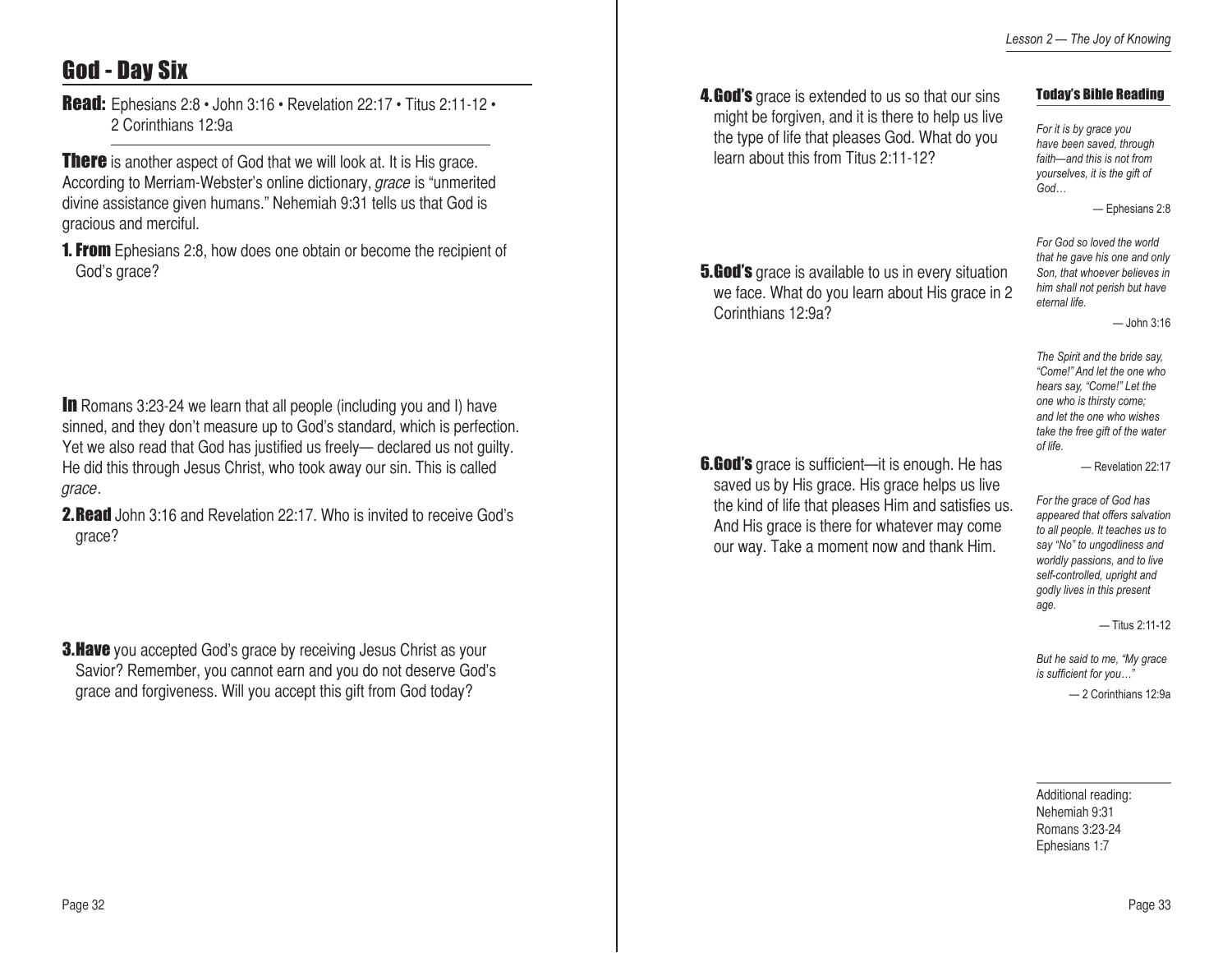# <span id="page-17-0"></span>God - Day Seven

Take a few minutes today to re-read the Bible verses from this week. Write down what has been most meaningful to you.

As you have worked through the study this week, we hope that you have come to a deeper understanding of God and that you have a new desire to know Him better.

# Lesson 3 — The Trinity

- $\cdot$  One God? OK...
- $\cdot$  Father?
- $\cdot$  Son?
- · Holy Spirit?



Remember, as you work through each daily lesson, pray and ask God to help you know, understand, and apply His truth to your life.

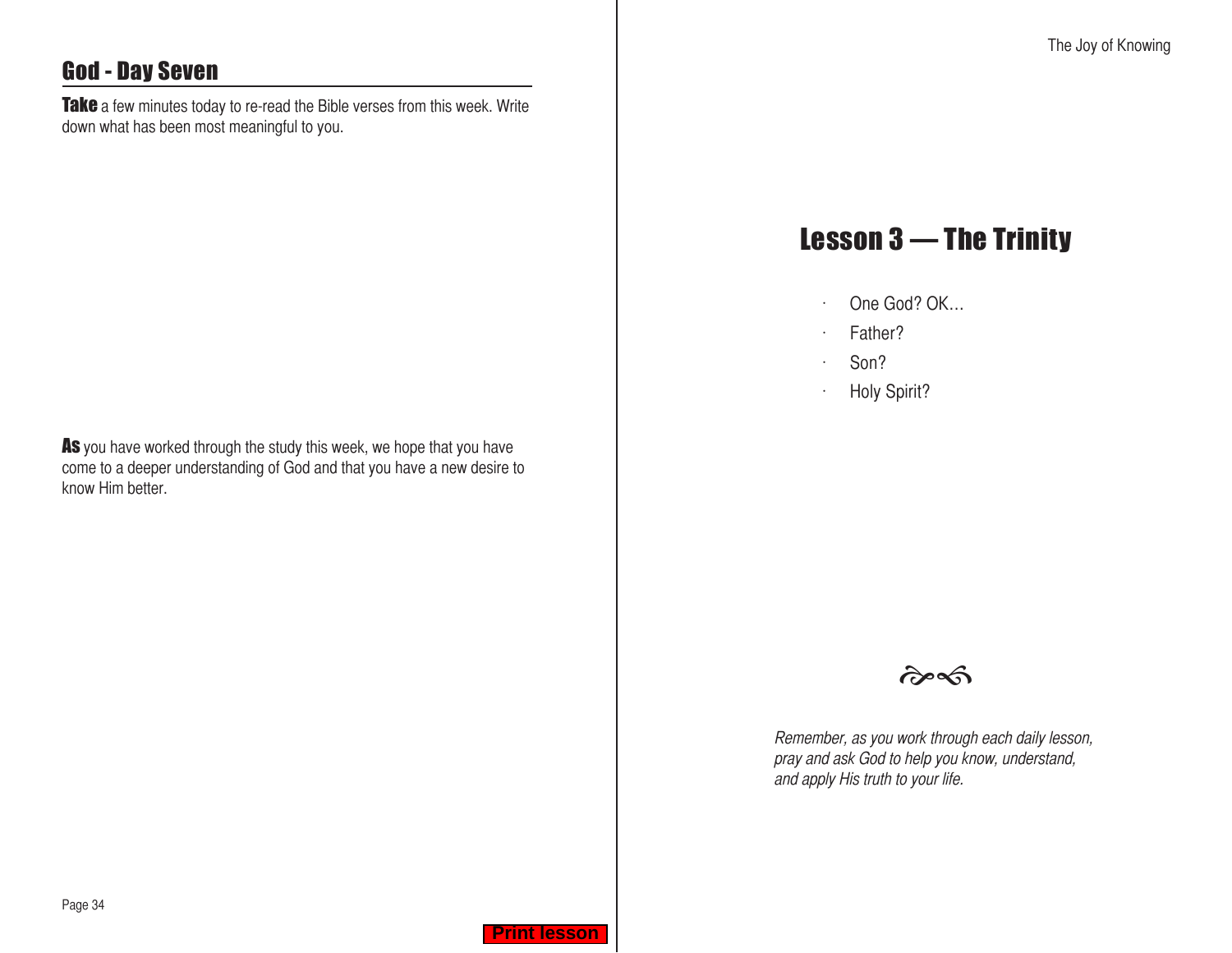# The Trinity - Day One

Read: John 3:16 • Romans 5:8 • Psalm 139:1-4

**In** the previous lesson we learned many facts about God. This week we will take a closer look at the individual members of the Trinity—the Father, the Son, and the Holy Spirit.

**Many** people have misconceptions about God the Father. Their view is often a mixture of various thoughts and teachings that they've combined in their minds, rather than what He has revealed about Himself in the Scriptures.

**1. According** to John 3:16, how does God feel about the human race?

**2. Love** is more than just a word or a feeling. Love moves us to do something for the one who is loved. Read Romans 5:8. When and how did God demonstrate (show) His love for humanity?

**3.You** may read through these passages and think that God loves and sent His Son to die for the world in general, but that when it comes to you as an individual, He may not be interested in you. Read Psalm 139:1-4, and write down how intimately God knows you and is concerned about you as an individual.

#### Today's Bible Reading

*For God so loved the world that he gave his one and only Son, that whoever believes in him shall not perish but have eternal life.*

— John 3:16

*But God demonstrates his own love for us in this: While we were still sinners, Christ died for us.* 

— Romans 5:8

*You have searched me, Lord, and you know me. You know when I sit and when I rise; you perceive my thoughts from afar. You discern my going out and my lying down; you are familiar with all my ways. Before a word is on my tongue, you, Lord, know it completely.* 

— Psalm 139:1-4

4. It is amazing to consider that God loves you and me as individuals, and that He knows us intimately and is concerned about the smallest details of our lives—He even knows the number of hairs we have on our heads (see Matthew 10:30). What do you think and feel about this?

> Additional reading: Matthew 10:30 1 John 4:14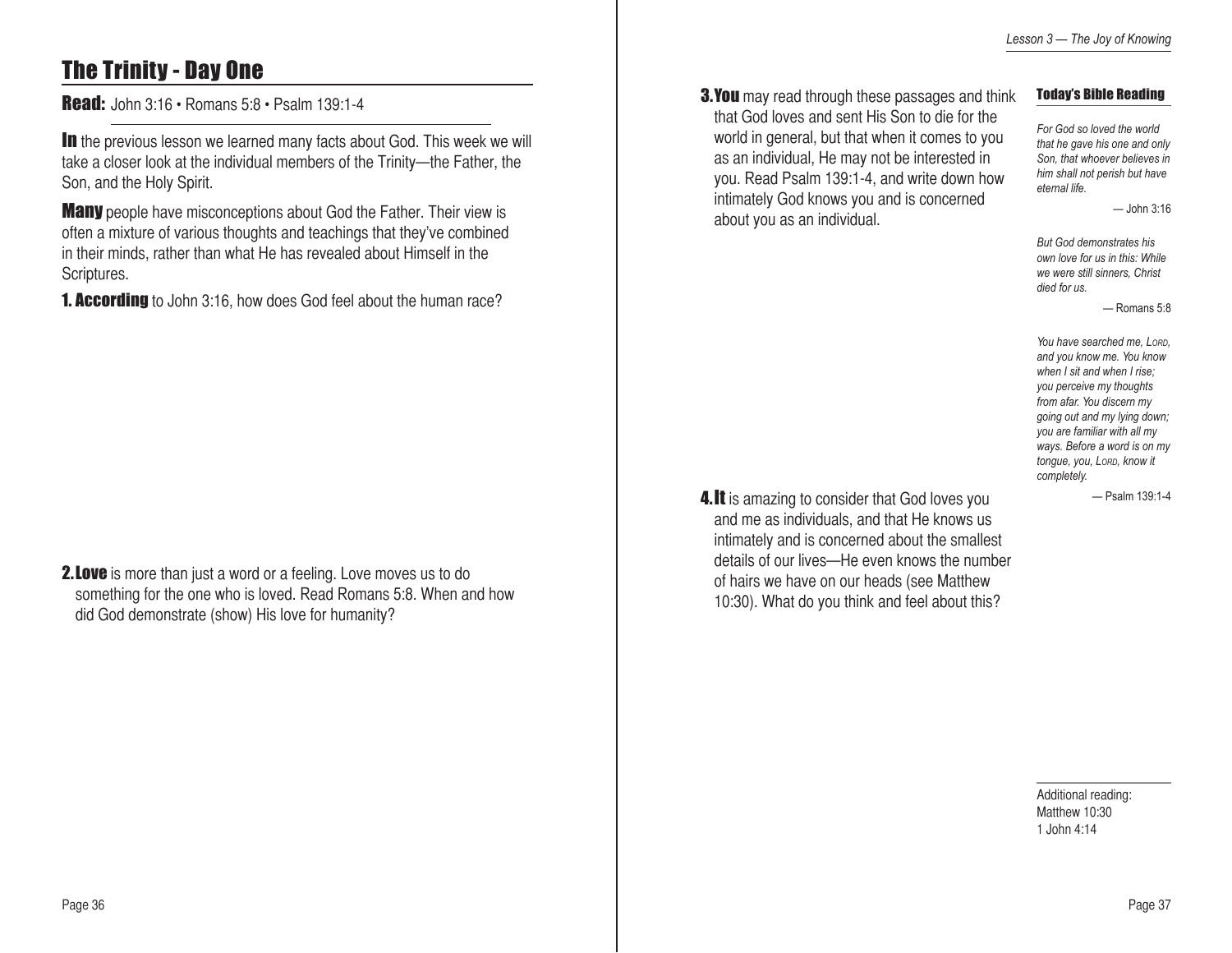# The Trinity - Day Two

Read: John 3:35 • John 5:20 • John 14:6 • Matthew 11:27b

God the Father has a special relationship with and to God the Son.

**1. Read** John 3:35 and John 5:20. Describe the special relationship between the Father and the Son.

**2. Some** people believe that they can have a relationship with the Father without becoming a Christian (i.e. without accepting Christ as their Savior). What does John 14:6 say regarding this?

3.What does Matthew 11:27b tell us about who knows the Father?

**Acts** 10 tells of a Roman centurion named

Cornelius. "He and all his family were devout and God-fearing; he gave generously to those in need and prayed to God regularly" (verse 2). God heard Cornelius' prayers and saw his actions (see verse 31). The Lord sent an angel to tell Cornelius to send for the Apostle Peter, and to listen to what he had to say.

**Cornelius** obeyed. When Peter arrived, he explained to Cornelius about Jesus—how He died to pay the price for our sin so that we could have a relationship with God, and that He rose again from the dead. Cornelius, his family, and all those with them believed and were baptized that very day.

**Perhaps** you've been one of those who have tried to be devout and God-fearing like Cornelius. Just as He sent Peter to Cornelius, God has sent this study to you, in order that you might put your faith and trust in Jesus Christ to take away your sin and bring you into a relationship with God.

4. If you haven't, won't you put your faith in Him today? See page 4 for more information.

#### Today's Bible Reading

*The Father loves the Son and has placed everything in his hands.*

— John 3:35

*For the Father loves the Son and shows him all he does.*

— John 5:20

*Jesus answered, "I am the way and the truth and the life. No one comes to the Father except through me."*

— John 14:6

*No one knows the Son except the Father, and no one knows the Father except the Son and those to whom the Son chooses to reveal him.*

— Matthew 11:27b

Additional reading: Acts 10 John 6:45 2 John 1:9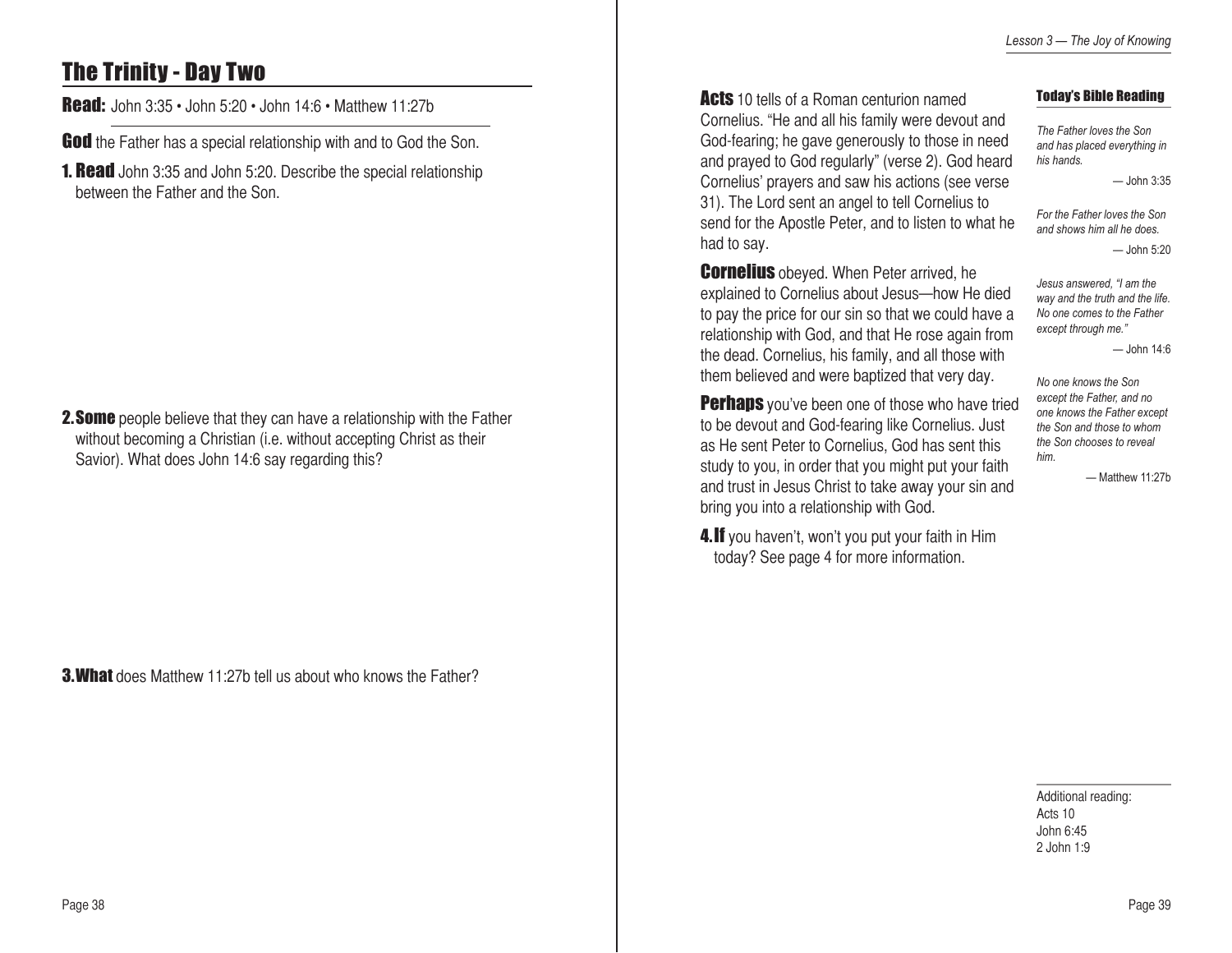# The Trinity - Day Three

Read: John 1:1b • John 20:28 • Hebrews 1:8a • John 1:3 • Colossians 1:15-17

When asked what they believe about Jesus, people have a variety of answers. Some say they believe He was merely a good man; others say He was a prophet; some believe He is God.

**1. Before** proceeding, consider what you think about Jesus Christ, His character, who He is, etc.

We will now explore Scripture and see how correct you have been.

2.We are told in John 1:14 that Jesus Christ is "the Word." How is He referred to in John 1:1b, John 20:28, and Hebrews 1:8?

**3.John** 1:3 speaks of the Word (Jesus Christ). What do you learn about Him from this verse?

**4. Colossians** 1:15-17 also refers to Jesus Christ. What do you learn about Him from these verses?

#### Today's Bible Reading

*…and the Word was God.*  $-$ John 1:1b

*Thomas said to him, "My Lord and my God!"*  $-$ John 20:28

*But about the Son he says, "Your throne, O God, will last for ever and ever."*

— Hebrews 1:8a

*Through him all things were made; without him nothing was made that has been made.*

 $-$ John 1:3

**5.As** you can see from the Bible, Jesus is so much more than just a good man, a great teacher, or a prophet. Is any of this information new to you? What difference does this make to you?

*The Son is the image of the invisible God, the firstborn over all creation. For in him all things were created: things in heaven and on earth, visible and invisible, whether thrones or powers or rulers or authorities; all things have been created through him and for him. He is before all things, and in him all things hold together*

— Colossians 1:15-17

Additional reading: John 1:14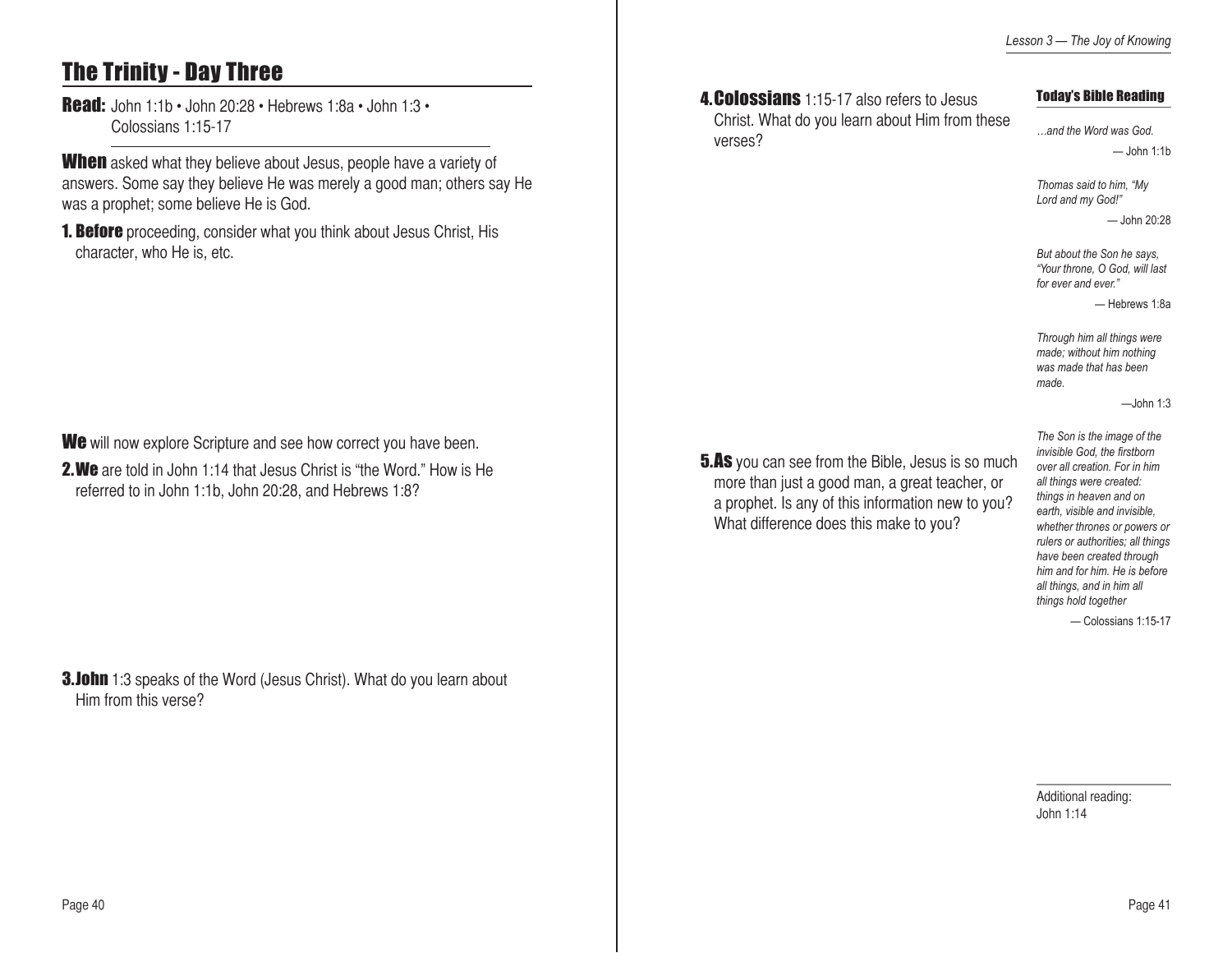### 4. What prophecies were fulfilled?<sup>1</sup>

# The Trinity - Day Four

**Read:** Luke 1:34-35 • Matthew 1:20-25

**Jesus** didn't just appear in an adult human body. Luke 1:26-2:7 tells of the events surrounding His birth. God sent an angel to a virgin named Mary, to tell her she was going to have a son. This child would be called the Son of the Most High, He would sit on the throne of His father David, and He would reign forever.

**1. From** Luke 1:34-35, what was unique about the conception of Jesus?

**Joseph,** who was engaged to Mary, didn't know what to do when he learned of Mary's pregnancy. He knew he was not the father of this child. Read Matthew 1:20-25.

2. How did God communicate with Joseph?

**3. What** information was given to Joseph about the child?

**5. What** did Joseph do in response to the information given to him in the dream?

**6.Joseph** responded in obedience to God's direction through a dream. Will you respond to God's direction to you through His Word, the Bible?

*"How will this be," Mary asked the angel, "since I am a virgin?" The angel answered, "The Holy Spirit will come on you, and the power of the Most High will overshadow you. So the holy one to be born will be called* 

*the Son of God."*

Today's Bible Reading

— Luke 1:34-35

*But after he had considered this, an angel of the Lord appeared to him in a dream and said, "Joseph son of David, do not be afraid to take Mary home as your wife, because what is conceived in her is from the Holy Spirit. She will give birth to a son, and you are to give him the name Jesus, because he will save his people from their sins." All this took place to fulfill what the Lord had said through the prophet: "The virgin will conceive and give birth to a son, and they will call him Immanuel" (which means "God with us"). When Joseph woke up, he did what the angel of the Lord had commanded him and took Mary home as his wife. But he did not consummate their marriage until she gave birth to a son. And he gave him the name Jesus.*

— Matthew 1:20-25

Additional reading: Luke 1:26—2:7

1 The Old Testament, which was written hundreds of years before Jesus' birth, contains over 300 prophecies that were fulfilled through Jesus' life, death, and resurrection.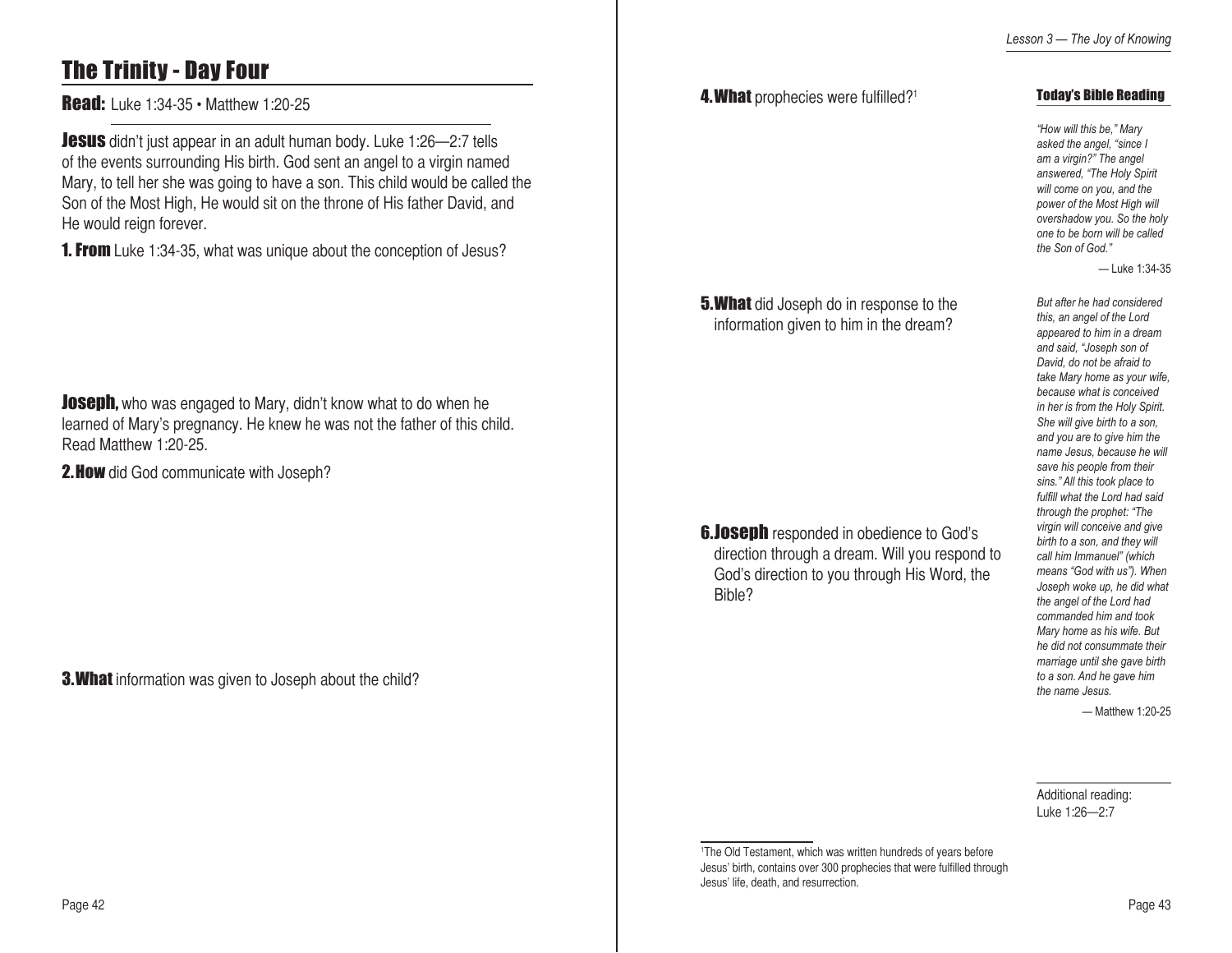# The Trinity - Day Five

Read: Luke 2:52a • Matthew 8:24b • Matthew 21:18b • John 4:6b • John 19:28b • Matthew 26:37b • Mark 3:5a • Hebrews 4:15

**Jesus** Christ is completely God. Knowing this, it is amazing to consider that He became completely human. In yesterday's lesson we saw that He was born of a woman. Today we will see that He experienced all the human limitations and difficulties we experience.

**1. From** the following verses, what did Jesus experience that shows He was human?

 $\cdot$  Luke 2:52a

 $·$  Matthew 8:24b

 $·$  Matthew 21:18b

 $\cdot$  John 4:6b

 $\cdot$  John 19:28b

| Matthew 26:37b                                                                                                                                                           | <b>Today's Bible Reading</b>                                                                                                                                                                               |
|--------------------------------------------------------------------------------------------------------------------------------------------------------------------------|------------------------------------------------------------------------------------------------------------------------------------------------------------------------------------------------------------|
|                                                                                                                                                                          | And Jesus grew in wisdom<br>and stature                                                                                                                                                                    |
|                                                                                                                                                                          | - Luke 2:52a                                                                                                                                                                                               |
|                                                                                                                                                                          | Jesus was sleeping.                                                                                                                                                                                        |
| Mark 3:5a                                                                                                                                                                | - Matthew 8:24b                                                                                                                                                                                            |
|                                                                                                                                                                          | he was hungry.                                                                                                                                                                                             |
|                                                                                                                                                                          | - Matthew 21:18b                                                                                                                                                                                           |
|                                                                                                                                                                          | and Jesus, tired as he was<br>from the journey                                                                                                                                                             |
|                                                                                                                                                                          | — John 4: 6b                                                                                                                                                                                               |
| <b>2. HOW</b> does Hebrews 4:15 express Jesus'<br>humanity, and yet show that He was like no other<br>human?                                                             | Jesus said, "I am thirsty."                                                                                                                                                                                |
|                                                                                                                                                                          | - John 19:28b                                                                                                                                                                                              |
|                                                                                                                                                                          | he began to be sorrowful<br>and troubled.                                                                                                                                                                  |
|                                                                                                                                                                          | - Matthew 26:37b                                                                                                                                                                                           |
|                                                                                                                                                                          | He looked round at them<br>in anger and, deeply<br>distressed                                                                                                                                              |
|                                                                                                                                                                          | - Mark 3:5a                                                                                                                                                                                                |
| <b>3. Briefly</b> state what you have learned about<br>Jesus that you didn't know before or hadn't<br>thought much about, and tell what difference this<br>makes to you. | For we do not have a<br>high priest who is unable<br>to empathize with our<br>weaknesses, but we have<br>one who has been tempted in<br>every way, just as we are-<br>yet he did not sin.<br>-Hebrews 4:15 |
|                                                                                                                                                                          |                                                                                                                                                                                                            |
|                                                                                                                                                                          |                                                                                                                                                                                                            |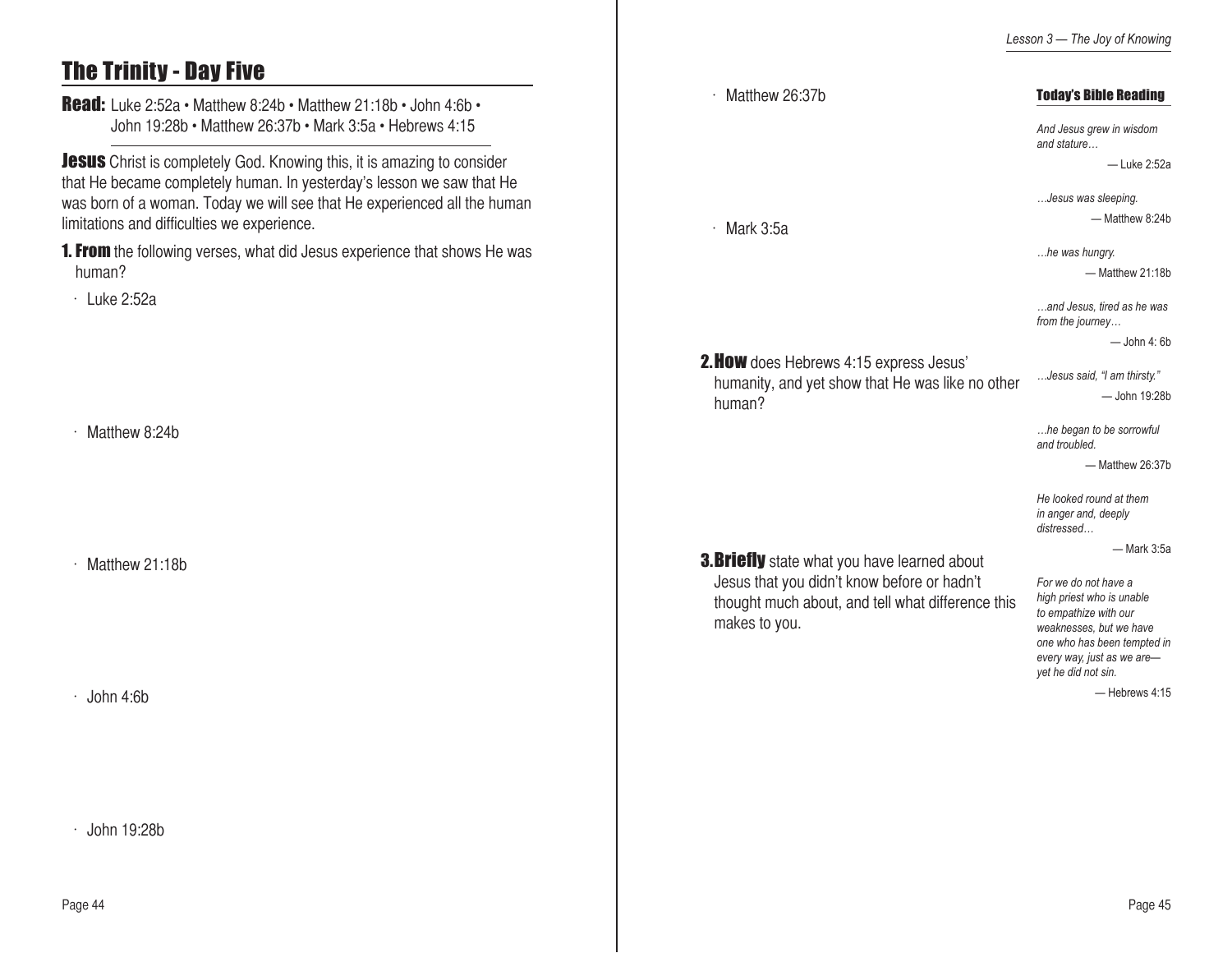# The Trinity - Day Six

Read: Ephesians 1:13b-14a • Acts 1:8a • Romans 5:5b • Galatians 5:22-23a • John 16:13-14

**Remember,** the Holy Spirit is *not* merely a force, but a person. In John 16:7-11 we learn that He is the Advocate, that He is the one who convinces a person that they are a sinner, and that it is by faith in Christ that we can be made righteous.

**The** Holy Spirit then continues to play a vital role in the life of the believer.

**1. From** Ephesians 1:13b-14a, what does the Holy Spirit do for the person who puts their faith in Jesus Christ?

**2. From** Acts 1:8a, what does the believer receive from the Holy Spirit, and what does this enable the believer to do?

**3.God** is working in us to make us like Himself. What do you learn about the Holy Spirit's work in this area of the believer's life?

 $\cdot$  Romans 5:5b

Galatians 5:22-23a

God desires that we have a relationship with Him. Jesus Christ died for our sin so that we can have that relationship, but trusting Him to take away our sin is just the beginning. To have a deepening relationship, you have to grow to know and understand a person.

4. From John 16:13-14, what does the Holy Spirit do for the believer?

Today's Bible Reading

*When you believed, you were marked in him with a seal, the promised Holy Spirit, who is a deposit guaranteeing our inheritance until the redemption of those who are God's possession…*

— Ephesians 1:13b-14a

*But you will receive power when the Holy Spirit comes on you; and you will be my witnesses…*

— Acts 1:8a

*God's love has been poured out into our hearts through the Holy Spirit, who has been given to us.*

— Romans 5:5b

**5.Are** you beginning to know and understand God? That is the Holy Spirit working in you.

*love, joy, peace, forbearance, kindness, goodness, faithfulness, gentleness and self-control.*  — Galatians 5:22-23a

*But the fruit of the Spirit is* 

*But when he, the Spirit of truth, comes, he will guide you into all the truth. He will not speak on his own; he will speak only what he hears, and he will tell you what is yet to come. He will glorify me because it is from me that he will receive what he will make known to you.*

— John 16:13-14

Additional reading: John 16:7-11 1 Corinthians 12:13a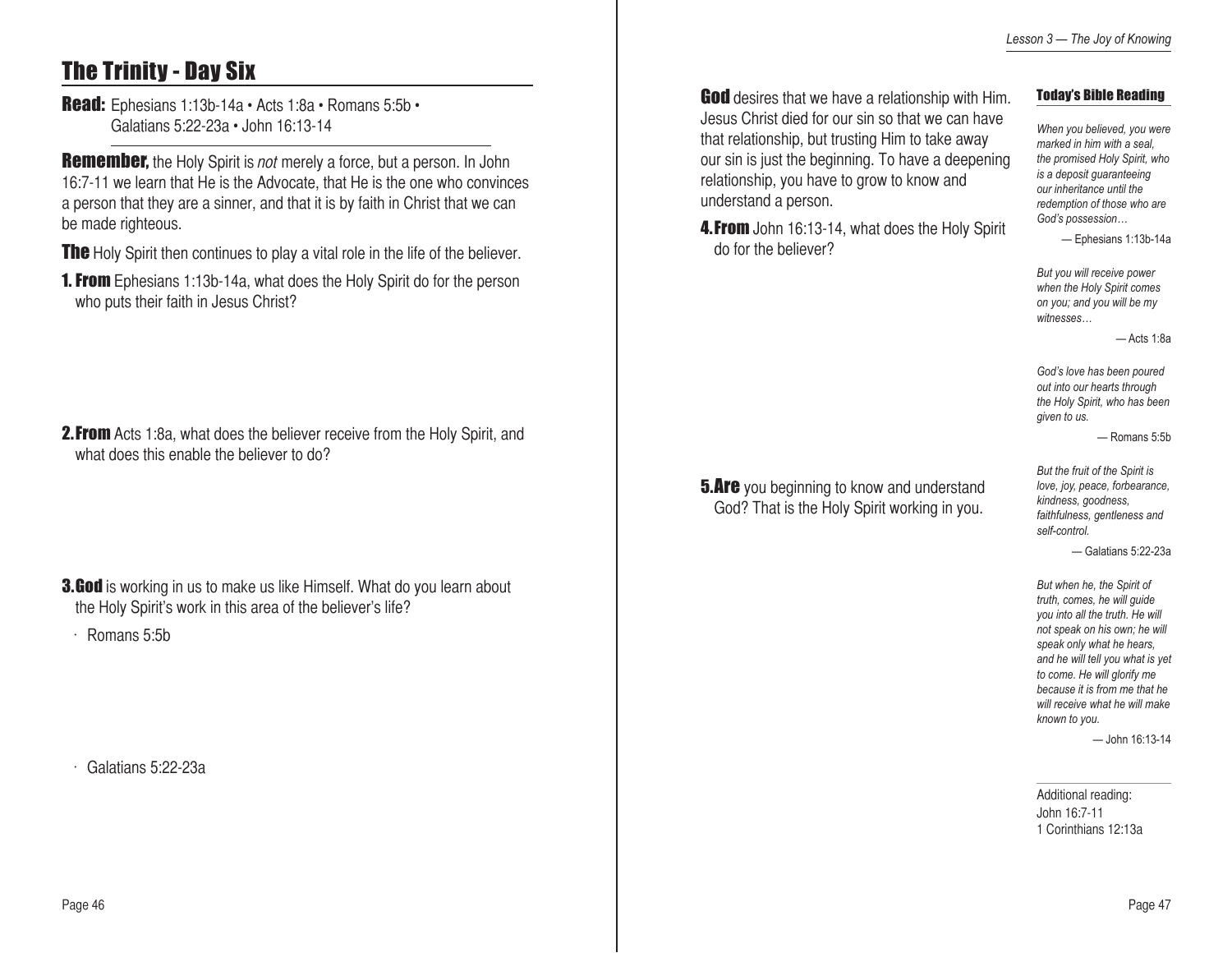# <span id="page-24-0"></span>The Trinity - Day Seven

Take a few minutes today to re-read the Bible verses from this week. Write down what has been most meaningful to you.

We hope that you are knowing and understanding more about God, and that your relationship with Him is growing.

# Lesson 4 — The Human Race

- $W$ e're a mess, or are we?
- $\cdot$  Is there hope?



Remember, as you work through each daily lesson, pray and ask God to help you know, understand, and apply His truth to your life.

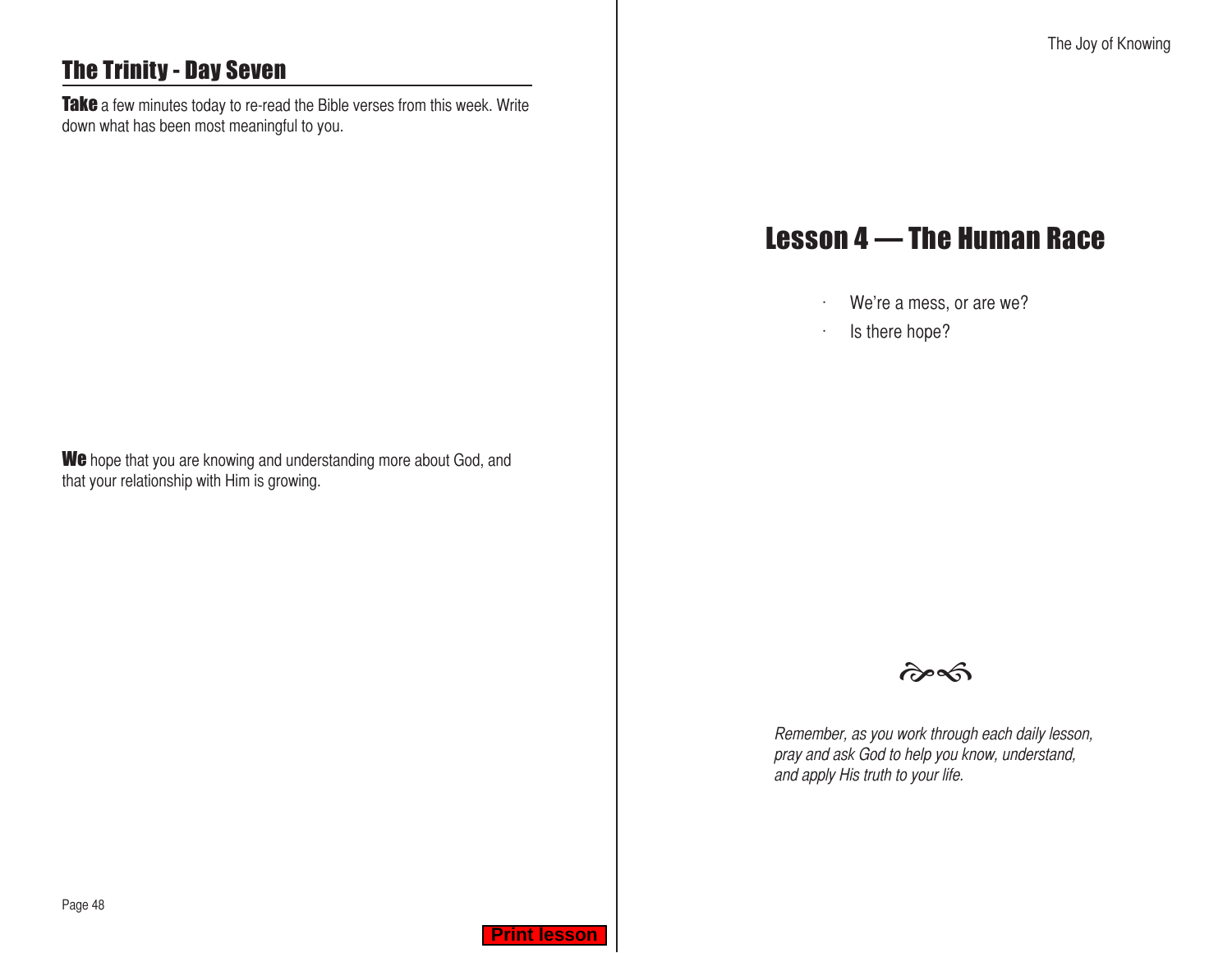# The Human Race - Day One

Read: Genesis 1:27 • Genesis 2:15 • Genesis 1:31a

**Where** did I come from? Why do so many bad things happen, and why is there so much evil in this world? Is there any hope? All these are legitimate questions, and God has provided the answers in His Word.

**1. Read** Genesis 1:27 and answer the following:

Where did mankind (the human race) come from?

### $W$ hat genders are they?

In whose image are they made?

**In** Genesis we learn that God called the first man Adam. God then took one of Adam's ribs and created a woman, whom Adam named Eve.

**2. From** Genesis 2:15, where did God place the man and what was he to do there?

**God** did not intend for people to be idle, but, as we will see, work at that time was not unpleasant toil.

1:31a?

### Today's Bible Reading

**3. What** did God say regarding His creation, including the man and the woman, in Genesis *So God created mankind in his own image, in the image of God he created them; male and female he created them.* 

 $-$  Genesis 1:27

*The Lord God took the man and put him in the Garden of Eden to work it and take care of it.*

— Genesis 2:15

*God saw all that he had made, and it was very good.* — Genesis 1:31a

As we look around our world, we see people doing evil and we see many things that are not good, such as sickness and death. We may wonder, "What happened?"

As we continue with our study we will discover that God has given us the answer, and He has given us hope.

> Additional reading: Ecclesiastes 2:24 Genesis 2:7-25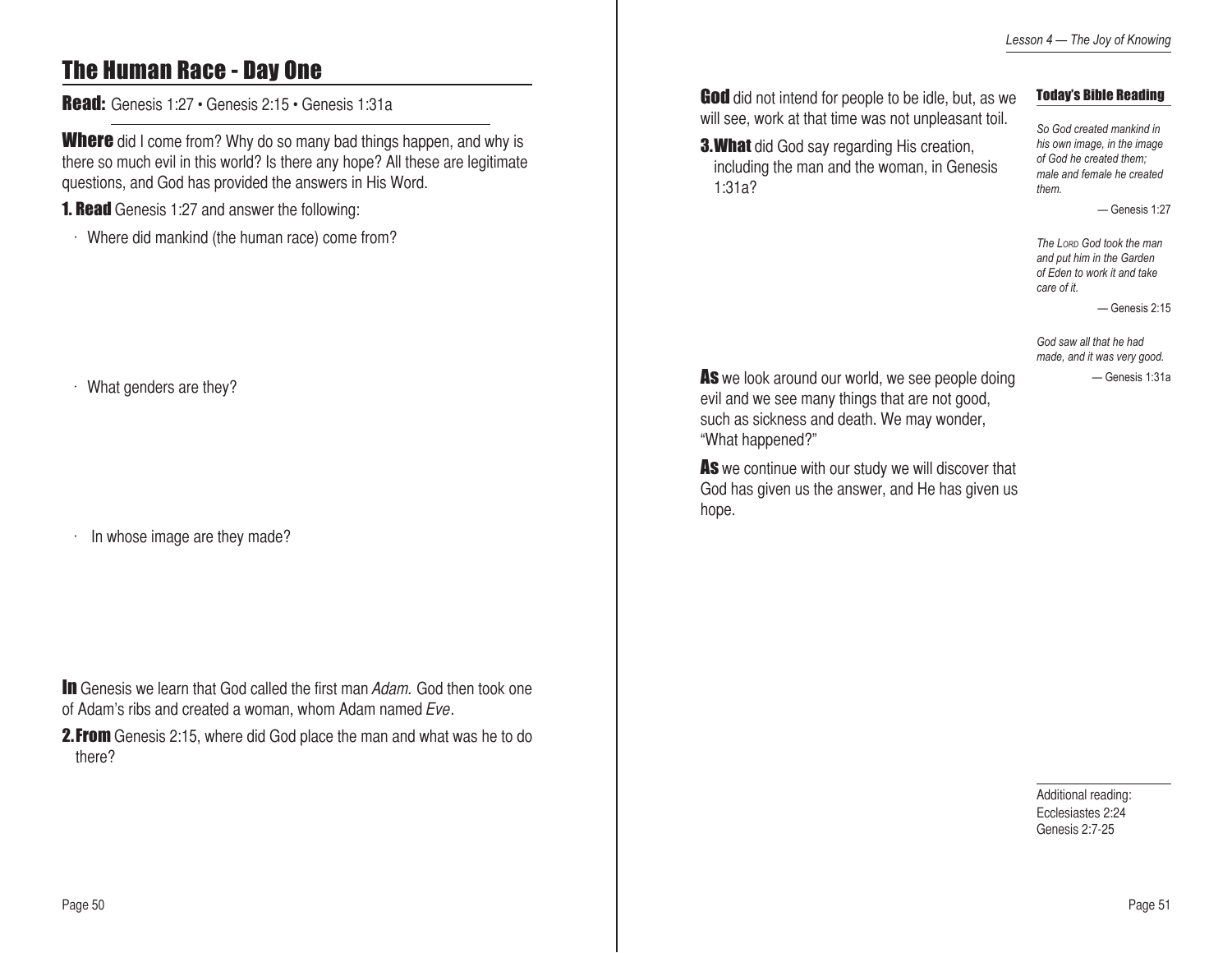# The Human Race - Day Two

Read: Ezekiel 28:12b-17a • Isaiah 14:13-14

God does not reveal to us the origin of sin. However, many Bible scholars believe Ezekiel 28:12b-17a and Isaiah 14:12-17 refer to Satan1 and reveal to us the first record of sin.

### 1. From Ezekiel 28:12b-17a:

 $\cdot$  What was Satan like before "wickedness was found in" him?

 $\cdot$  Why did Satan become proud?

2.From Isaiah 14:13-14, what did Satan say he would do?

**In** Isaiah 14:12.15 and Ezekiel 28:16-17 we learn of the evil one's expulsion from his heavenly position. In Revelation we read of his final judgment that is yet to take place. Of this being, who originally was so wonderfully created, Revelation 20:10 says, "The devil, who deceived them, was thrown into the lake of burning sulfur, where the beast and the false prophet had been thrown. They will be tormented day and night for ever and ever."

**During** the intervening time, he has caused great trouble for humanity, and will continue to wreak havoc right up to his final judgment.

### Today's Bible Reading

*You were the seal of perfection, full of wisdom and perfect in beauty. You were in Eden, the garden of God; every precious stone adorned you…Your settings and mountings were made of gold; on the day you were created they were prepared. You were anointed as a guardian cherub, for so I ordained you. You were on the holy mount of God; you walked among the fiery stones. You were blameless in your ways from the day you were created till wickedness was found in you. Through your widespread trade you were filled with violence, and you sinned. So I drove you in disgrace from the mount of God, and I expelled you, guardian cherub, from among the fiery stones. Your heart became proud on account of your beauty, and you corrupted your wisdom because of your splendor. So I threw you to the earth.*

— Ezekiel 28:12b-17a

*You said in your heart, "I will ascend to the heavens; I will raise my throne above the stars of God; I will sit enthroned on the mount of assembly, on the utmost heights of Mount Zaphon. I will ascend above the tops of the clouds; I will make myself like the Most High."*

— Isaiah 14:13-14

Additional reading: Isaiah 14:12, 15-17 Revelation 20:2a,10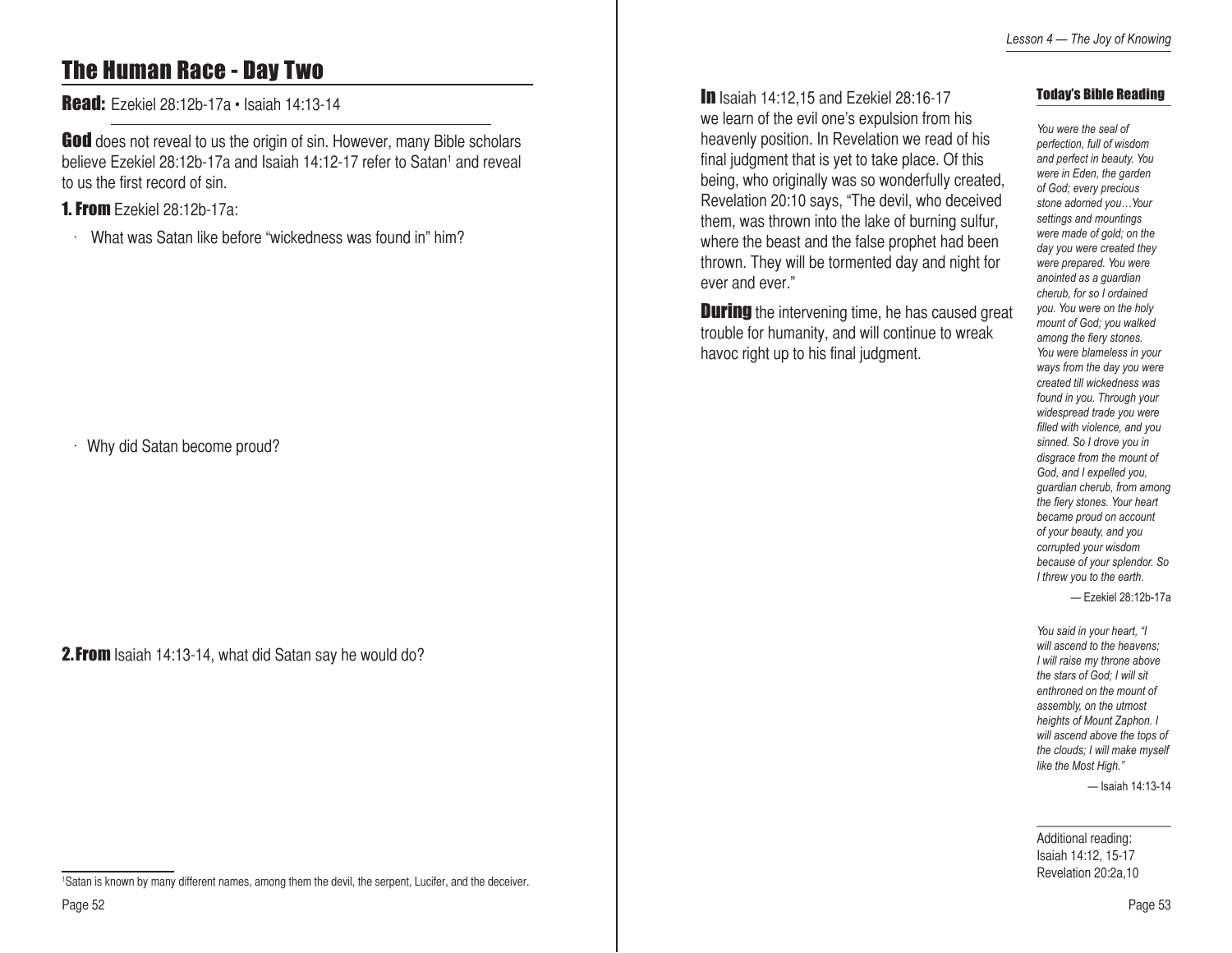# The Human Race - Day Three

### **Read:** Job 1:6-7 • Revelation 12:9 • 2 Corinthians 11:14 • 2 Corinthians 4:4 • John 8:44 • 1 Peter 5:8

**Today** we will learn a little more about our enemy, Satan, the evil one, who has created so many problems for the human race.

**1. Unlike** God, Satan is a created being and is not omnipresent (present everywhere); however, he is not limited to hell. From Job 1:6-7, to what places does Satan have access?

**2.The** serpent, Satan, is described as "crafty"<sup>1</sup> in Genesis 3:1. From the following verses, describe the character and activity of Satan.

 $\cdot$  Revelation 12:9

 $\cdot$  2 Corinthians 11:14

2 Corinthians 4:4

 $\cdot$  John 8:44

 $\cdot$  1 Peter 5:8

As you can see, our enemy is a powerful, crafty being. He has been deceiving the human race and leading people away from the truth for thousands of years.

**Ephesians** 2:2 tells us that he is "the spirit who is now at work in those who are disobedient." He does not want to be your friend—he wants to steal, kill, and destroy (see John 10:10)—but Jesus Christ came to destroy the devil's work (see 1 John 3:8b) and to give you an abundant life.

### Today's Bible Reading

*One day the angels came to present themselves before the Lord, and Satan also came with them. The Lord said to Satan, "Where have you come from?" Satan answered the Lord, "From roaming throughout the earth, going back and forth on it."*

— Job 1:6-7

*The great dragon was hurled down—that ancient serpent called the devil, or Satan, who leads the whole world astray. He was hurled to the earth, and his angels with him.*

— Revelation 12:9

*…Satan himself masquerades as an angel of light.*

— 2 Corinthians 11:14

*…has blinded the minds of unbelievers, so that they cannot see the light of the gospel that displays the glory of Christ…*

— 2 Corinthians 4:4

*He was a murderer…there is no truth in him…he is a liar and the father of lies.*

 $-$ John 8:44

*Your enemy the devil prowls around like a roaring lion looking for someone to devour.*

#### — 1 Peter 5:8

Additional reading: Genesis 3:1 Ephesians 2:1-2 John 10:10 1 John 3:8b

<sup>&</sup>lt;sup>1</sup> According to the Oxford Dictionary, *crafty* means, "Clever at achieving one's aims by indirect or deceitful method."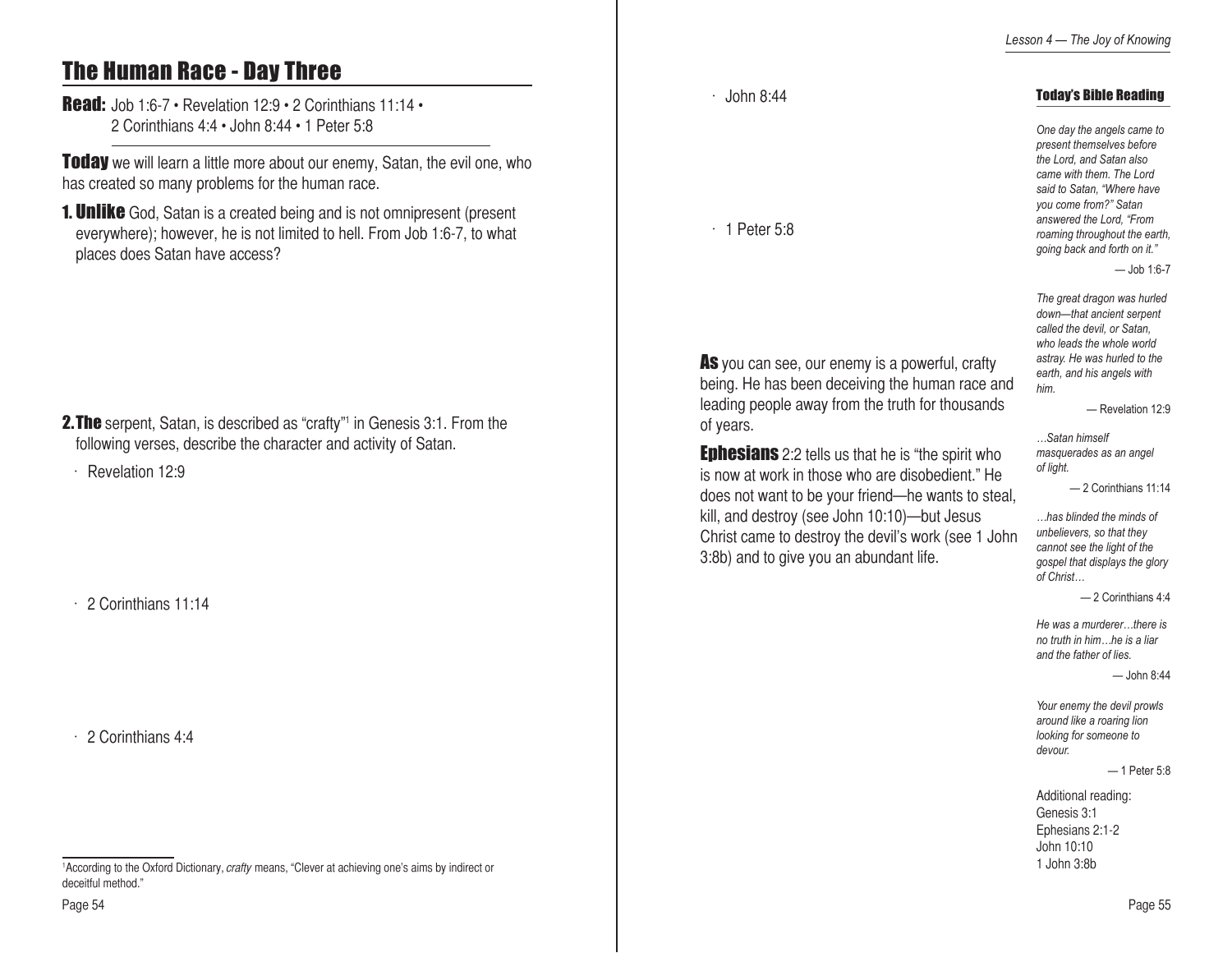# The Human Race - Day Four

**Read:** Genesis 2:16-17 • Genesis 3:1-6

As we previously learned, when God finished creating the world He saw that everything He had made was good, including Adam and Eve (the first people). And yet, when we look around our world, we see a creation filled with sin, sickness, death, and the accompanying sorrow and decay, and we ask, "What happened?"

**1. What** command did God give to the man in Genesis 2:16-17? What would the consequences be for disobedience?

**Adam** and Eve were living in the Garden of Eden, a paradise. There was nothing unpleasant for them to experience, and they were free to enjoy everything. Only one command was given to them. Just think, only one rule.

2.Read Genesis 3:1-6 and answer the following:

 $\cdot$  How did the serpent (Satan) approach the woman—what question did he ask her?

 $·$  How did she reply?

Satan contradicted what God said. What did Satan say would happen if she ate the fruit?

Why did Eve take the fruit and eat it?

### Today's Bible Reading

*And the Lord God commanded the man, "You are free to eat from any tree in the garden; but you must not eat from the tree of the knowledge of good and evil, for when you eat from it you will surely die."*

— Genesis 2:16-17

*Now the serpent was more crafty than any of the wild animals the Lord God had made. He said to the woman, "Did God really say, 'You must not eat from any tree in the garden'?" The woman said to the serpent, "We may eat fruit from the trees in the garden, but God did say, 'You must not eat fruit from the tree that is in the middle of the garden, and you must not touch it, or you will die.'"*

*"You will not certainly die," the serpent said to the woman. "For God knows that when you eat from it your eyes will be opened, and you will be like God, knowing good and evil." When the woman saw that the fruit of the tree was good for food and pleasing to the eye, and also desirable for gaining wisdom, she took some and ate it. She also gave some to her husband, who was with her, and he ate it.*

— Genesis 3:1-6

**Adam** and Eve had a choice to make and act upon—whom would they believe? It was a simple choice. Believe God and His warning that eating the fruit would bring death, or believe Satan and his lie about the benefits of eating the fruit. We know that they chose to believe Satan because they ate the fruit.

 $\cdot$  After she ate it, whom did she give it to, and

where was he?

We all have the same choice before us that they had: believe God or don't believe Him. Like Adam and Eve, we often think that God's rules are His attempt to withhold something good from us, rather than His warning to protect us from something that will harm us. And, like Adam and Eve, our choice is reflected in our actions.

**3.Can** you think of choices you've made that you believed would bring you pleasure or good, but instead they have harmed you or brought you grief?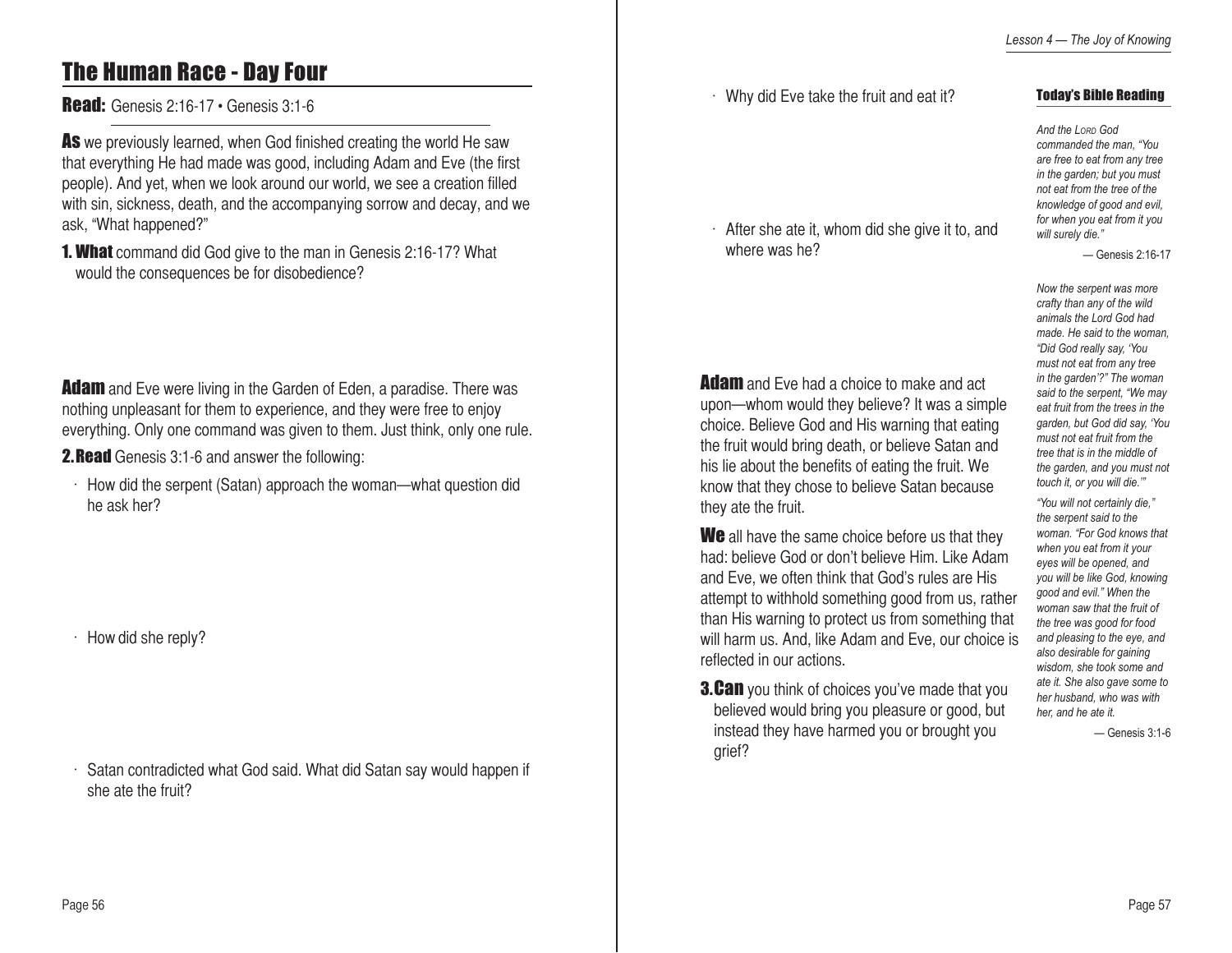# The Human Race - Day Five

**Read:** Genesis 3:12-13 • Genesis 3:16-19

**Genesis** 3:7-24 tells of the results of Adam and Eve's unbelief. Although they did not immediately die physically, the process of decay began that led to their eventual death.<sup>1</sup> Their disobedience (sin) did, however, bring about their immediate spiritual death (see Ephesians 2:1), and they hid from God.

**But** God knew where they were and what they had done, and He called them to account for it; nor did the serpent avoid God's judgment.

**1. Read** Genesis 3:12-13 and Genesis 3:16-19 and answer the following:

When questioned by God, whom did the man blame for his disobedience?

Whom did the woman blame?

 $\cdot$  What was God's judgment on the woman?

**2. These** judgments that God placed on the human race are a constant reminder that we live in a fallen world. At every turn in life, God has placed His reminders to call us back to Himself. Have you turned from going your own way and turned to God? Won't you do it now?

What was God's judgment on the man?

**Now** we know what happened to creation. We see why sin, death, sickness, toil, sadness, sorrow, and suffering exist. You may think that God is unfair or harsh. As we continue our study, we will discover God's remedy and the hope He has given us.

Today's Bible Reading

*The man said, "The woman you put here with me--she gave me some fruit from the tree, and I ate it." Then the Lord God said to the woman, "What is this you have done?" The woman said, "The serpent deceived me, and I ate."*

— Genesis 3:12-13

*To the woman he said, "I will make your pains in childbearing very severe; with painful labor you will give birth to children. Your desire will be for your husband, and he will rule over you." To Adam he said, "Because you listened to your wife and ate fruit from the tree about which I commanded you, 'You must not eat from it,' Cursed is the ground because of you; through painful toil you will eat food from it all the days of your life. It will produce thorns and thistles for you, and you will eat the plants of the field. By the sweat of your brow you will eat your food until you return to the ground, since from it you were taken; for dust you are and to dust you will return*

— Genesis 3:16-19

Additional reading: Genesis 3:7-24 Ephesians 2:1

<sup>1</sup> Adam died at the age of 930 years (Genesis 5:5)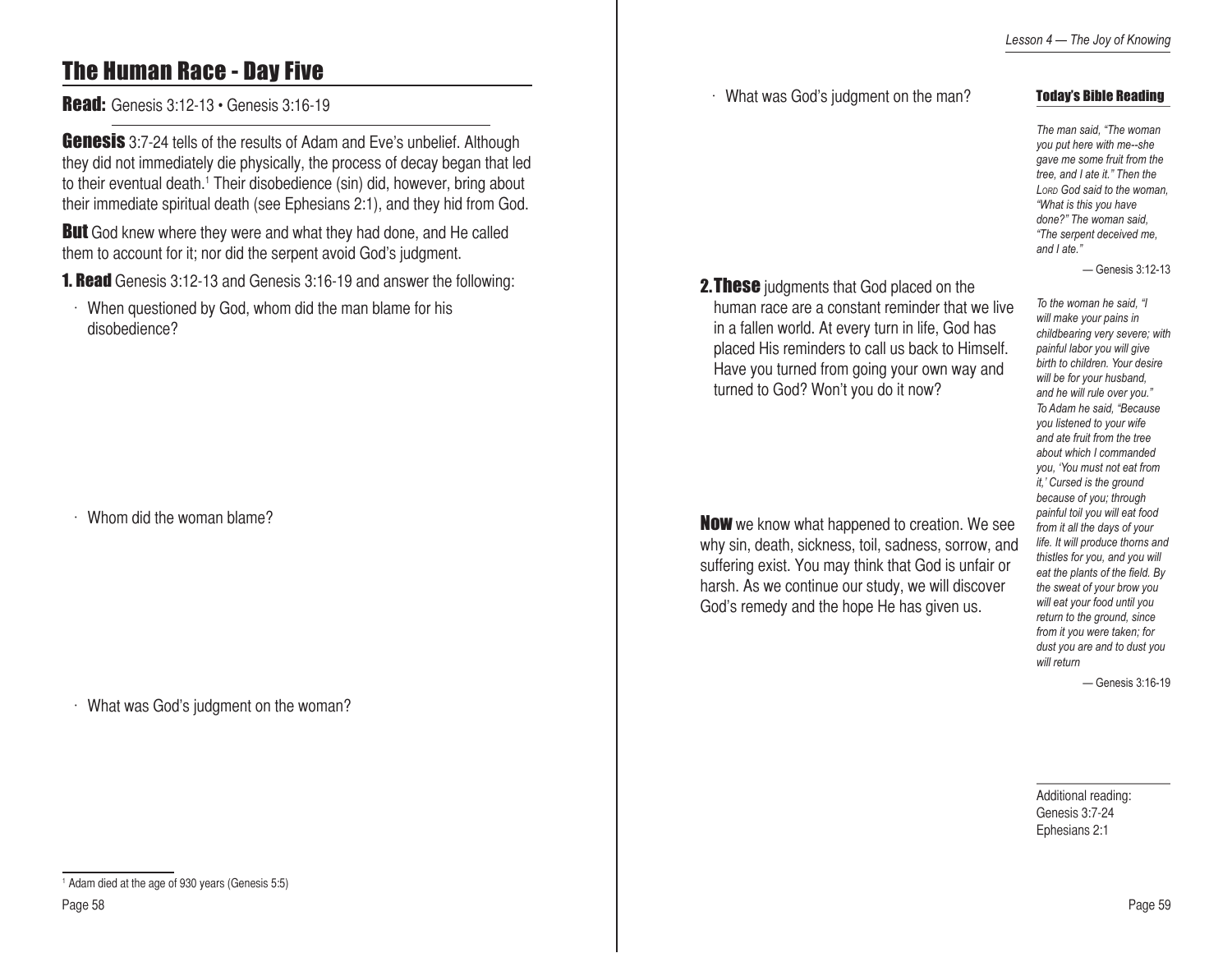# The Human Race - Day Six

Read: Genesis 3:21 • Genesis 3:22-24

**Prior** to disobeying God, Adam and Eve had been naked and unashamed. After sinning, Adam and Eve made a futile attempt to cover their nakedness because they had become ashamed.

**1. Read** Genesis 3:21 and answer the following:

w What did God make for Adam and Eve?

 $\cdot$  What would have happened to an animal in order for its skin to become a covering for Adam and Eve?

God brought about the death of an animal in order to cover the nakedness caused by Adam and Eve's sin. This was the first physical death. Although it is mentioned here in just one sentence, in upcoming lessons we will see just how important this was and how it pictured the hope God would extend to the human race.

2.From Genesis 3:22-24, what was God's concern, and what did He do about it?

**Adam** and Eve had known God, who is life. They had walked and talked with Him in the Garden. Now their sin had broken that relationship and had allowed sin and death (and all the accompanying sorrows) to enter God's perfect world.

**3.In** mercy, God kept them from the tree of life. Write out what you think this fallen world would be like if there was no physical death to stop evil people and to end the suffering of sickness and

disease in the physical body.

#### Today's Bible Reading

*The Lord God made garments of skin for Adam and his wife and clothed them.* 

— Genesis 3:21

*And the Lord God said, "The man has now become like one of us, knowing good and evil. He must not be allowed to reach out his hand and take also from the tree of life and eat, and live forever." So the Lord God banished him from the Garden of Eden to work the ground from which he had been taken. After he drove the man out, he placed on the east side of the Garden of Eden cherubim and a flaming sword flashing back and forth to guard the way to the tree of life.*

— Genesis 3:22-24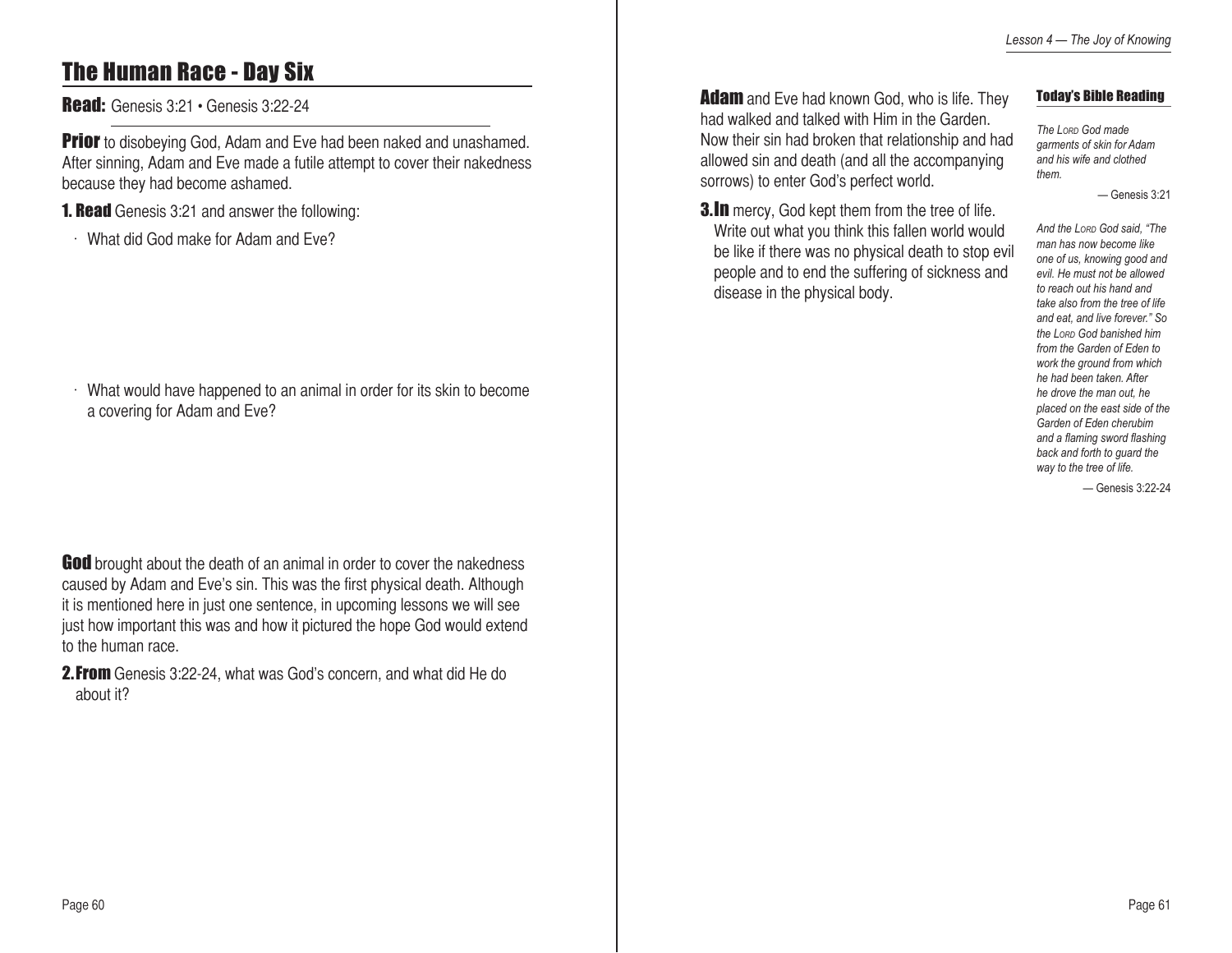# <span id="page-31-0"></span>The Human Race - Day Seven

Take a few minutes today to re-read the Bible verses from this week. Write down what has been most meaningful to you.

We hope you are learning to trust God, even when He says, "No."

# Lesson 5 — Sin, Death, Life

- $\cdot$  So what is sin, anyway?
- Why is there death?
- $\cdot$  Is this as good as it gets?



Remember, as you work through each daily lesson, pray and ask God to help you know, understand, and apply His truth to your life.

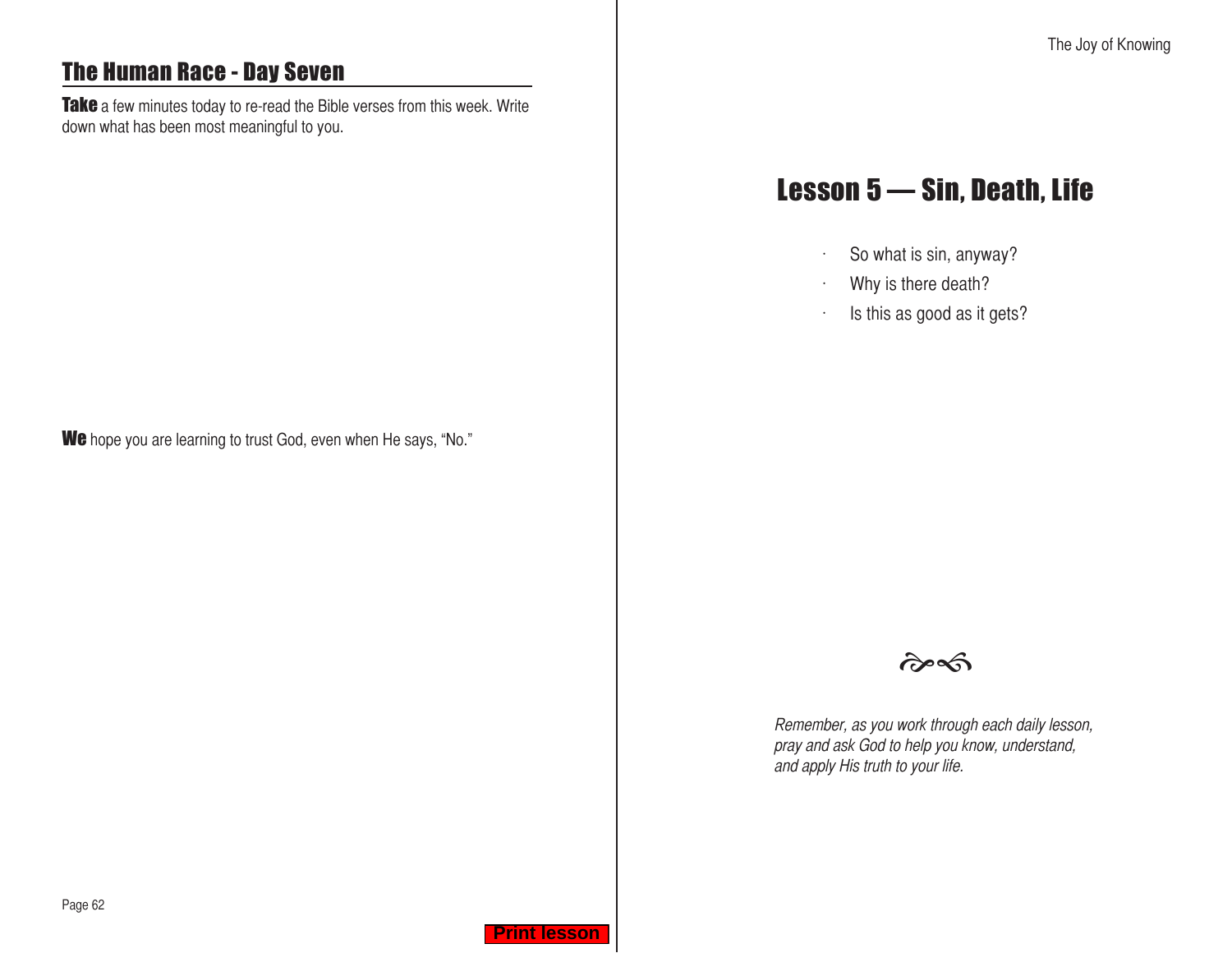# Sin, Death, Life - Day One

Read: Ephesians 2:1 • Isaiah 59:2a • John 17:3 • Genesis 5:3a • Romans 5:12a

**Death** is separation. Physical death occurs when the body and the spirit are separated (see James 2:26a). Spiritual death occurs when the spirit is separated from God.

**1. From** the following verses what do you learn about spiritual life (eternal life) and spiritual death?

Ephesians 2:1

Isaiah  $59:2a<sup>1</sup>$ 

 $John 17:3$ 

**Adam** and Eve had known God, who is life. They had walked and talked with Him in the Garden, but their sin had broken that relationship. Although originally created in the image of God, they had become spiritually separated from Him—spiritually dead.

**2. What** do you learn about Adam's offspring in Genesis 5:3a?

**3. What** does Romans 5:12 tell us that may help you understand why sin and death affect all people?

**Adam's** offspring were born with his fallen nature. Every human since has been born with that same nature, since we have all descended from Adam. We sin because we are born with this fallen, sinful nature (see Ephesians 2:2-3). You don't have to teach a child to do wrong; they do it by nature. The long history of our planet demonstrates that where

the human race goes, evil springs up.

shown toward all people.

**Again** we see that it is God's grace and mercy that stopped humanity from living forever in this fallen state. He has also given us a future and a hope. He has made a way to restore to us what was lost because of Adam and Eve's sin. As we continue with our study, we will see what great lengths God has gone to and the great love He has

### Today's Bible Reading

*As for you, you were dead in your transgressions and sins.* — Ephesians 2:1

*But your iniquities have separated you from your God…*

— Isaiah 59:2a

*Now this is eternal life: that they know you, the only true God, and Jesus Christ, whom you have sent.*

 $-$ John 17:3

*When Adam had lived 130 years, he had a son in his own likeness, in his own image…*

— Genesis 5:3a

*Therefore, just as sin entered the world through one man, and death through sin, and in this way death came to all people, because all sinned…*

— Romans 5:12

Additional reading: James 2:26a Ephesians 2:2-3 Ephesians 4:18

<sup>&</sup>lt;sup>1</sup> According to the Merriam Webster Online Dictionary, *iniquity* means, "wicked act or thing: sin."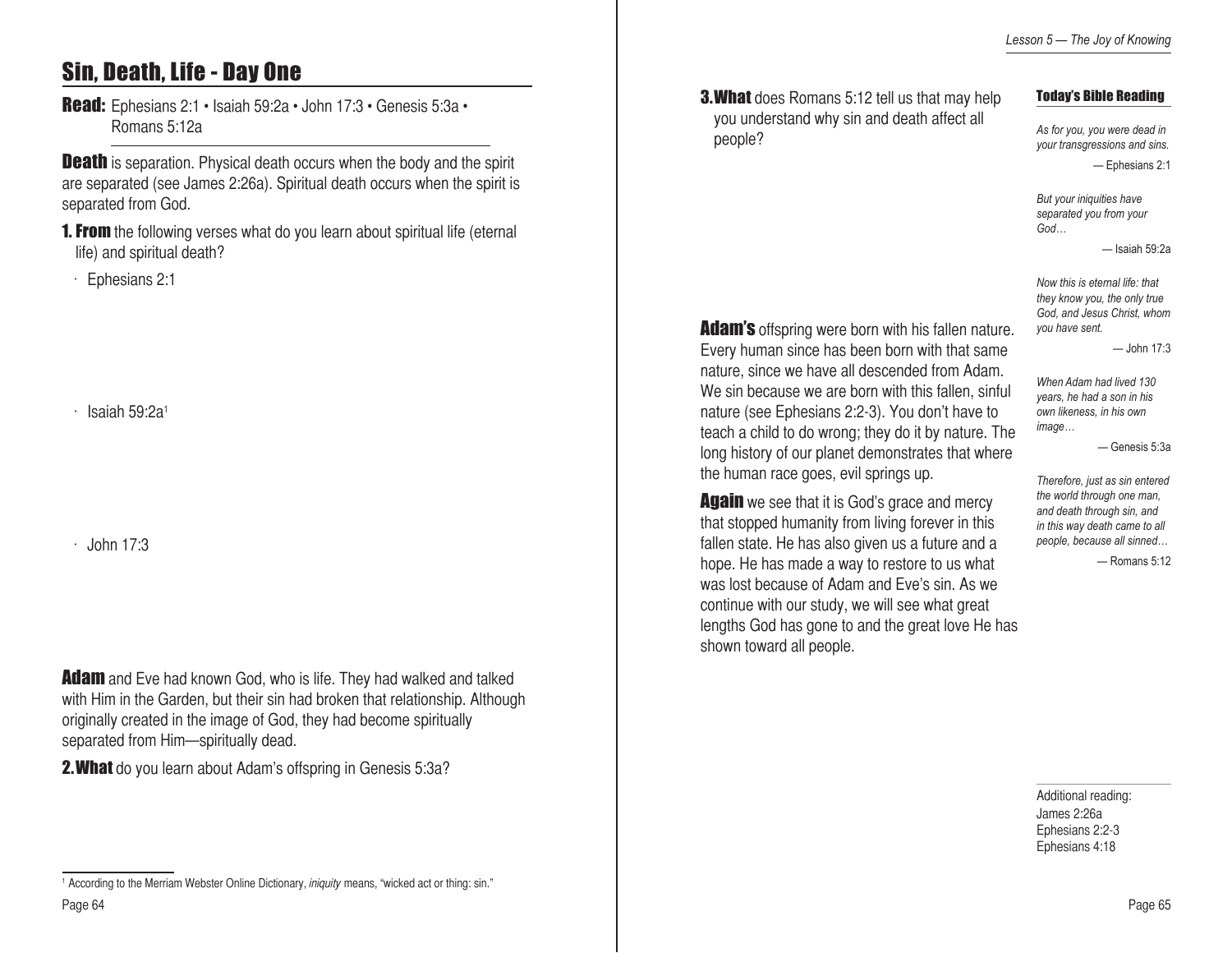# Sin, Death, Life - Day Two

Read: Romans 3:10-12 • Romans 8:7-8 • Isaiah 53:6a • Romans 3:23

**Human** beings sin because they are born with a sin nature, Adam's fallen nature.

**1. What** does Romans 3:10-12 say regarding this?

2. What do you learn about this sinful nature from Romans 8:7-8?

**3. What** does Isaiah 53:6a say about each one of us?

**Have** you considered this before? We were created by and for God, and He knows what will fulfill us, yet we each go our own way, doing our own "thing."

4. What does Romans 3:23 say regarding each of us?

Are you the person you want to be? Do you believe you have lived up to your full potential? Have you ever let yourself down? Have you honestly lived up to your own standards? Since we don't even do that, how much less do we live up to God's perfect standard—His glory—which is nothing less than perfection?

You may say, "But, nobody is perfect." And that is the point. Although we were originally made in God's image, all of us fall short of perfection. We are all born with that fallen, less than perfect, sinful nature.

At any time God could have wiped us all out and started all over again, but He loved us and has made the way for us to be made perfect and to have a relationship with Himself.

#### Today's Bible Reading

*As it is written: "There is no one righteous, not even one; there is no one who understands, no one who seeks God. All have turned away, they have together become worthless; there is no one who does good, not even one."* 

— Romans 3:10-12

*The mind governed by the flesh is hostile to God; it does not submit to God's law, nor can it do so. Those who are in the realm of the flesh cannot please God.*

— Romans 8:7-8

*We all, like sheep, have gone astray, each of us has turned to our own way…*

— Isaiah 53:6a

*…for all have sinned and fall short of the glory of God.*

— Romans 3:23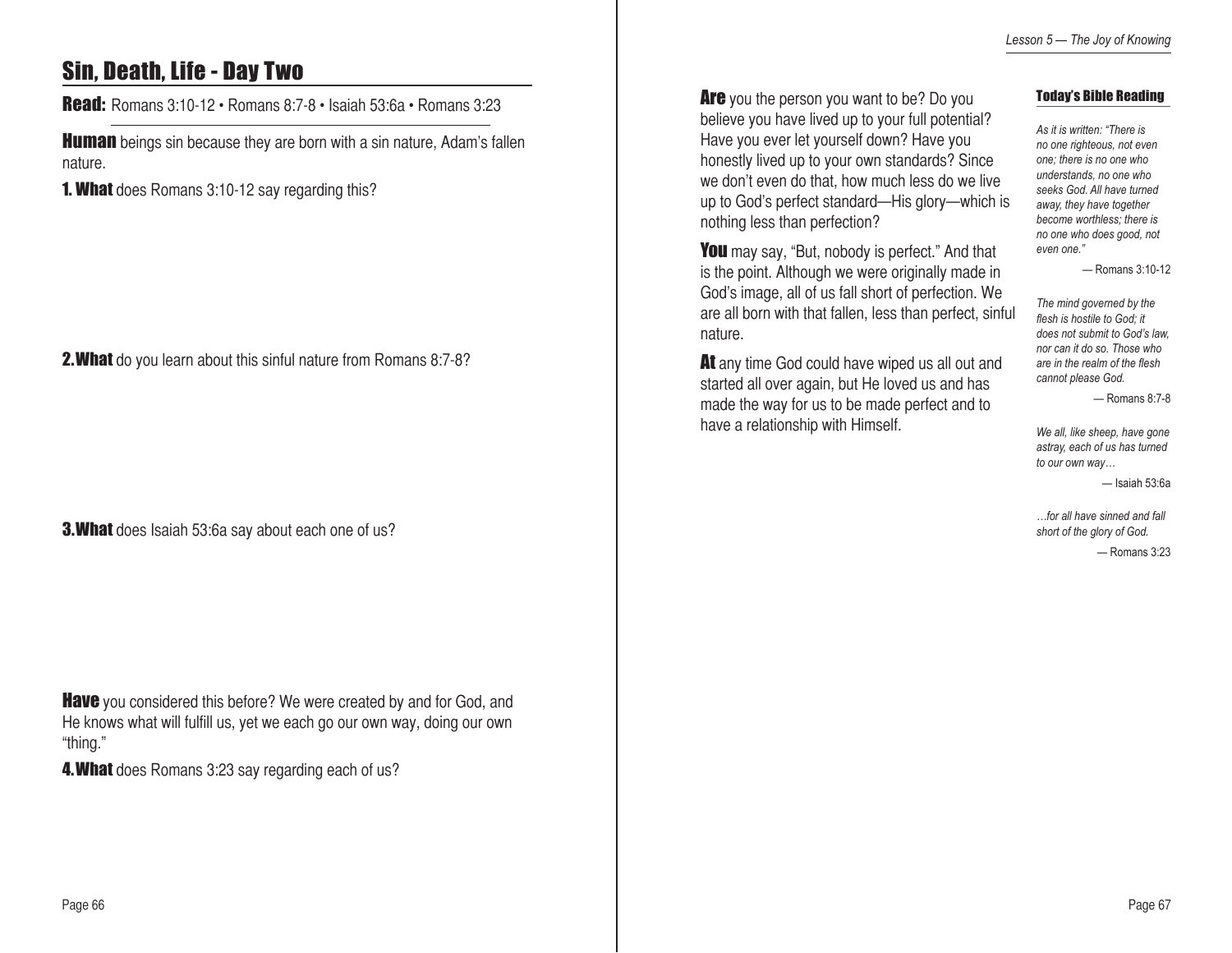### Sin, Death, Life - Day Three

Read: Hebrews 9:22b · Hebrews 10:4

Let us review some of what we have learned:

- $\cdot$  God is perfect and holy.
- $\cdot$  He created the first two humans (Adam and Eve) in His image, and initially they were perfect.
- $\cdot$  God gave Adam and Eve one rule: don't eat the fruit of the tree of the knowledge of good and evil. If you do, you will die.
- $\cdot$  Rather than believing God, they believed the serpent (Satan) when he said that God was withholding something good from them, and that if they ate the fruit they wouldn't die, but instead they would be like God.
- $\cdot$  Their unbelief led them to eat the fruit.
- $\cdot$  They immediately died spiritually, and eventually they died physically.
- $\cdot$  All of their offspring were then born spiritually dead and with a nature determined to sin. Each of these offspring, too, has the sentence of physical death (see Hebrews 9:27).
- $\cdot$  God loves the human race (the offspring of Adam and Eve), and wants to restore to them what was lost through sin and unbelief.

In Genesis 3 we read that God killed an animal to cover the result of Adam and Eve's sin.

**1. What** does Hebrews 9:22b tell you about forgiveness?

**2. From** Hebrews 10:4, what do you learn about the blood of animal sacrifices?

**These** animals were a temporary substitute. The blood of these animals covered sin and made a way for people to enter a relationship with God (see Psalm 32:1 and Psalm 85:2b), but it was unable to take away the sin.

### Today's Bible Reading

*…and without the shedding of blood there is no forgiveness.* — Hebrews 9:22b

**Animal** sacrifices, along with other Jewish religious practices, were merely "shadows" of what God was going to do for humanity (see Colossians  $2:17$ ).<sup>1</sup>

**3.Are** you beginning to see and understand the seriousness of sin—all sin?

*It is impossible for the blood of bulls and goats to take away sins.* — Hebrews 10:4

Additional reading: Hebrews 9:27 Psalm 32:1 Psalm 85:2b Colossians 2:17

<sup>1</sup> God has done away with these animal sacrifices and made a new and better way, which we will learn about in our next lesson.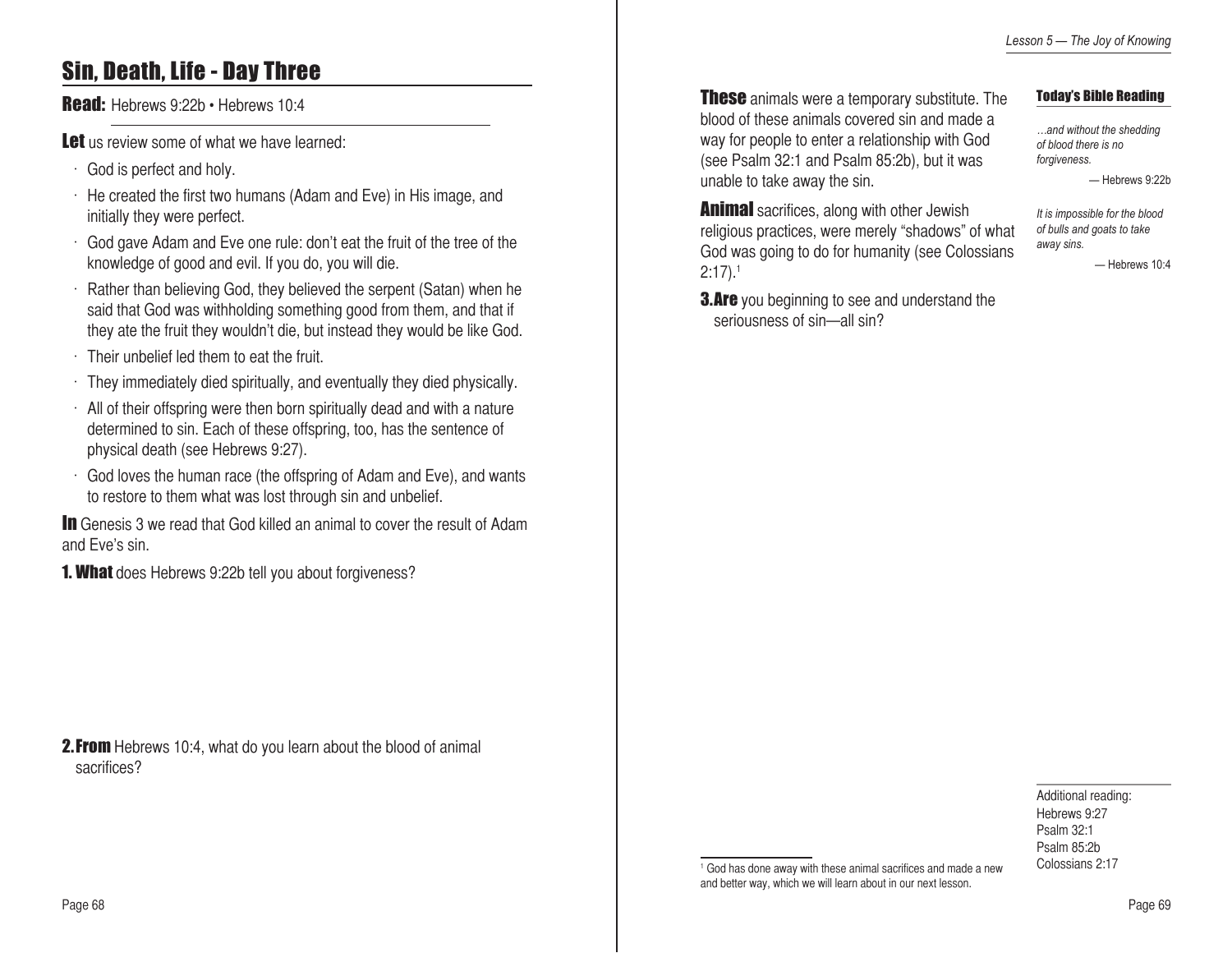# Sin, Death, Life - Day Four

Read: Exodus 12:13 • John 1:29 • 1 Corinthians 5:7b • 1 John 1:7b

**Immediately** after Adam and Eve sinned, God established the blood sacrifice as the means for people to have their sin covered, in order for them to come into a relationship with Him (see Genesis 4:3-4; Hebrews 11:4). People then had a choice: believe what God said and come to Him by way of the blood sacrifice, or don't believe Him and don't come into relationship with Him.

**Throughout** the Old Testament, by faith (believing what God said), godly people came into relationship with God through the blood of the animal sacrifice—Abel, Noah, Abraham, Isaac, Jacob, etc. (See Additional Reading.)

**Exodus** 12 tells how God forced the Egyptian Pharaoh to let God's people (Israel) go free after 400 years of enslavement. The Israelites were to kill a lamb and place some of the blood on the sides and tops of the doorframes of their houses. The Lord would then pass throughout Egypt and strike down every firstborn of those who were not marked with the blood, in order to bring judgment on the gods of Egypt.

**1. From** Exodus 12:13, what purpose would the blood of the lamb serve for the people of Israel who believed and obeyed God's instructions?

**These** sacrifices were but shadows or pictures of what Jesus Christ would do on our behalf.

2.What did John the Baptist say about Jesus Christ in John 1:29?

**Jesus** is our sacrifice. His blood doesn't just cover our sin, it takes away our sin. Just as God provided an animal sacrifice to cover the results of

Adam and Eve's sin, He has provided the perfect sacrifice to not merely cover, but to take away our sin.

**3. What** do the following verses say about this?

 $\cdot$  1 Corinthians 5:7b

 $\cdot$  1 John 1:7b

**Perhaps** this is the first time you have really understood that Jesus Christ is the sacrifice for your sin—that His blood takes away sin. You have a choice: whether or not to believe God. God sent His Son, Jesus Christ, to be the Savior, the sacrifice, for the world (see 1 John 4:14, Romans 3:25). Until Jesus Christ died, people came into relationship with God through the sacrifice of an animal to cover their sin; now we come into relationship with God by way of the Lamb of God (Jesus), who takes away our sin.

It is simple...believe God. It is not by your works or your deeds that your sin is forgiven; it is by believing Him—this is faith. It is not by the sacrifice of Jesus *plus* your deeds; it is *only* by putting your faith in Jesus, in His sacrifice, to take away your sin.

4. If you have never done this, won't you do it now? Just trust that what God said is true, that Jesus paid the price for your sin, and tell Him, "Thank You."

*The blood will be a sign for you on the houses where you are; and when I see the blood, I will pass over you. No destructive plague* 

*will touch you when I strike* 

*Egypt.*

Today's Bible Reading

— Exodus 12:13

*The next day John saw Jesus coming toward him and said, "Look, the Lamb of God, who takes away the sin of the world!"*

— John 1:29

*…For Christ, our Passover lamb, has been sacrificed.*

— 1 Corinthians 5:7b

*…the blood of Jesus, his Son, purifies us from all sin.* — 1 John 1:7b

Additional reading:

Genesis 4:3-7 Hebrews 11:4 Genesis 8:20 Genesis 12:8 Genesis 26:25 Genesis 35:7 1 John 4:14 Romans 3:25 John 14:6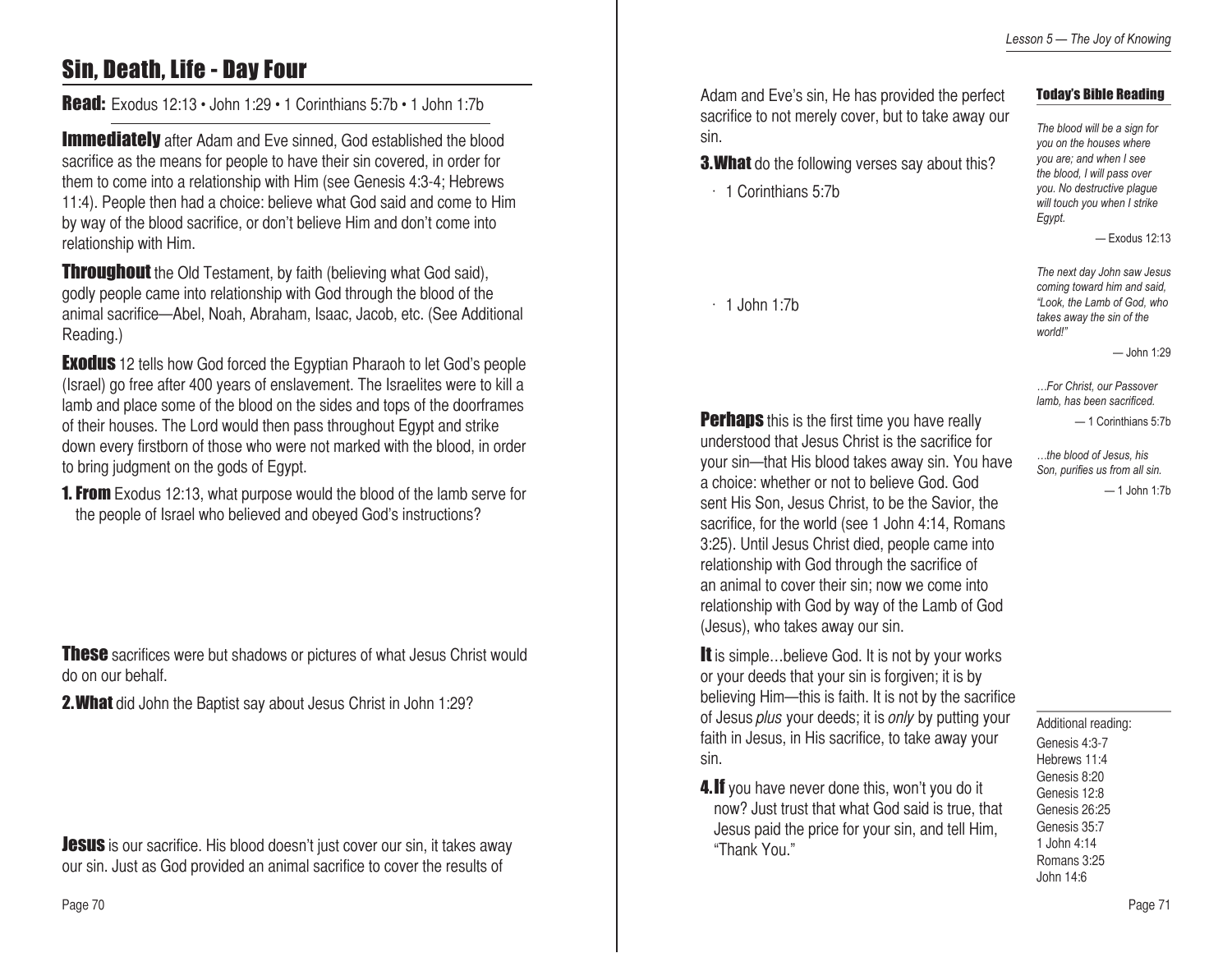# Sin, Death, Life - Day Five

Read: 2 Corinthians 5:21 • 1 Peter 3:18a • 1 Corinthians 15:3-4 • Revelation 5:12-13 • Revelation 5:9b-10

**The** sacrifice of Jesus Christ for our sin was God's plan from the beginning (see Revelation 13:8b). Only Jesus Christ could pay the price for our sin. Remember, the wage for sin is death (see Romans 6:23). No matter how much a person loves another person, it would be impossible for them to die to pay the price for the other's sin, because they have to die for their own sin. So let us consider how Jesus could do this.

- $\cdot$  As we learned, we are born sinners because the sin nature has been passed down to us from Adam.
- $\cdot$  Although Jesus Christ was born as a human from Mary, he did not have a human father. The Holy Spirit moved on Mary and the child that was born of her was the perfect Son of God.

**1. What** do the following verses say about Jesus Christ?

 $\cdot$  2 Corinthians 5:21

 $\cdot$  1 Peter 3:18a

1 Corinthians 15:3-4

As we look into the future in Revelation, we see the risen Lord Jesus Christ, the Lamb of God, seated on the throne.

**2. Describe** what is happening in Revelation 5:12-13.

**3.In** Revelation we learn many things about the Lamb of God. From Revelation 5:9b-10 why are they praising Him—what did He accomplish?

**4. Take** a moment right now and tell Jesus how grateful you are for all that He has accomplished on your behalf.

Today's Bible Reading

*God made him who had no sin to be sin for us, so that in him we might become the righteousness of God.*

—2 Corinthians 5:21

*For Christ also suffered once for sins, the righteous for the unrighteous, to bring you to God.*

— 1 Peter 3:18a

*For what I received I passed on to you as of first importance: that Christ died for our sins according to the Scriptures, that he was buried, that he was raised on the third day according to the Scriptures…*

1 Corinthians 15:3-4

*In a loud voice they were saying: "Worthy is the Lamb, who was slain, to receive power and wealth and wisdom and strength and honor and glory and praise!" Then I heard every creature in heaven and on earth and under the earth and on the sea, and all that is in them, saying: "To him who sits on the throne and to the Lamb be praise and honor and glory and power, for ever and ever."* 

— Revelation 5:12-13

*…because you were slain, and with your blood you purchased for God persons from every tribe and language and people and nation. You have made them to be a kingdom and priests to serve our God, and they will reign on the earth.*

Revelation 5:9b-10

Additional reading: Revelation 13:8b Romans 6:23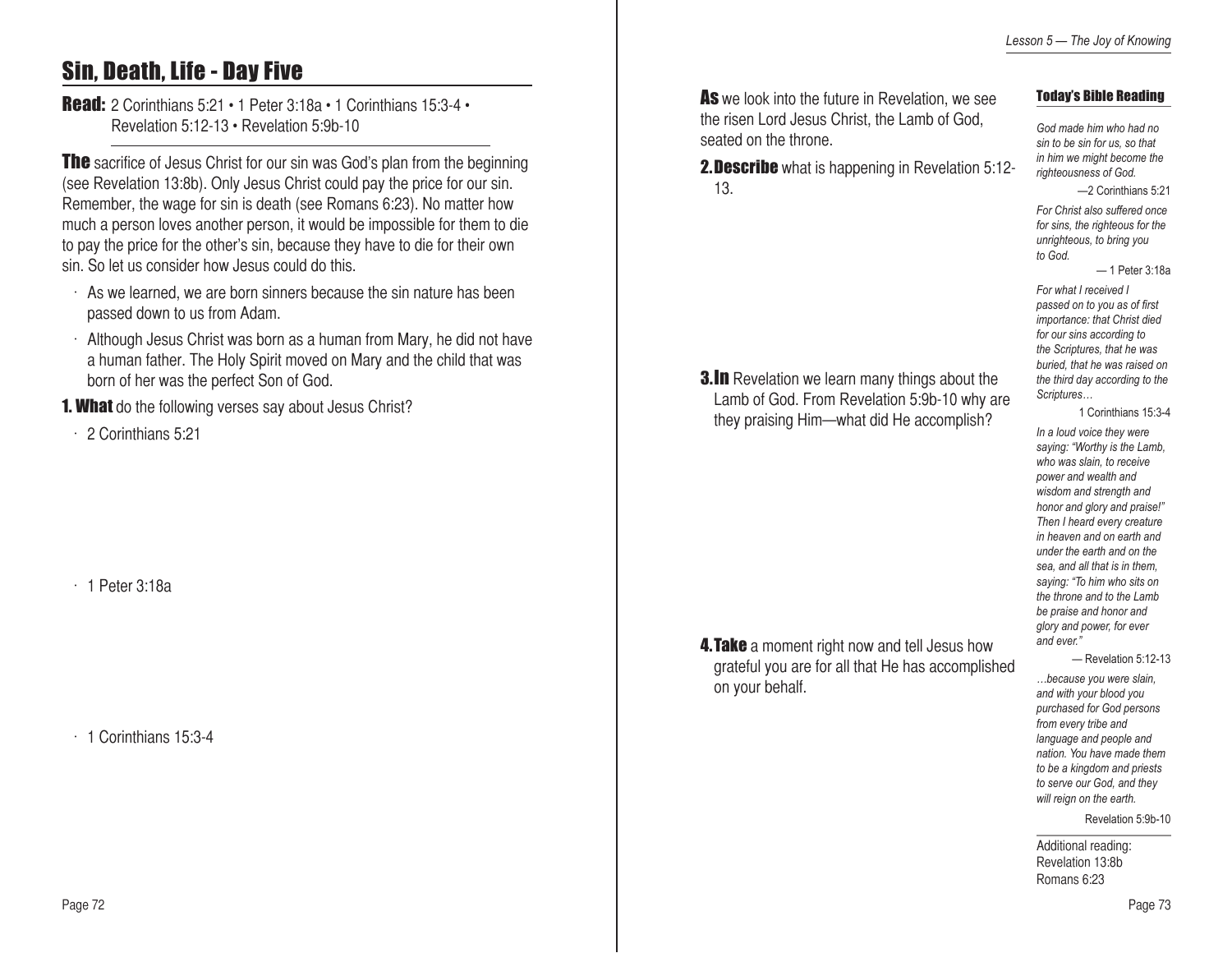Today's Bible Reading

*Then I saw "a new heaven and a new earth," for the* 

# Sin, Death, Life - Day Six

Read: Revelation 21:1-6a · 1 Corinthians 2:9

God weaves His story of redemption from the first book of the Bible, Genesis, to the last book, Revelation. The Old Testament (Genesis-Malachi) tells of God's creation, humanity's fall, and the promise of the Savior who would come.

**The** New Testament (Matthew-Revelation) tells of the Savior, Jesus Christ, what He accomplished, is accomplishing, and will yet accomplish.

**He** tells us His story in different ways, using different examples, as He teaches us about all He has done and will do on our behalf.

**Revelation** was written by the Apostle John toward the end of his life. In it we see a glimpse into the future and on into eternity.

**1. Read** Revelation 21:1-6a and answer the following:

 $\cdot$  What does John see?

. Where will God dwell?

 $\cdot$  What will not be there?

**2. These** words are hints of the wonderful things God has planned for those who love Him. What does 1 Corinthians 2:9 tell us about what He has planned?

*first heaven and the first earth had passed away, and there was no longer any sea. I saw the Holy City, the new Jerusalem, coming down out of heaven from God, prepared as a bride beautifully dressed for her husband. And I heard a loud voice from the throne saying, "Look! God's dwelling place is now among the people, and he will dwell with them. They will be his people, and God himself will be with them and be their God. 'He will wipe every tear from their eyes. There will be no more death or mourning or crying or pain, for the old order of things has passed away." He who was seated on the throne said, "I am making everything new!" Then he said, "Write this down, for these words are trustworthy and true." He said to me: "It is done. I am the Alpha and the Omega, the Beginning and the End."* 

— Revelation 21:1-6a

*However, as it is written: "What no eye has seen, what no ear has heard, and what no human mind has conceived"—the things God has prepared for those who love him…*

— 1 Corinthians 2:9

### $\cdot$  What will be made new?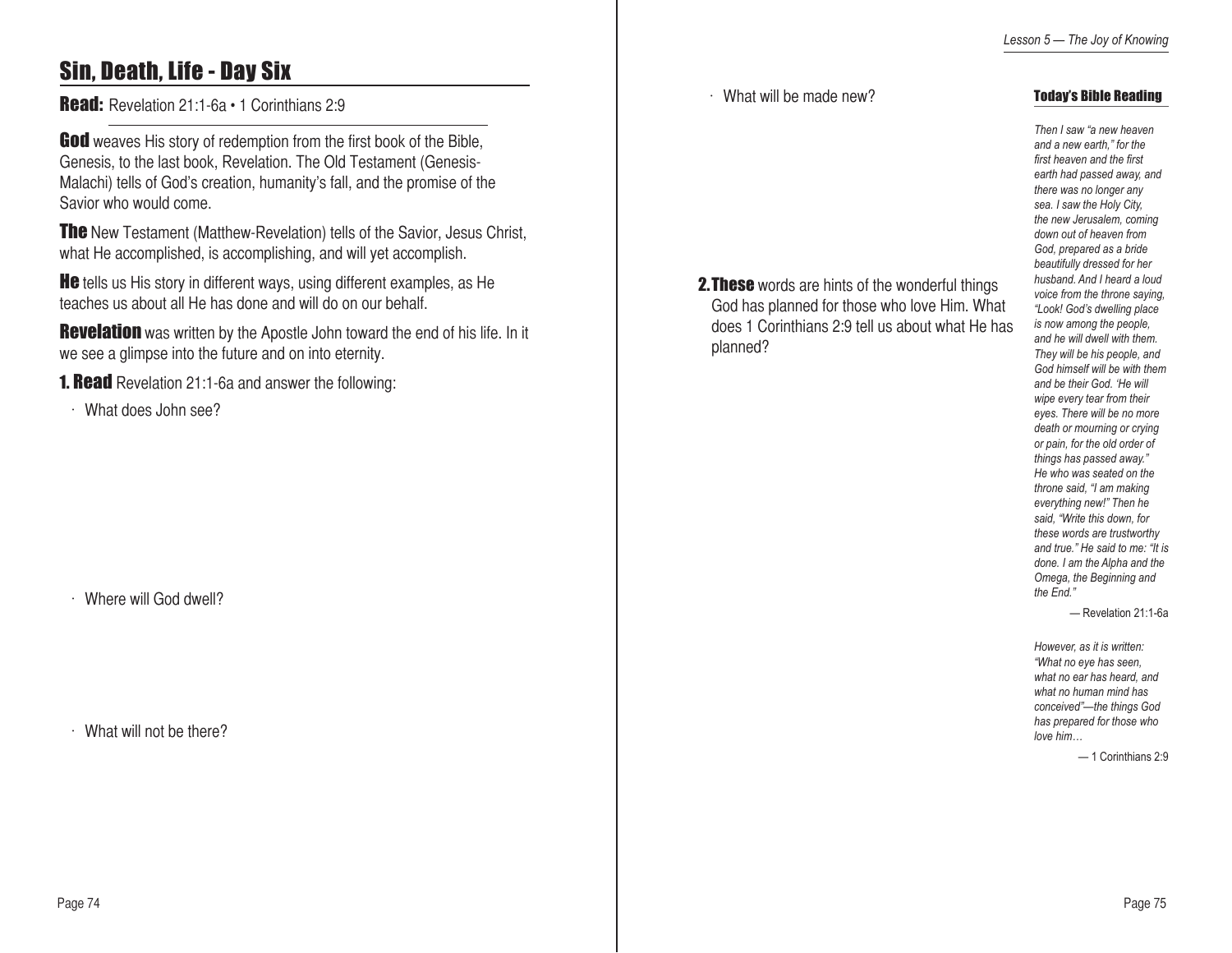# <span id="page-38-0"></span>Sin, Death, Life - Day Seven

Take a few minutes today to re-read the Bible verses from this week. Write down what has been most meaningful to you.

We hope you have accepted Jesus Christ as your Savior, the sacrifice for your sin, and are looking forward to all that God has planned for you. (See page 4 for additional information about this.)

# Lesson 6 — Knowing

- $\cdot$  Life is difficult!
- $\cdot$  Is there hope, a future?



Remember, as you work through each daily lesson, pray and ask God to help you know, understand, and apply His truth to your life.

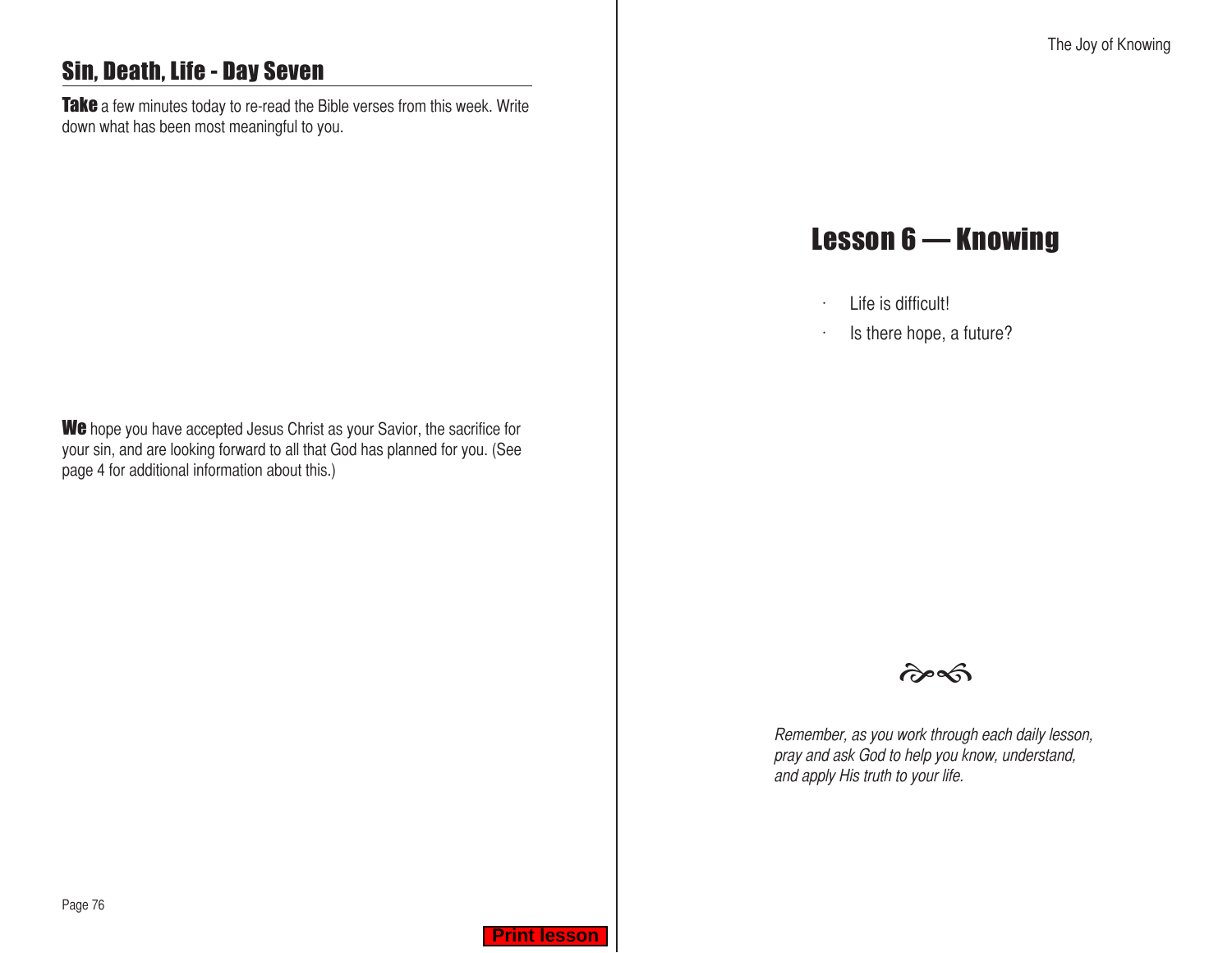*But the day of the Lord* 

Today's Bible Reading

# Knowing - Day One

**Read:** 2 Peter 3:10,12b-13 • 2 Peter 3:8-9

**People** often ask why God doesn't do something right now about the evil in the world. As we have learned, evil entered the world when Satan tempted Eve, and she and her husband, Adam, directly disobeyed God. This tendency to evil—to sin—has permeated the human race. Whatever is good, we eventually manage to pervert it. We have even turned God's law, which is good (see 1 Timothy 1:8), into legalism, and use it in a manner that God did not intend.

**All** the misery in this world is caused directly or indirectly by humanity's sin. Some misery is caused by a person's own sin, some is caused by another's sin, and some is the result of Adam's sin and what it has done to God's perfect creation.

**In** previous lessons, we have seen how sin spreads like a cancer. We saw it first in the heart of Satan, then his angels, then Eve, Adam, and all of the human race. The only thing that can be done for sin is to get rid of it completely, as surely as you have to get rid of all cancer cells in a body or the cancer will begin to spread and destroy once again.

**1. From** 2 Peter 3:10,12b-13, what is God going to do one day in the future?

**2. Knowing** how sin spreads and the destruction that it brings, what do you think would happen to this new heaven and earth if God allowed sin to enter it?

**When** God makes all things new, He will not allow sin to enter. It will be the home of righteousness, with all the accompanying peace and joy. If God allowed sin to enter, then the evil and the misery it brings would begin all over again. This would not be love, and God is love.

**Remember,** He has provided the way, through Jesus Christ, for our sin to be removed so that we can be with Him forever, sharing in this new creation.

**3. Read** 2 Peter 3:8-9 and answer the following:

 $\cdot$  Why hasn't God fulfilled His promise to end the misery in this world?

*will come like a thief. The heavens will disappear with a roar; the elements will be destroyed by fire, and the earth and everything done in it will be laid bare…That day will bring about the destruction of the heavens by fire, and the elements will melt in the heat. But in keeping with his promise we are looking forward to a new heaven and a new earth, where righteousness dwells.*

— 2 Peter 3:10,12b-13

*But do not forget this one thing, dear friends: With the Lord a day is like a thousand years, and a thousand years are like a day. The Lord is not slow in keeping his promise, as some understand slowness. Instead he is patient with you, not wanting anyone to perish, but everyone to come to repentance.*

 $\cdot$  Will you thank Him for waiting for you? Are there those you don't want to see perish? Share with them God's glorious good news and pray that God's Spirit will convict them of sin and stir a hunger in their heart for His truth.

— 2 Peter 3:8-9

Additional reading: 1 Timothy 1:8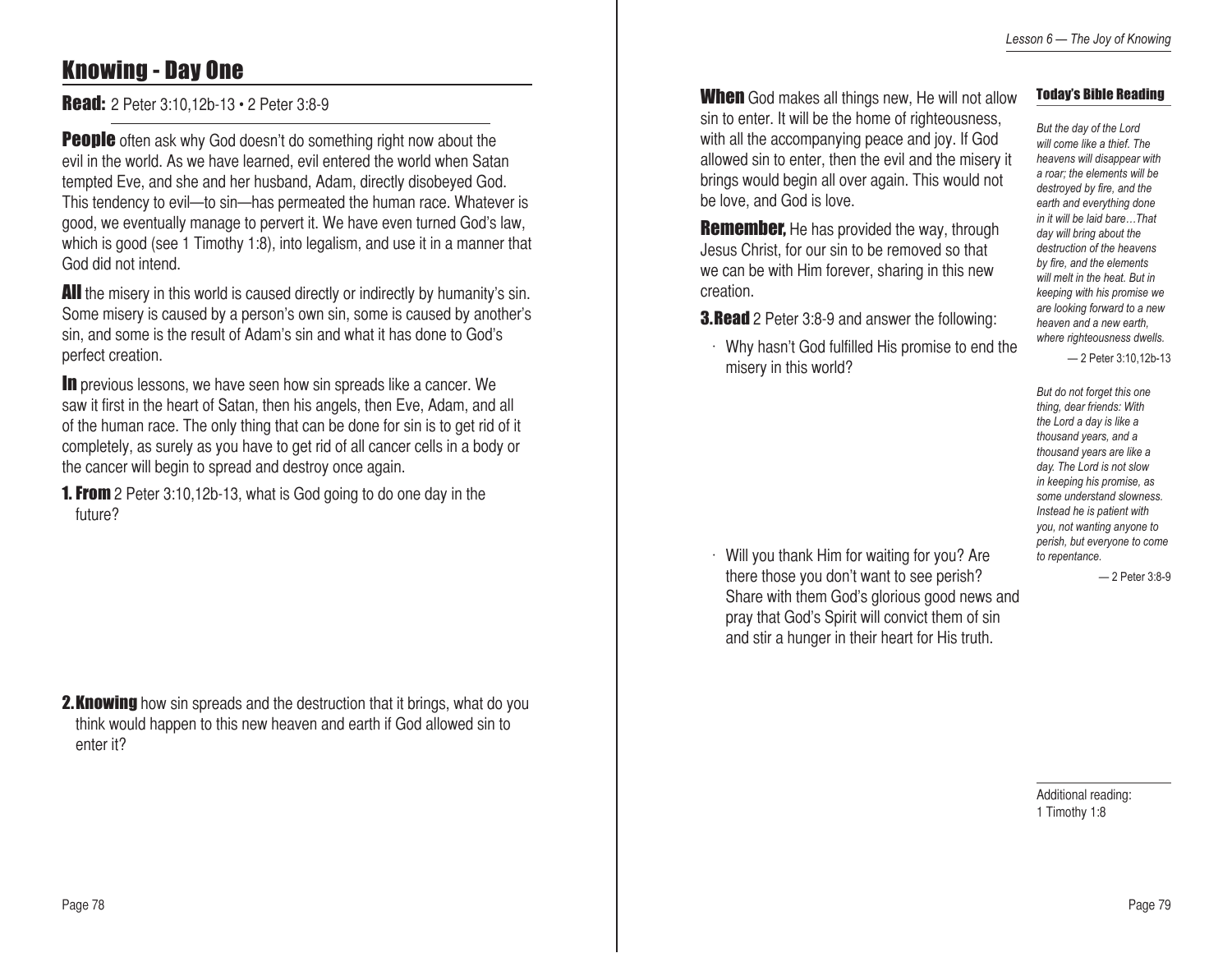# Knowing - Day Two

Read: Galatians 5:22-23a · Ephesians 5:9

**God** knows we can't get rid of our own sin. That is why He tells us to come to Him just as we are, but thankfully He doesn't leave us just as we are. He forgives and cleanses us, and begins working in us to make us like Jesus (see 2 Corinthians 3:18). In Romans 8:28-29 He tells us that, for those who love Him, He is working everything together for good to make us like His Son.

**This** change comes from His life in us and flowing through us, and is sometimes referred to as bearing "fruit" (see John 15:4-6).

**1. Describe** this fruit from the following verses:

 $\cdot$  Galatians 5:22-23a

Ephesians 5:9

**Perhaps** when you first read these verses it doesn't seem like a "big deal," but consider the opposite of several of the fruit of the Spirit. According Merriam Webster's Online Dictionary:

- · The opposite of "love" is animosity, antagonism, antipathy, aversion, disfavor, dislike, enmity, hostility, abhorrence, disgust, repugnance, repulsion, and revulsion.
- $\cdot$  The opposite of "joy" is misery, sadness, unhappiness, and wretchedness.

 $\cdot$  The opposite of "peace" is nervousness, fear, fearfulness, torment, upset, doubt, dread, foreboding, strife, trouble, tumult, turmoil, unrest, upheaval, and fighting.

2. Which do you want in your life—the fruit of the Spirit or its opposite? Are you thankful that God doesn't leave us as we are, but begins to change us so that we produce this fruit, this Christ-

likeness?

### Today's Bible Reading

 *But the fruit of the Spirit is love, joy, peace, forbearance, kindness, goodness, faithfulness, gentleness and self-control.* 

Galatians 5:22-23a

*For the fruit of the light consists in all goodness, righteousness and truth.*

Ephesians 5:9

**Remember,** fruit doesn't grow all at once. It takes time (see Mark 4:28), but God is the gardener (see John 15:1), and He is the one working in us (see Philippians 2:13). With this knowledge we can settle down, put our faith in our Heavenly Father, and trust that He is working all things together for good to make us like His Son.

> Additional reading: 2 Corinthians 3:18 Romans 8:28-29 John 15:4-6 Mark 4:28 John 15:1 Philippians 2:13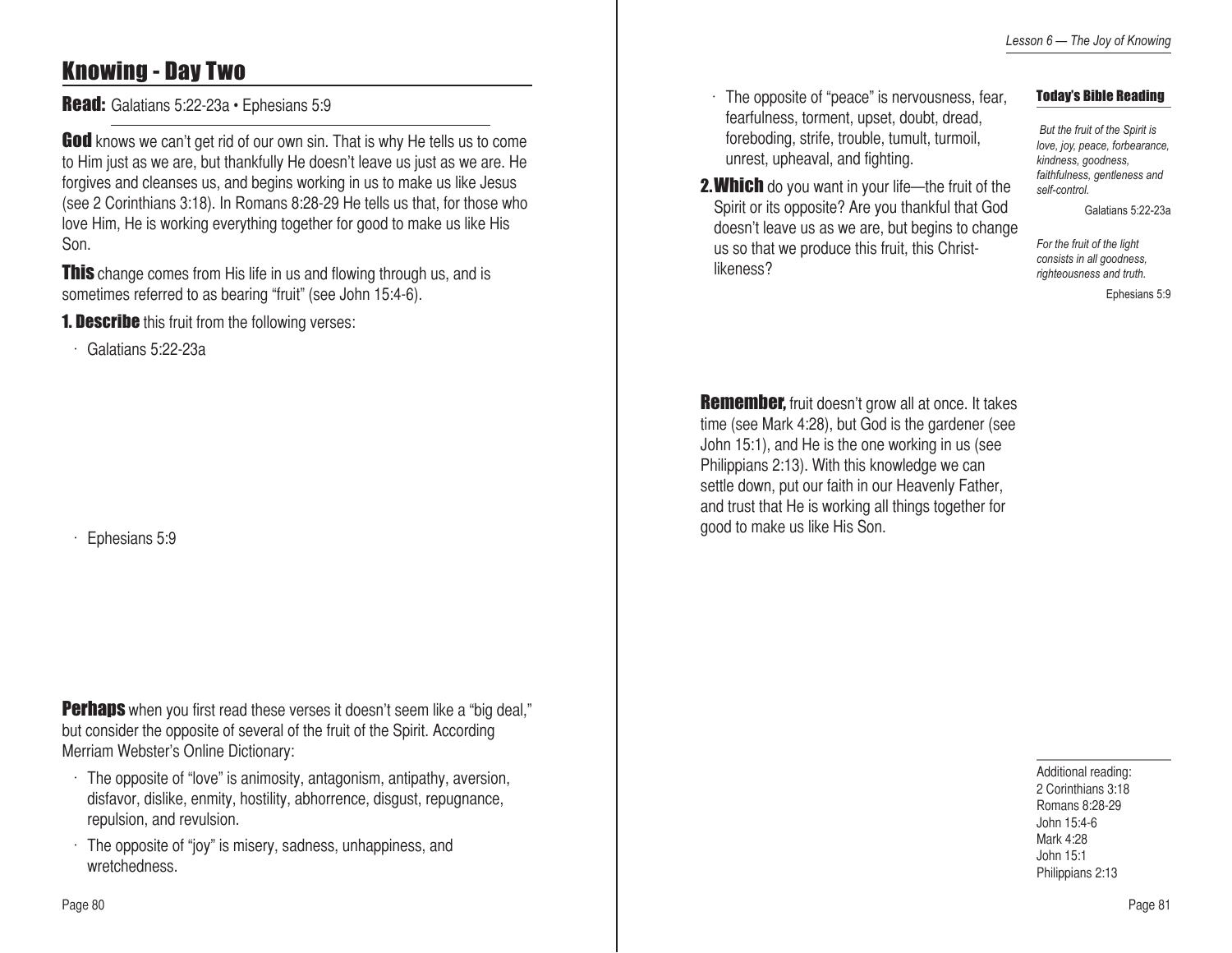## Knowing - Day Three

### **Read: Hebrews 12:10-11**

**In** our last lesson the Bible compared us to a plant bearing fruit to explain how God works in the lives of those who have put their faith in Him, to make them like His Son. In today's example God uses the relationship of a father and child.

**In** Hebrews 12 we are told that if we are God's child, He will most certainly discipline us. Answer the following questions from Hebrews 12:10-11.

**1. What** is the purpose of God's discipline?

**2.Is** the discipline pleasant at the time?

**3. What** will be the result of the discipline in the life of those who are trained by it?<sup>1</sup>

**Consider** the different types of discipline a parent may exercise over a child:

### Today's Bible Reading

- $\cdot$  If a child is learning to play an instrument, they may have to learn the discipline of practicing for a certain length of time daily.
- $\cdot$  If a youth wants to play a sport, they may have to learn the discipline of doing certain exercises and eating a strict diet on a daily basis.
- $\cdot$  If a child has misbehaved or not followed the rules, there may be a verbal rebuke.
- $\cdot$  If the behavior persists, the child may have some of their privileges restricted or some other type of negative consequence.
- $\cdot$  Finally, in some cultures, there may be physical discipline.

**God** deals with us in the same manner. Even though it may not be enjoyable for the moment, we know that God is dealing with us as His children and that we will benefit by His discipline, both now and throughout eternity.

*[Our human fathers] disciplined us for a little while as they thought best; but God disciplines us for our good, in order that we may share in his holiness. No discipline seems pleasant at the time, but painful. Later on, however, it produces a harvest of righteousness and peace for those who have been trained by it.*

— Hebrews 12:10-11

Additional reading: 1 Timothy 4:8

<sup>&</sup>lt;sup>1</sup> Righteousness and peace are descriptions of Jesus Christ.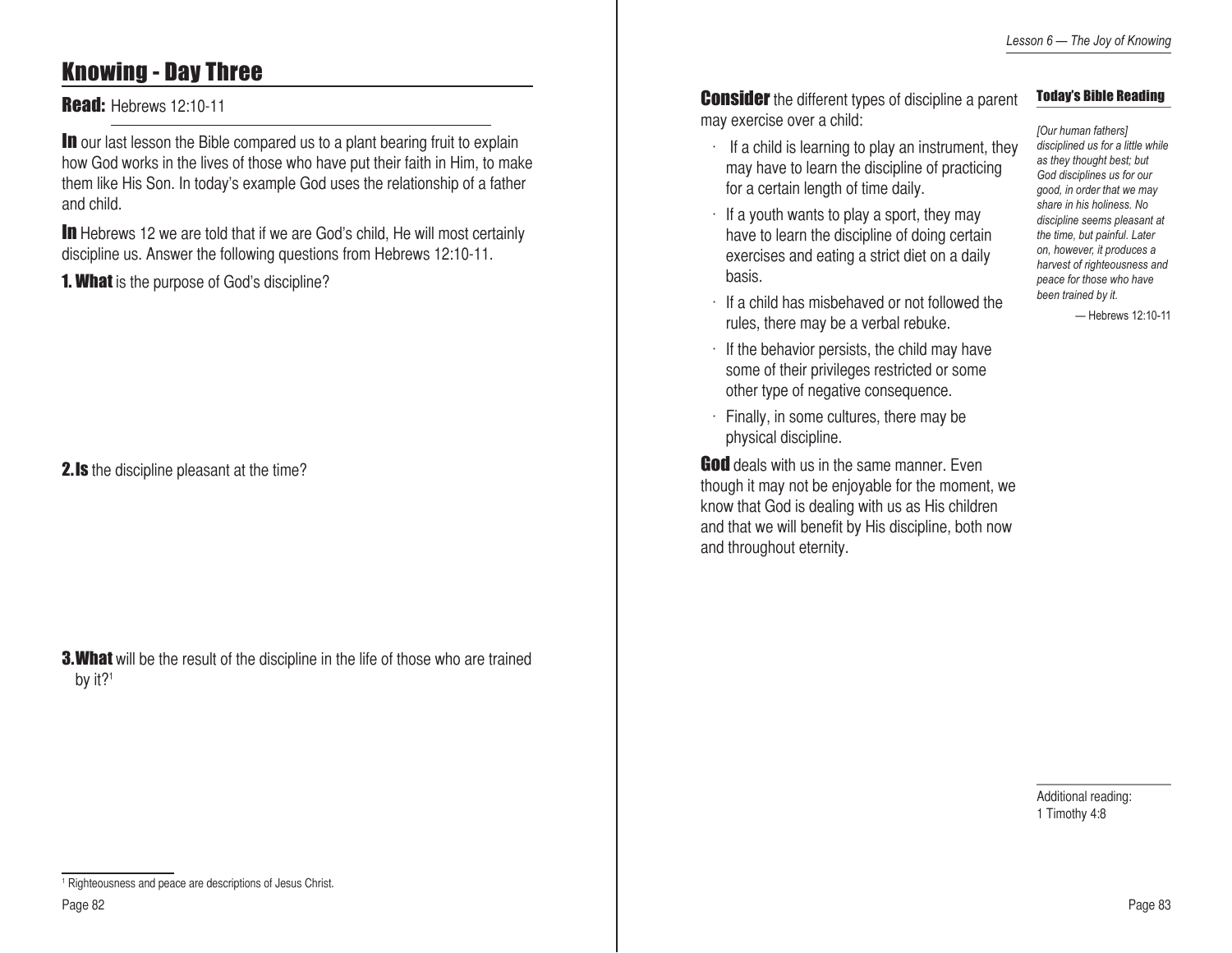Today's Bible Reading

*In all this you greatly rejoice, though now for a little while you may have had to suffer grief in all kinds of trials. These have come so that the proven genuineness of your faith—of greater worth than gold, which perishes even though refined by fire —may result in praise, glory and honor when Jesus Christ is* 

— Isaiah 48:10

*See, I have refined you, though not as silver; I have tested you in the furnace of* 

*affliction.*

*revealed.*

### Knowing - Day Four

Read: Isaiah 48:10 • 1 Peter 1:6-7 • James 1:2-4 • 1 Thessalonians 5:18

**Another** example we are given of how God works in us is that of a refiner of precious metal, such as silver or gold. The refiner takes the unrefined metal and heats it until it liquefies. The impurities, or dross, rise to the top and are scooped off, leaving only the pure silver or gold. God is the refiner, and we are the precious metal that has not yet been refined.

**1. From** Isaiah 48:10, what is one way God refines us?

First Peter chapter 1 speaks of all that God has for us in the future, of how we are shielded by faith, and that we greatly rejoice because of this. It also speaks of our current trials and difficulties.

2. What do you learn about trials from 1 Peter 1:6-7?

**3. James** chapter 1 also speaks of trials, their purpose, and our response to them. Read James 1:2-4 and answer the following:

 $\cdot$  How should the Christian view trials?

What purpose do trials serve in the Christian's life?

**When** a person is content, filled with peace and joy, truly knowing God, understanding what is transpiring in their life, and looking forward to a glorious future, they can face the difficulties of life with confidence.

4. Do you really want all that God has for you? Do you really want Him to work in and through you?

If your answer is yes, you can count trials as joy, even if you don't like the trial. (If you liked it, it wouldn't be a trial.)

As you see, God has placed a choice before you: Do you really trust Him? Do you believe that God truly has your best interest at heart? Consider the difficulties you are facing at this moment. They may

**6. Will** you trust that He is working all these things together for your good (not necessarily the way you think it should be, but for your good), to make you like Jesus? Will you trust Him to work everything out according to His will and purpose?

have come through no fault of your own.

**5. What** instruction do you receive in 1 Thessalonians 5:18?

> *Consider it pure joy, my brothers and sisters, whenever you face trials of many kinds, because you know that the testing of your faith produces perseverance. Let perseverance finish its work so that you may be mature and complete, not lacking anything.*

> > — James 1:2-4

— 1 Peter 1:6-7

*Give thanks in all circumstances, for this is God's will for you in Christ Jesus.*

— 1 Thessalonians 5:18

#### Additional reading: Psalm 66:10 Proverbs 17:3

**7. If** you do, take a moment now and thank Him for who He is and what He is doing in your life.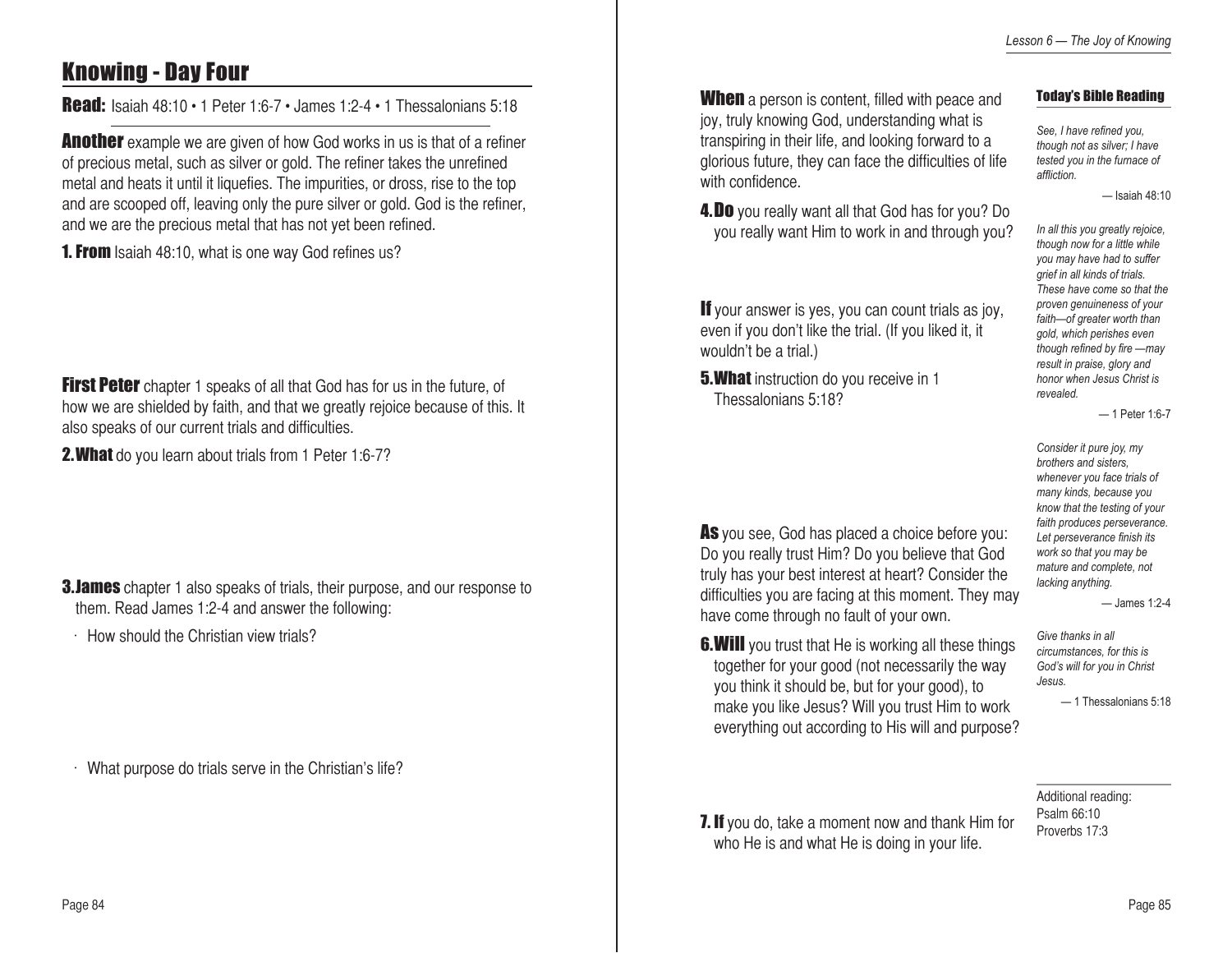# Knowing - Day Five

### Read: Ephesians 6:10-18a

God is working everything for our good. However, we still need to be aware that a battle is going on.

**Read** Ephesians 6:10-18a, and answer the following questions:

**1. Who** is our struggle against?

### **2. Whose** strength do we rely on?

**3. Why** are we to put on the armor of God?

**Our** strength is His strength. We need not fear our weakness. In 2 Corinthians 12:9 God says, "My grace is sufficient for you, for my power is made perfect in weakness."

**After** putting on God's armor, all we need to do is take our stand, stand our ground, and pray. The enemy will shoot flaming arrows at us, attempting to distract us, to cause us to doubt God, and to discourage us from praying.

**4. From** today's verses, what extinguishes those flaming arrows?

**The** evil one, the enemy of our soul, uses the same tactic on us that he used on Adam and Eve. He wants us to doubt God—His love, His wisdom, His power, His goodness. And like them, we have a choice—believe who God says He is and what He has said, or don't. That is the shield of faith! We don't have to understand just how God is working, or why He allows something. We just have to trust that:

- $\cdot$  He is all-powerful.
- $\cdot$  He is all-knowing.
- $\cdot$  He is all-wise.
- $\cdot$  He is completely good.
- $\cdot$  He is love. (He knows and loves each of us intimately, and is working all things together for our good and His glory.<sup>1</sup>)

**When** we doubt any of these, we often fail to pray, and instead of standing our ground, we may stumble. But even then, God has promised that if we fall, He will lift us up (see Proverbs 24:16 and Psalm 145:14).

**5.Is** there some trial or difficulty you are facing, and is the enemy telling you that God doesn't care or that the situation can never be worked for good? If you are discouraged and doubt has filled your mind, you may want to pray the prayer of the man in Mark 9:24, "I do believe; help me overcome my unbelief!"

### Today's Bible Reading

*Finally, be strong in the Lord and in his mighty power. Put on the full armor of God, so that you can take your stand against the devil's schemes. For our struggle is not against flesh and blood, but against the rulers, against the authorities, against the powers of this dark world and against the spiritual forces of evil in the heavenly realms. Therefore put on the full armor of God, so that when the day of evil comes, you may be able to stand your ground, and after you have done everything, to stand.* 

*Stand firm then, with the belt of truth buckled around your waist, with the breastplate of righteousness in place, and with your feet fitted with the readiness that comes from the gospel of peace. In addition to all this, take up the shield of faith, with which you can extinguish all the flaming arrows of the evil one. Take the helmet of salvation and the sword of the Spirit, which is the word of God. And pray in the Spirit on all occasions with all kinds of prayers and requests.*

—Ephesians 6:10-18a

Additional reading: 2 Corinthians 12:9 Proverbs 24:16 Psalm 145:14 Mark 9:24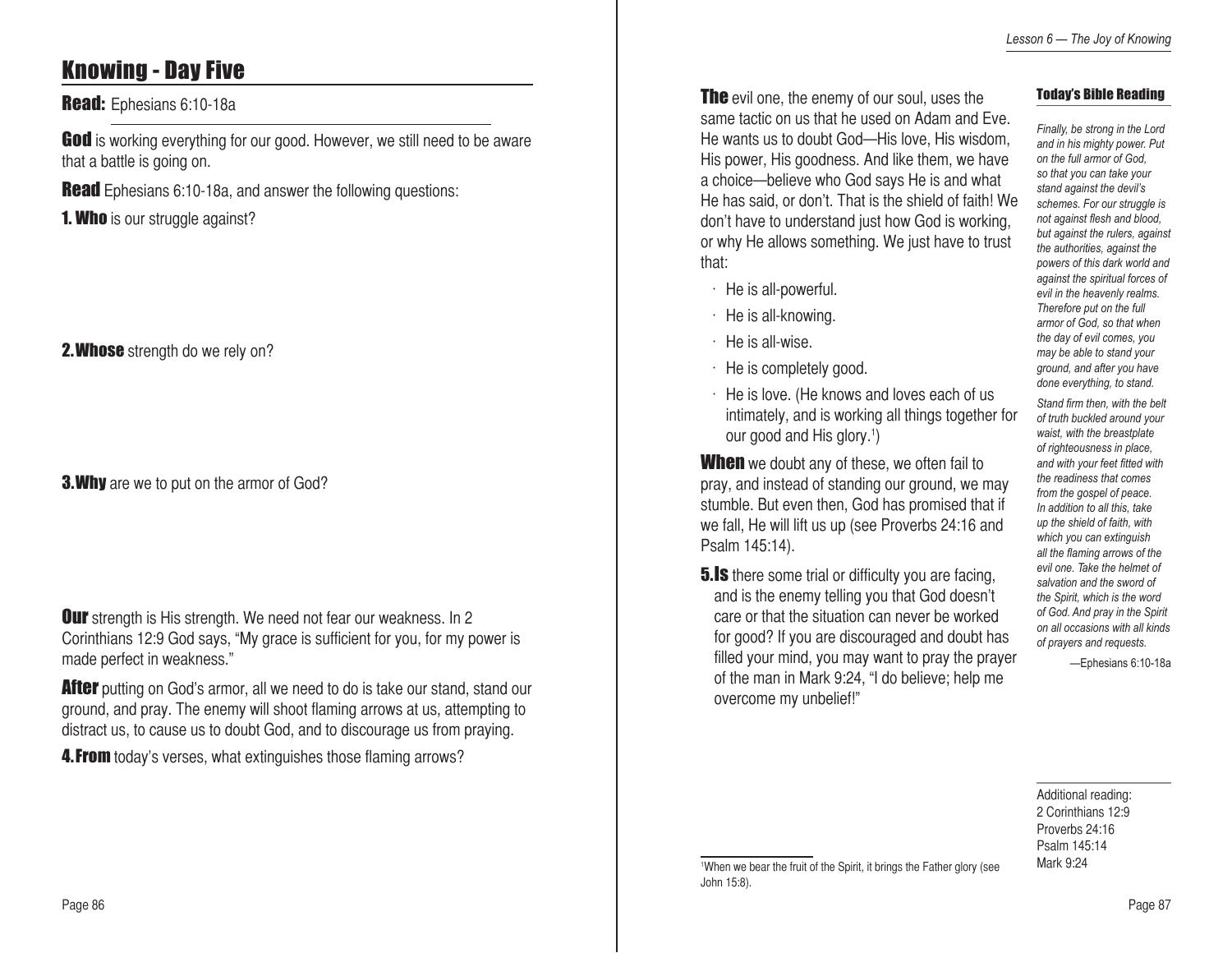# Knowing - Day Six

Read: Romans 8:31b-32 • Romans 8:33-34 • Romans 8:38-39 • Jeremiah 29:11-13

As we come to the end of this study, we hope that we have helped answer some of the "Why?" questions of this life, and that you have come to understand just how great is God's love for you.

**1. From** Romans 8:31b-32, how do we know that there is nothing that can succeed against God's glorious plan for us?

**2. From** Romans 8:33-34, why can no charge that is brought against us stand, and why will we not be condemned for any wrong we have done and any good we have failed to do?

**In** all the possible difficulties and troubles that life can throw our way, we don't just conquer, we are greater than conquerors, because God works it all for our good and for His glory. Everything—joys and sorrows, easy times and trials—benefits us now and throughout eternity (see Romans 8:18 and Romans 8:35-37).

**3. From** Romans 8:38-39, what are some of the things that cannot separate us from the love of God that is in Christ Jesus our Lord?

In the midst of this fallen world, with all its sorrows and difficulties, we can live lives filled with love, peace, and joy. We can live with confidence that God knows what is transpiring in our lives, and that He has it under control, working it all together for

4.What promises has He given in Jeremiah 29:11-

our good and His glory.

13?

### Today's Bible Reading

*…If God is for us, who can be against us? He who did not spare his own Son, but gave him up for us all--how will he not also, along with him, graciously give us all things?* — Romans 8:31b-32

*Who will bring any charge against those whom God has chosen? It is God who justifies. Who then is the one who condemns? No one. Christ Jesus who died—more than that, who was raised to life—is at the right hand of God and is also interceding for us.* 

— Romans 8:33-34

*For I am convinced that neither death nor life, neither angels nor demons, neither the present nor the future, nor any powers, neither height nor depth, nor anything else in all creation, will be able to separate us from the love of God that is in Christ Jesus our Lord.*

— Romans 8:38-39

*"For I know the plans I have for you," declares the Lord, "plans to prosper you and not to harm you, plans to give you hope and a future. Then you will call on me and come and pray to me, and I will listen to you. You will seek me and find me when you seek me with all your heart."*

— Jeremiah 29:11-13

Additional reading: Romans 8:18 Romans 8:35-37